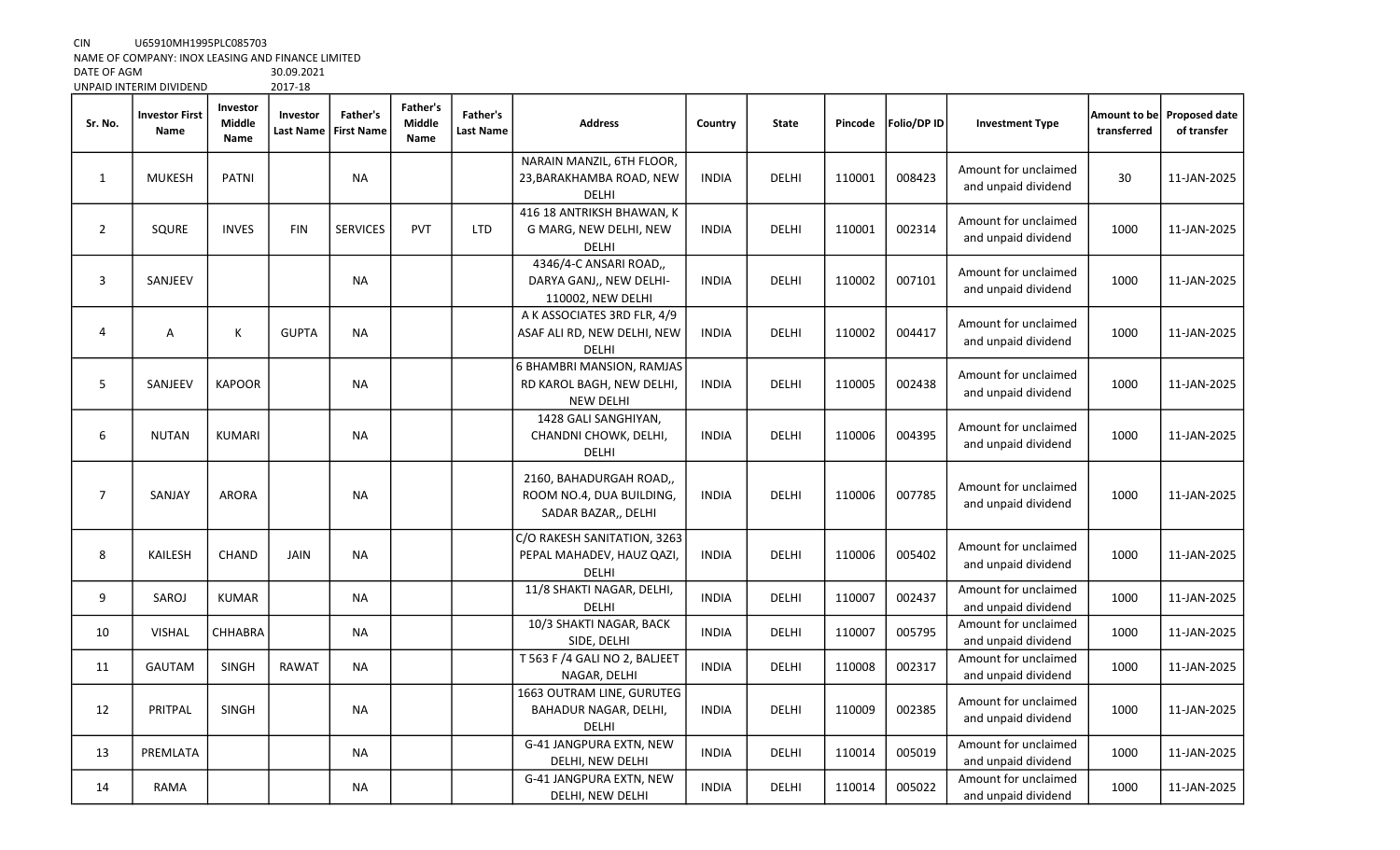| 15 | <b>SURESH</b>          | LOHIYA         |              | <b>NA</b>   |          |            | F-169, MANSROVER GARDEN,<br>NEW DELHI, NEW DELHI                            | <b>INDIA</b> | DELHI | 110015 | 004291   | Amount for unclaimed<br>and unpaid dividend | 1000 | 11-JAN-2025 |
|----|------------------------|----------------|--------------|-------------|----------|------------|-----------------------------------------------------------------------------|--------------|-------|--------|----------|---------------------------------------------|------|-------------|
| 16 | RAJ                    | <b>KUMAR</b>   | <b>KALRA</b> | <b>NA</b>   |          |            | D-8 RAJA GARDEN, NEW DELHI,<br><b>NEW DELHI</b>                             | <b>INDIA</b> | DELHI | 110015 | 005046   | Amount for unclaimed<br>and unpaid dividend | 1000 | 11-JAN-2025 |
| 17 | <b>MANI</b>            | <b>KAKKAR</b>  |              | <b>NA</b>   |          |            | 17 MANDAKINI, NRI COMPLEX,<br><b>G K IV, NEW DELHI</b>                      | <b>INDIA</b> | DELHI | 110019 | 12318913 | Amount for unclaimed<br>and unpaid dividend | 1000 | 11-JAN-2025 |
| 18 | PENINSULA              | LEASING        | <b>FIN</b>   | <b>INVE</b> | $\rm CO$ | <b>LTD</b> | 38 L S C ANAND NIKETAN, NEW<br>DELHI, NEW DELHI                             | <b>INDIA</b> | DELHI | 110021 | 005053   | Amount for unclaimed<br>and unpaid dividend | 1000 | 11-JAN-2025 |
| 19 | <b>RAKESHKUM</b><br>AR | SHARMA         |              | <b>NA</b>   |          |            | G-1729 LAXMIBAI NAGAR, NEW<br>DELHI, NEW DELHI                              | <b>INDIA</b> | DELHI | 110023 | 004419   | Amount for unclaimed<br>and unpaid dividend | 1000 | 11-JAN-2025 |
| 20 | <b>RENU</b>            | GOEL           |              | <b>NA</b>   |          |            | B-6/96 SAFDARJUNG ENCLAVE,,<br>NEW DELHI-110029, NEW<br><b>DELHI</b>        | <b>INDIA</b> | DELHI | 110029 | 007361   | Amount for unclaimed<br>and unpaid dividend | 7000 | 11-JAN-2025 |
| 21 | <b>ALKA</b>            | AGARWAL        |              | <b>NA</b>   |          |            | C-335 SARASWATI VIHAR,<br>DELHI, DELHI                                      | <b>INDIA</b> | DELHI | 110034 | 002439   | Amount for unclaimed<br>and unpaid dividend | 1000 | 11-JAN-2025 |
| 22 | <b>HARI</b>            | PRAKASH        | <b>GUPTA</b> | <b>NA</b>   |          |            | 249 C NAWADA BAZAR,<br>NAJAFGARH, NEW DELHI                                 | <b>INDIA</b> | DELHI | 110043 | 006634   | Amount for unclaimed<br>and unpaid dividend | 1000 | 11-JAN-2025 |
| 23 | ANJU                   | AGGARW<br>AL   |              | <b>NA</b>   |          |            | E 15/12 KRISHNA NAGAR,<br>DELHI, DELHI                                      | <b>INDIA</b> | DELHI | 110051 | 005064   | Amount for unclaimed<br>and unpaid dividend | 1000 | 11-JAN-2025 |
| 24 | PRASHANT               | <b>KUMAR</b>   |              | <b>NA</b>   |          |            | 15 SFS FLATS, SHAKTI<br>APARTMENT, ASHOK VIHAR III<br><b>DELHI</b>          | <b>INDIA</b> | DELHI | 110052 | 002345   | Amount for unclaimed<br>and unpaid dividend | 1000 | 11-JAN-2025 |
| 25 | SANGEETA               | <b>BANSAL</b>  |              | <b>NA</b>   |          |            | BM 55 WEST SHALIMAR BAGH,<br>DELHI, DELHI                                   | <b>INDIA</b> | DELHI | 110052 | 002490   | Amount for unclaimed<br>and unpaid dividend | 1000 | 11-JAN-2025 |
| 26 | <b>NEELAM</b>          |                |              | <b>NA</b>   |          |            | 72 GOKHALE MARKET, OPP TIS<br>HAZARI COURT, DELHI, DELHI                    | <b>INDIA</b> | DELHI | 110054 | 004360   | Amount for unclaimed<br>and unpaid dividend | 1000 | 11-JAN-2025 |
| 27 | KULPAL                 | <b>KAUR</b>    |              | <b>NA</b>   |          |            | WZ 619, SHIV NAGAR EXT.,<br>NEW DELHI - 110 058, NEW<br><b>DELHI</b>        | <b>INDIA</b> | DELHI | 110058 | 008043   | Amount for unclaimed<br>and unpaid dividend | 1000 | 11-JAN-2025 |
| 28 | <b>ROHIT</b>           | <b>NARULA</b>  |              | <b>NA</b>   |          |            | S/O SH. ASHOK NARULA, R/O B-<br>5/99 PASCHIM VIHAR, NEW<br>DELHI, NEW DELHI | <b>INDIA</b> | DELHI | 110063 | 004396   | Amount for unclaimed<br>and unpaid dividend | 1000 | 11-JAN-2025 |
| 29 | <b>USHA</b>            | JAIN           |              | <b>NA</b>   |          |            | 12-D 80 SFS FLATS, NEAR NEW<br>ERA PUBLIC SCHOOL,<br>MAYAPURI ROAD, DELHI   | <b>INDIA</b> | DELHI | 110064 | 004306   | Amount for unclaimed<br>and unpaid dividend | 1000 | 11-JAN-2025 |
| 30 | OM                     | <b>PARKASH</b> | PRUTHI       | <b>NA</b>   |          |            | C-82 MAYAPURI INDL AREA.<br>PHASE II, NEW DELHI, NEW<br>DELHI               | <b>INDIA</b> | DELHI | 110064 | 002394   | Amount for unclaimed<br>and unpaid dividend | 1000 | 11-JAN-2025 |
| 31 | VIJAY                  | <b>KUMAR</b>   |              | <b>NA</b>   |          |            | 11 TAMOOR NAGAR, P O SRI<br>NIWAS PURI, NEW DELHI, NEW<br>DELHI             | <b>INDIA</b> | DELHI | 110065 | 004372   | Amount for unclaimed<br>and unpaid dividend | 1000 | 11-JAN-2025 |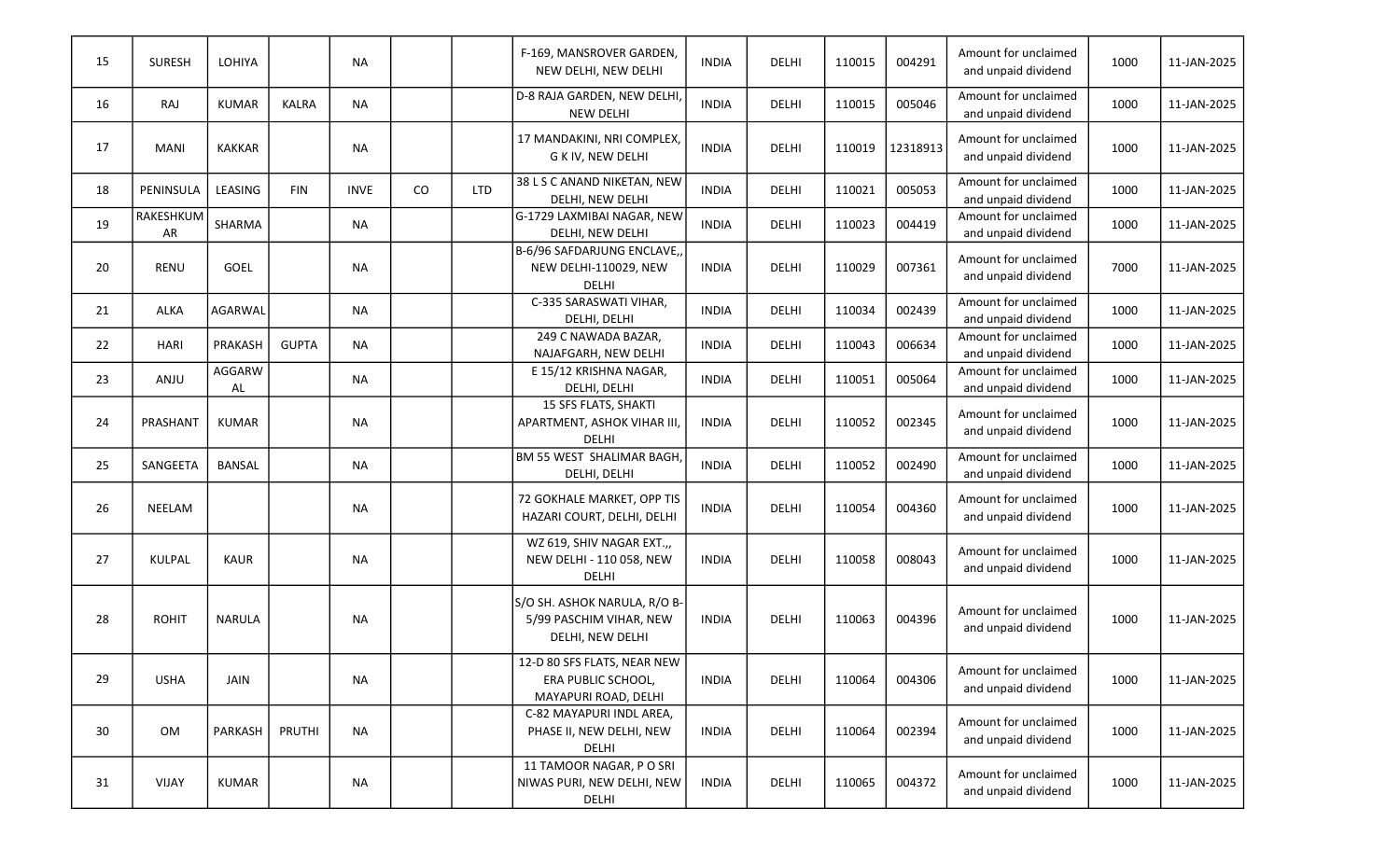| 32 | CHANDER         | <b>KANTA</b>   | <b>BATRA</b>  | <b>NA</b> | M-32 SHRI NIWAS PURI, NEW<br>DELHI, NEW DELHI                                                         | <b>INDIA</b> | DELHI          | 110065 | 004353   | Amount for unclaimed<br>and unpaid dividend | 1000 | 11-JAN-2025 |
|----|-----------------|----------------|---------------|-----------|-------------------------------------------------------------------------------------------------------|--------------|----------------|--------|----------|---------------------------------------------|------|-------------|
| 33 | <b>RACHNA</b>   | SINDHWA<br>ΝI  |               | <b>NA</b> | 97/D-15/SECTOR-3, ROHINI,<br><b>NEW DELHI</b>                                                         | <b>INDIA</b> | DELHI          | 110085 | 006127   | Amount for unclaimed<br>and unpaid dividend | 1000 | 11-JAN-2025 |
| 34 | <b>DAVENDRA</b> | <b>KUMAR</b>   |               | <b>NA</b> | E 25 GALI NO 5 PANDAV<br>NAGAR, (JANTA GDN), PATPAR<br>GANJ, DELHI                                    | <b>INDIA</b> | DELHI          | 110091 | 004341   | Amount for unclaimed<br>and unpaid dividend | 1000 | 11-JAN-2025 |
| 35 | SATYA           | PALL           | SHARMA        | <b>NA</b> | C/O. J.S.PROPERTIES, SHOP<br>NO.40, DDA LOCAL SHOPPING,<br>COMPLEX, POCKET-1, MAYUR<br>VIHAR 1, DELHI | <b>INDIA</b> | DELHI          | 110091 | 002493   | Amount for unclaimed<br>and unpaid dividend | 1000 | 11-JAN-2025 |
| 36 | <b>NAND</b>     | LAL            | <b>BANSAL</b> | <b>NA</b> | HOUSE A 13/42, ASHOKA<br>CRESENT, GURGAON, TEH-<br>GURGAON, DIST- GURGAON                             | <b>INDIA</b> | <b>HARYANA</b> | 122001 | 10008332 | Amount for unclaimed<br>and unpaid dividend | 1000 | 11-JAN-2025 |
| 37 | <b>VIJAY</b>    | AIMA           |               | <b>NA</b> | H - 744 A, PALAM VIHAR,<br>GURGAON, GURGAON                                                           | <b>INDIA</b> | <b>HARYANA</b> | 122017 | 000995   | Amount for unclaimed<br>and unpaid dividend | 1000 | 11-JAN-2025 |
| 38 | LAJ             | PAT            | RAI           | <b>NA</b> | RAJ MEDICAL STORE, CHARKHI<br>DADRI, HARYANA, CHARKHI<br><b>DADRI</b>                                 | <b>INDIA</b> | <b>HARYANA</b> | 123306 | 005428   | Amount for unclaimed<br>and unpaid dividend | 1000 | 11-JAN-2025 |
| 39 | SANJAY          | <b>TUTEJA</b>  |               | NA        | 126/8 SHIVAJI COLONY,<br>ROHTAK, ROHTAK                                                               | <b>INDIA</b> | <b>HARYANA</b> | 124001 | 002329   | Amount for unclaimed<br>and unpaid dividend | 1000 | 11-JAN-2025 |
| 40 | MANJU           | <b>GUPTA</b>   |               | <b>NA</b> | C/O HARJAS RAI<br>RAMESHWARDAS, KATH<br>MANDI, ROHTAK (HARYANA),<br><b>ROHTAK</b>                     | <b>INDIA</b> | <b>HARYANA</b> | 124001 | 005429   | Amount for unclaimed<br>and unpaid dividend | 1000 | 11-JAN-2025 |
| 41 | LUXMI           | CHANDAK        |               | <b>NA</b> | 622/8 GANGA VILLA, GALI NO 2<br>DAYANAND NAGAR,<br>BAHADURGARH, HARYANA                               | <b>INDIA</b> | <b>HARYANA</b> | 124507 | 10035702 | Amount for unclaimed<br>and unpaid dividend | 1000 | 11-JAN-2025 |
| 42 | <b>ANITA</b>    | SINGHAL        |               | <b>NA</b> | H.NO.-1/288, NAI BASTI, GALI<br>NO.-2, BAHADURAGARH, DISTT.<br>JHAJJAR, HARYANA                       | <b>INDIA</b> | <b>HARYANA</b> | 124507 | 10007715 | Amount for unclaimed<br>and unpaid dividend | 1000 | 11-JAN-2025 |
| 43 | SUNIL           | <b>KUMAR</b>   |               | <b>NA</b> | GUPTA STORE, LOHAR BAZAR,<br>BHIWANI, BHIWANI                                                         | <b>INDIA</b> | <b>HARYANA</b> | 125021 | 002534   | Amount for unclaimed<br>and unpaid dividend | 1000 | 11-JAN-2025 |
| 44 | SARLA           | DEVI           |               | <b>NA</b> | 83 IST FLR, NAI MANDI, SIRSA,<br><b>SIRSA</b>                                                         | <b>INDIA</b> | HARYANA        | 125055 | 004391   | Amount for unclaimed<br>and unpaid dividend | 1000 | 11-JAN-2025 |
| 45 | <b>KUL</b>      | <b>BHUSHAN</b> |               | <b>NA</b> | # 271 WARD NO. 1, MASITA<br>HOUSE, THANESAR,<br>KURUKSHETRA                                           | <b>INDIA</b> | <b>HARYANA</b> | 136118 | 17779258 | Amount for unclaimed<br>and unpaid dividend | 1000 | 11-JAN-2025 |
| 46 | <b>KAILASH</b>  | <b>BHATIA</b>  |               | NA        | SHOP NO 4 RAJA MARKET,<br><b>BAZAR TAHLI SAHIB,</b><br>AMRITSAR, AMRITSAR                             | <b>INDIA</b> | <b>PUNJAB</b>  | 141001 | 001015   | Amount for unclaimed<br>and unpaid dividend | 1000 | 11-JAN-2025 |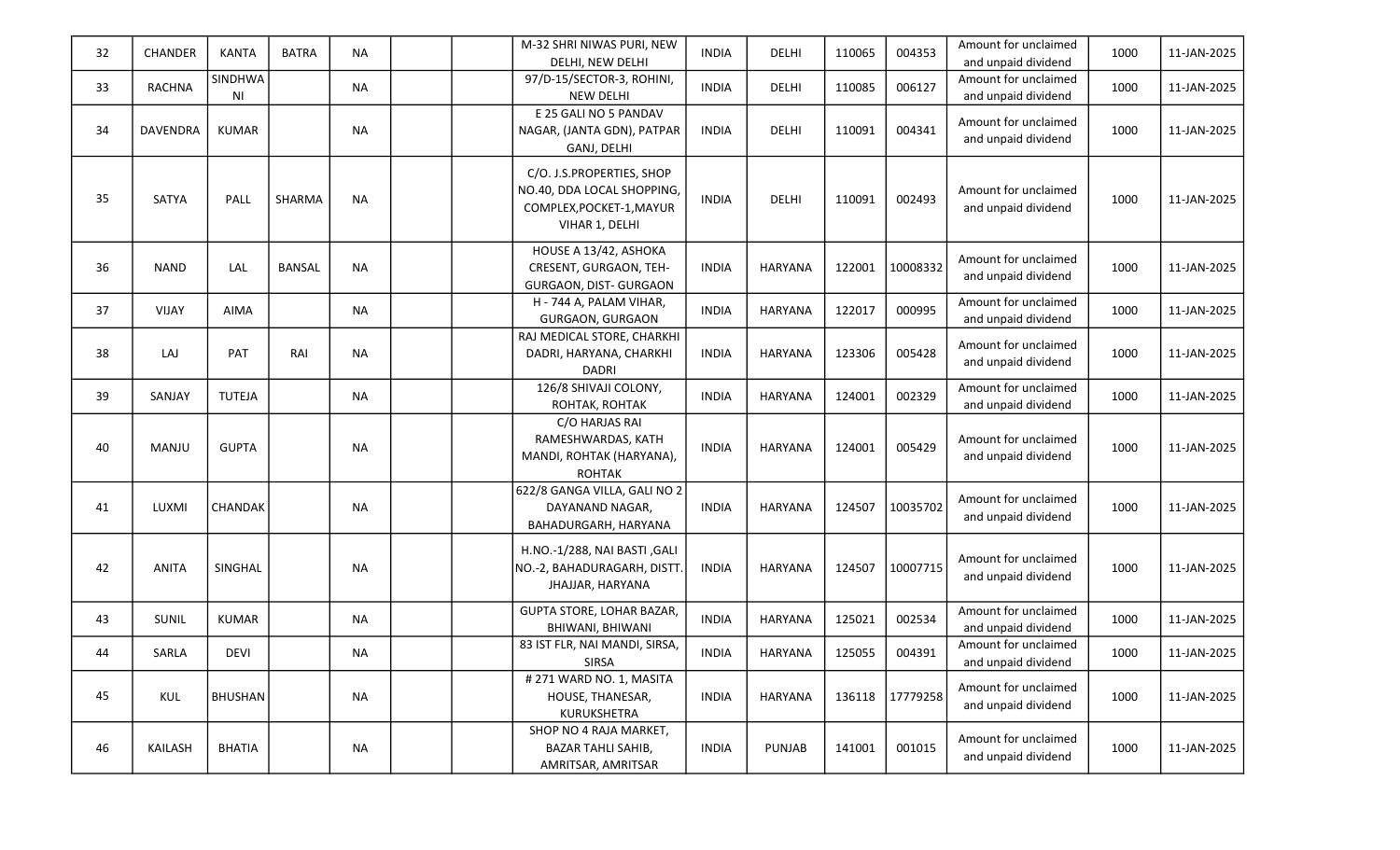| 47 | <b>SUNITA</b>    | RANI           |              | <b>NA</b> | H. NO. 6826, STREET NO.1,<br>NEW HARGOBIND NAGAR,<br><b>LUDHIANA</b>                          | <b>INDIA</b> | PUNJAB                  | 141001 | 12025400<br>00278663 | Amount for unclaimed<br>and unpaid dividend | 1000 | 11-JAN-2025 |
|----|------------------|----------------|--------------|-----------|-----------------------------------------------------------------------------------------------|--------------|-------------------------|--------|----------------------|---------------------------------------------|------|-------------|
| 48 | <b>INDER</b>     | <b>JIT</b>     | KAUR         | <b>NA</b> | 382-L, MODEL TOWN,<br>LUDHIANA, LUDHIANA                                                      | <b>INDIA</b> | <b>PUNJAB</b>           | 141001 | 002039               | Amount for unclaimed<br>and unpaid dividend | 1000 | 11-JAN-2025 |
| 49 | VIJAY            | <b>KUMAR</b>   | <b>GUPTA</b> | <b>NA</b> | <b>GUPTA CLOTH HOUSE, NR</b><br>ARYA SAMAJ MANDIR, DINA<br>NAGAR, GURDASPUR                   | <b>INDIA</b> | <b>PUNJAB</b>           | 143531 | 001014               | Amount for unclaimed<br>and unpaid dividend | 1000 | 11-JAN-2025 |
| 50 | RANJANA          | <b>GUPTA</b>   |              | <b>NA</b> | 33/17 KAPURTHALA ROAD,<br>JALANDHAR CITY, JALANDHAR                                           | <b>INDIA</b> | <b>PUNJAB</b>           | 144008 | 002206               | Amount for unclaimed<br>and unpaid dividend | 1000 | 11-JAN-2025 |
| 51 | <b>NISHA</b>     | RANI           | VIJ          | <b>NA</b> | SUBASH NAGAR, STREET NO 6,<br>PHAGWARA, PHAGWARA                                              | <b>INDIA</b> | <b>PUNJAB</b>           | 144401 | 002203               | Amount for unclaimed<br>and unpaid dividend | 1000 | 11-JAN-2025 |
| 52 | GIAN             | CHAND          |              | <b>NA</b> | INDUSTRIAL OXYGEN CO LTD,<br>GT ROAD, MANDI<br>GOBINDGARH, GOBINDGARH                         | <b>INDIA</b> | <b>PUNJAB</b>           | 147301 | 000498               | Amount for unclaimed<br>and unpaid dividend | 1000 | 11-JAN-2025 |
| 53 | <b>TRIPTA</b>    | GOYAL          |              | <b>NA</b> | 1179/22B, CHANDIGARH,<br>CHANDIGARH                                                           | <b>INDIA</b> | <b>PUNJAB</b>           | 160026 | 001511               | Amount for unclaimed<br>and unpaid dividend | 1000 | 11-JAN-2025 |
| 54 | RAJEEV           | <b>GUPTA</b>   |              | <b>NA</b> | SD-530 SHASTRI NAGAR,<br>GHAZIABAD, GHAZIABAD                                                 | <b>INDIA</b> | <b>UTTAR</b><br>PRADESH | 201002 | 004384               | Amount for unclaimed<br>and unpaid dividend | 1000 | 11-JAN-2025 |
| 55 | PRIYA            | VAJPAI         |              | <b>NA</b> | 1848 SECTOR 29, NOIDA,<br><b>NOIDA</b>                                                        | <b>INDIA</b> | <b>UTTAR</b><br>PRADESH | 201303 | 000073               | Amount for unclaimed<br>and unpaid dividend | 2000 | 11-JAN-2025 |
| 56 | <b>NEERU</b>     | SINGHAL        |              | <b>NA</b> | W/O SANJAY SINGHAL, 13/10<br>MANAK CHOWK, ALIGARH,<br>ALIGARH                                 | <b>INDIA</b> | <b>UTTAR</b><br>PRADESH | 202001 | 002531               | Amount for unclaimed<br>and unpaid dividend | 1000 | 11-JAN-2025 |
| 57 | PREAM            | <b>KUMAR</b>   | PORWAL       | <b>NA</b> | C/O PREAM MEDICAL STORE,<br>AURAIYA ETAWAH, GAUSHALA<br>RD, GAUSHALA                          | <b>INDIA</b> | <b>UTTAR</b><br>PRADESH | 206122 | 002185               | Amount for unclaimed<br>and unpaid dividend | 1000 | 11-JAN-2025 |
| 58 | MANJU            | <b>MEHROTR</b> |              | <b>NA</b> | 33/146 GAYA PRASAD LANE,<br>KANPUR, KANPUR                                                    | <b>INDIA</b> | <b>UTTAR</b><br>PRADESH | 208001 | 002104               | Amount for unclaimed<br>and unpaid dividend | 1000 | 11-JAN-2025 |
| 59 | <b>HARSH</b>     | SACHDEV<br>Α   |              | <b>NA</b> | 50/168 NAUGHARA, KANPUR,<br><b>KANPUR</b>                                                     | <b>INDIA</b> | <b>UTTAR</b><br>PRADESH | 208001 | 002135               | Amount for unclaimed<br>and unpaid dividend | 1000 | 11-JAN-2025 |
| 60 | <b>MADAN</b>     | LAL            | JAIN         | <b>NA</b> | 106, KAILASH VIHAR (1ST<br>FLOOR), 15/21, CIVIL LINES,,<br>BEHIND METHODIST CHURCH,<br>KANPUR | <b>INDIA</b> | <b>UTTAR</b><br>PRADESH | 208001 | 002099               | Amount for unclaimed<br>and unpaid dividend | 1000 | 11-JAN-2025 |
| 61 | <b>PUSHP</b>     | <b>KUMAR</b>   | TRIPATHI     | <b>NA</b> | 117Q/677 SHARDA NAGAR,<br>KANPUR, KANPUR                                                      | INDIA        | <b>UTTAR</b><br>PRADESH | 208001 | 002114               | Amount for unclaimed<br>and unpaid dividend | 1000 | 11-JAN-2025 |
| 62 | JAI              | RAM            | <b>GUPTA</b> | <b>NA</b> | 38/103 JAGANNATH BHAWAN,<br>MESTON ROAD, KANPUR,<br><b>KANPUR</b>                             | <b>INDIA</b> | <b>UTTAR</b><br>PRADESH | 208001 | 002124               | Amount for unclaimed<br>and unpaid dividend | 1000 | 11-JAN-2025 |
| 63 | <b>JAGESHWAR</b> | PRASAD         | <b>GUPTA</b> | <b>NA</b> | C/O KASHI PRASAD KAILASH<br>NATH, 51/33, NAYA GANJ,<br><b>KANPUR</b>                          | <b>INDIA</b> | <b>UTTAR</b><br>PRADESH | 208001 | 002136               | Amount for unclaimed<br>and unpaid dividend | 1000 | 11-JAN-2025 |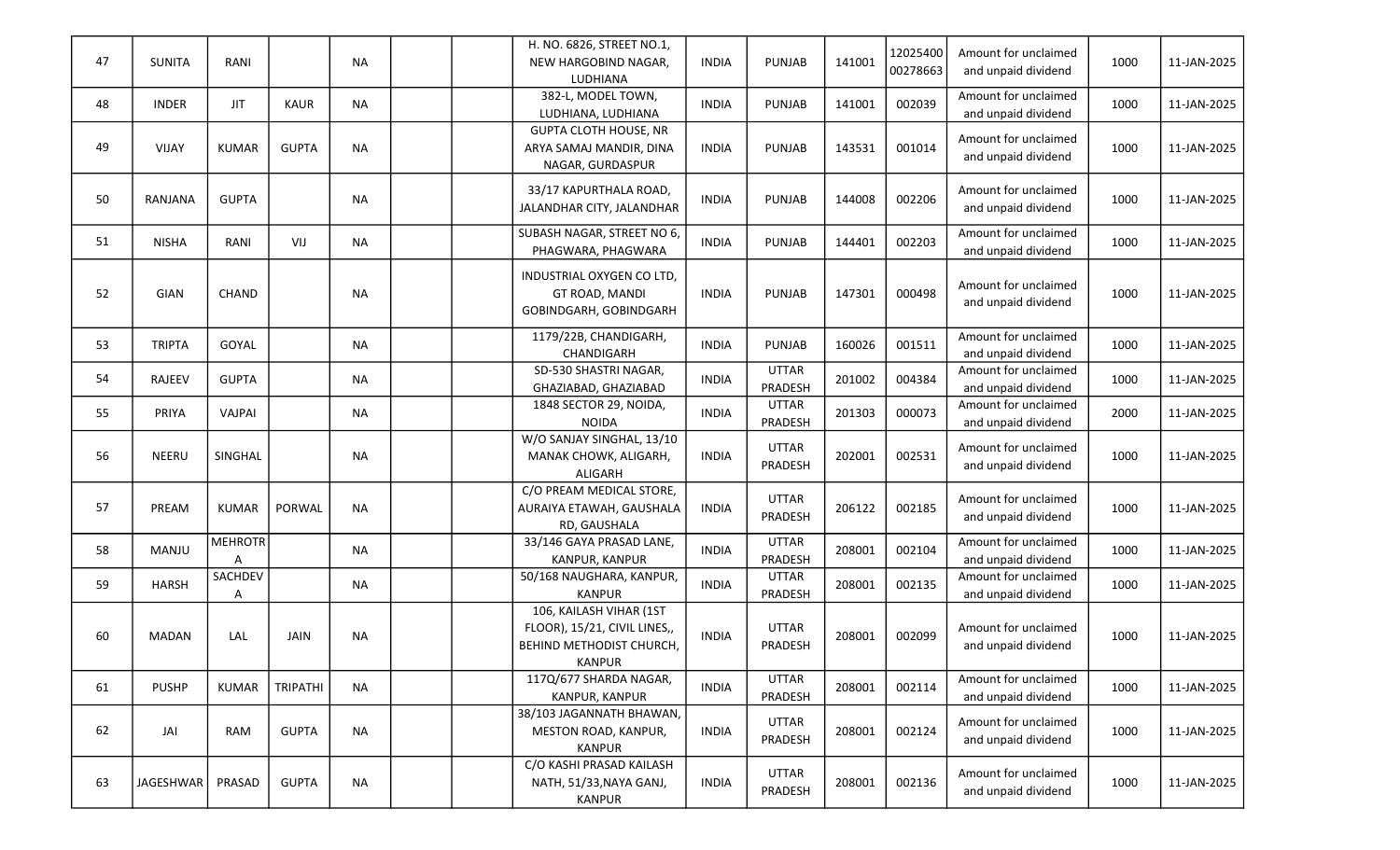| 64 | JAYSHREE       | TULSIANI        |                       | <b>NA</b>     |  | 8/80 ARYA NAGAR, KANPUR,<br><b>KANPUR</b>                                                       | <b>INDIA</b> | <b>UTTAR</b><br>PRADESH | 208002 | 002138               | Amount for unclaimed<br>and unpaid dividend | 1000 | 11-JAN-2025 |
|----|----------------|-----------------|-----------------------|---------------|--|-------------------------------------------------------------------------------------------------|--------------|-------------------------|--------|----------------------|---------------------------------------------|------|-------------|
| 65 | MANJU          | <b>GAMBHIR</b>  |                       | <b>NA</b>     |  | INDIAN OVERSEAS BANK,<br>SARVODAYA NAGAR, KANPUR,<br><b>KANPUR</b>                              | <b>INDIA</b> | <b>UTTAR</b><br>PRADESH | 208005 | 002132               | Amount for unclaimed<br>and unpaid dividend | 1000 | 11-JAN-2025 |
| 66 | <b>BHARAT</b>  | <b>SINGH</b>    |                       | <b>NA</b>     |  | ASHOK VIDYAMANDIR<br>CAMPUS, 117/2 SARVODAYA<br>NAGAR, KANPUR, KANPUR                           | <b>INDIA</b> | <b>UTTAR</b><br>PRADESH | 208005 | 002159               | Amount for unclaimed<br>and unpaid dividend | 1000 | 11-JAN-2025 |
| 67 | BHAGYAWAT      |                 |                       | <b>NA</b>     |  | ASHOK VIDYA MANDIR<br>CAMPUS, 117/2 SARVODAYA<br>NAGAR, KANPUR, KANPUR                          | <b>INDIA</b> | <b>UTTAR</b><br>PRADESH | 208005 | 002160               | Amount for unclaimed<br>and unpaid dividend | 1000 | 11-JAN-2025 |
| 68 | <b>JAGDISH</b> | KESWANI         |                       | <b>NA</b>     |  | 1355 RATAN LAL NAGAR,<br>KANPUR, KANPUR                                                         | <b>INDIA</b> | <b>UTTAR</b><br>PRADESH | 208022 | 002164               | Amount for unclaimed<br>and unpaid dividend | 1000 | 11-JAN-2025 |
| 69 | RAJESH         | <b>KUMAR</b>    | SRIVASTA<br><b>VA</b> | <b>NA</b>     |  | 117/0/932 A, BEHIND HARI<br>GIRLS HOSTEL, GEETA NAGAR,<br><b>KANPUR</b>                         | <b>INDIA</b> | <b>UTTAR</b><br>PRADESH | 208025 | 13061300<br>00052830 | Amount for unclaimed<br>and unpaid dividend | 1000 | 11-JAN-2025 |
| 70 | <b>RAMESH</b>  | CHANDRA         | <b>SINGH</b>          | <b>NA</b>     |  | MIG 17 SECTOR 4, BARRA 2,<br>KANPUR, KANPUR                                                     | <b>INDIA</b> | <b>UTTAR</b><br>PRADESH | 208027 | 002108               | Amount for unclaimed<br>and unpaid dividend | 1000 | 11-JAN-2025 |
| 71 | KALAWATI       | SRIVASTA<br>VA  |                       | <b>NA</b>     |  | B/38 GOVINDPUR COLONY,<br>(BEHIND) IRRIGATION COLONY,<br>P.O.TELIAGANJ, ALLAHABAD,<br>ALLAHABAD | <b>INDIA</b> | <b>UTTAR</b><br>PRADESH | 211004 | 006888               | Amount for unclaimed<br>and unpaid dividend | 1000 | 11-JAN-2025 |
| 72 | DHURANDH<br>AR | <b>SINGH</b>    |                       | <b>NA</b>     |  | C/O DR. V. SINGH, B/31/35-<br>24, SANKATMOCHAN COLONY,<br>LANKA-VARANASI, AZANGARH              | <b>INDIA</b> | <b>UTTAR</b><br>PRADESH | 221005 | 002933               | Amount for unclaimed<br>and unpaid dividend | 1000 | 11-JAN-2025 |
| 73 | <b>HEMLATA</b> | C               | B                     | <b>TIWARI</b> |  | C/O.INDO GULF FERT.& CHEM.<br>JAGDISHPUR INDUSTRIAL AREA,<br>SULTANPUR, SULTANPUR               | <b>INDIA</b> | <b>UTTAR</b><br>PRADESH | 227817 | 006855               | Amount for unclaimed<br>and unpaid dividend | 1000 | 11-JAN-2025 |
| 74 | SANJEEV        | <b>KUMAR</b>    | AGRAWAL               | <b>NA</b>     |  | OM PRAKASH & BROTHERS,<br>LUCKNOW NAKA CHAUORAHA,<br>SULTANPUR (U P), SULTANPUR                 | <b>INDIA</b> | <b>UTTAR</b><br>PRADESH | 228001 | 004243               | Amount for unclaimed<br>and unpaid dividend | 1000 | 11-JAN-2025 |
| 75 | SUPARNA        | CHAKRAV<br>ORTY |                       | <b>NA</b>     |  | 9-AE-17 OBRA COLONY, OBRA,<br>SONEBHADRA, AGRA                                                  | <b>INDIA</b> | <b>UTTAR</b><br>PRADESH | 231219 | 006083               | Amount for unclaimed<br>and unpaid dividend | 1000 | 11-JAN-2025 |
| 76 | SHIKHA         | SRIVASTA<br>VA  |                       | NA            |  | 9 AE (T) 109, UPSEB COLONY,<br>OBRA, SONE BHADRA, AGRA                                          | <b>INDIA</b> | <b>UTTAR</b><br>PRADESH | 231219 | 006106               | Amount for unclaimed<br>and unpaid dividend | 1000 | 11-JAN-2025 |
| 77 | <b>GIRDHAR</b> | GOPAL           |                       | NA            |  | C/O GIRDHAR SUGAR WORKS,<br>MARWARI GANJ, BAREILLY,<br>BAREILLY                                 | <b>INDIA</b> | <b>UTTAR</b><br>PRADESH | 243001 | 002471               | Amount for unclaimed<br>and unpaid dividend | 1000 | 11-JAN-2025 |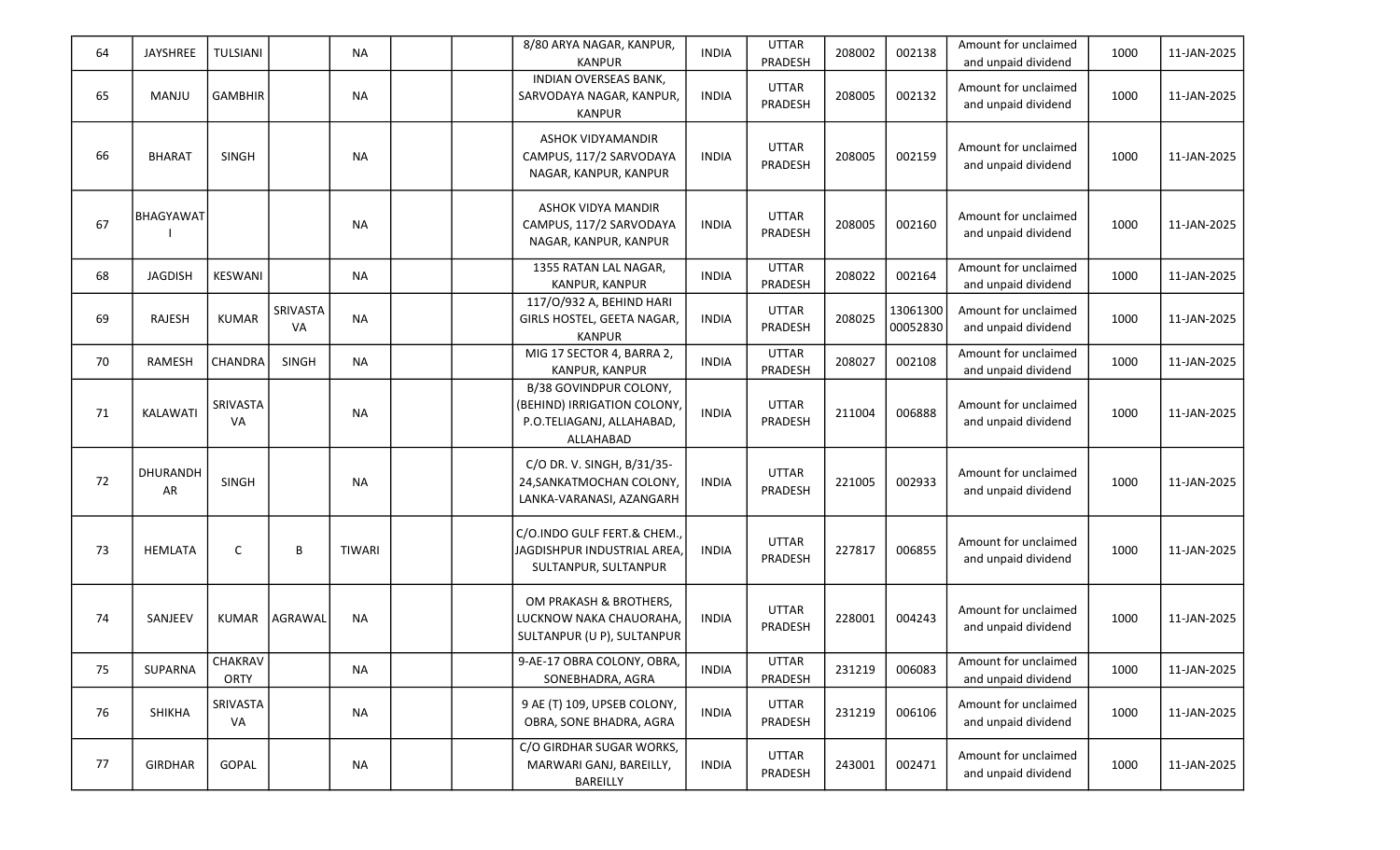| 78 | <b>ANAND</b>  | <b>KUMAR</b>   | AGRAWAL        | <b>NA</b> |  | KOTHR RAMNIWAS, 8-U-35<br>CIVIL LINES, BAREILLY, BAREILLY                              | <b>INDIA</b> | <b>UTTAR</b><br>PRADESH | 243001 | 002356 | Amount for unclaimed<br>and unpaid dividend | 1000 | 11-JAN-2025 |
|----|---------------|----------------|----------------|-----------|--|----------------------------------------------------------------------------------------|--------------|-------------------------|--------|--------|---------------------------------------------|------|-------------|
| 79 | VIJAY         | <b>KUMAR</b>   | <b>AGARWAL</b> | <b>NA</b> |  | JYOTI OIL COMPANY,<br>GANGAPUR, BAREILLY,<br><b>BAREILLY</b>                           | <b>INDIA</b> | <b>UTTAR</b><br>PRADESH | 243005 | 002408 | Amount for unclaimed<br>and unpaid dividend | 1000 | 11-JAN-2025 |
| 80 | <b>MADAN</b>  | LAL            |                | <b>NA</b> |  | C/O RISHIKUMAR<br>SUSHILKUMAR, RAMNAGAR,<br>NAINITAL, NAINITAL                         | <b>INDIA</b> | <b>UTTAR</b><br>PRADESH | 244715 | 004447 | Amount for unclaimed<br>and unpaid dividend | 1000 | 11-JAN-2025 |
| 81 | <b>PUJA</b>   | <b>GUPTA</b>   |                | <b>NA</b> |  | C/O GIRISHKUMAR OMESH<br>KUMAR, SARAI GALI RAM<br>NAGAR, NAINITAL, NAINITAL            | <b>INDIA</b> | <b>UTTAR</b><br>PRADESH | 244715 | 005037 | Amount for unclaimed<br>and unpaid dividend | 1000 | 11-JAN-2025 |
| 82 | PAWAN         | <b>ARORA</b>   |                | <b>NA</b> |  | PAINTH PARAO, RAM NAGAR,<br>DIST NAINITAL, DIST NAINITAL                               | <b>INDIA</b> | <b>UTTAR</b><br>PRADESH | 244715 | 005060 | Amount for unclaimed<br>and unpaid dividend | 1000 | 11-JAN-2025 |
| 83 | AMRIK         | <b>SINGH</b>   |                | <b>NA</b> |  | 2/57 GURU DWARA ROAD,<br>SAHARANPUR, SAHARANPUR                                        | <b>INDIA</b> | <b>UTTAR</b><br>PRADESH | 247001 | 005015 | Amount for unclaimed<br>and unpaid dividend | 1000 | 11-JAN-2025 |
| 84 | <b>RAKESH</b> | <b>KUMAR</b>   | SINGHAL        | <b>NA</b> |  | A-249, AVAS VIKAS,<br>SAHARANPUR, SAHARANPUR                                           | <b>INDIA</b> | <b>UTTAR</b><br>PRADESH | 247001 | 005047 | Amount for unclaimed<br>and unpaid dividend | 1000 | 11-JAN-2025 |
| 85 | <b>INDRA</b>  | <b>DEVI</b>    |                | <b>NA</b> |  | 118-A-BANK STREET, NEAR<br>SOFIA GIRLS SCHOOL, MEERUT<br>CANTT, MEERUT                 | <b>INDIA</b> | <b>UTTAR</b><br>PRADESH | 250001 | 002287 | Amount for unclaimed<br>and unpaid dividend | 1000 | 11-JAN-2025 |
| 86 | <b>ALKA</b>   | GARG           |                | <b>NA</b> |  | C/O NAVEEN GUPTA<br>ADVOCATE, 40 MAHAPALIKA<br>COMPOUND, MEERUT CITY,<br><b>MEERUT</b> | <b>INDIA</b> | <b>UTTAR</b><br>PRADESH | 250002 | 002300 | Amount for unclaimed<br>and unpaid dividend | 1000 | 11-JAN-2025 |
| 87 | <b>AMIT</b>   | JAIN           |                | <b>NA</b> |  | C/O JAGDISH CONFACTIONRY,<br>STORE PUNJABI MARKET,<br>BARAUT, BARAUT                   | <b>INDIA</b> | <b>UTTAR</b><br>PRADESH | 250611 | 002288 | Amount for unclaimed<br>and unpaid dividend | 1000 | 11-JAN-2025 |
| 88 | <b>BEENA</b>  | <b>DEVI</b>    | JAIN           | <b>NA</b> |  | C/O UJAGAR MALPADAM<br>PRASAD, NAYA BAZAR,<br>BARAUT, BARAUT                           | <b>INDIA</b> | <b>UTTAR</b><br>PRADESH | 250611 | 005400 | Amount for unclaimed<br>and unpaid dividend | 1000 | 11-JAN-2025 |
| 89 | AJAY          | <b>KUMAR</b>   |                | <b>NA</b> |  | MUKANDLAL MEHTA, 1133<br>HOLI CHOWK PACCA BAGH,<br>KHATAULI U P, KHATAULI              | <b>INDIA</b> | <b>UTTAR</b><br>PRADESH | 251201 | 002286 | Amount for unclaimed<br>and unpaid dividend | 1000 | 11-JAN-2025 |
| 90 | <b>AMRITA</b> | <b>JAWRANI</b> |                | <b>NA</b> |  | 206 B ARYA NAGAR SITAPUR,<br><b>SITAPUR</b>                                            | <b>INDIA</b> | <b>UTTAR</b><br>PRADESH | 261001 | 005705 | Amount for unclaimed<br>and unpaid dividend | 2000 | 11-JAN-2025 |
| 91 | PAMMI         | <b>TANDON</b>  |                | <b>NA</b> |  | C/O DR ARVIND BAIJAL, CIVIL<br>LINES, SITAPUR, SITAPUR                                 | <b>INDIA</b> | <b>UTTAR</b><br>PRADESH | 261001 | 002399 | Amount for unclaimed<br>and unpaid dividend | 1000 | 11-JAN-2025 |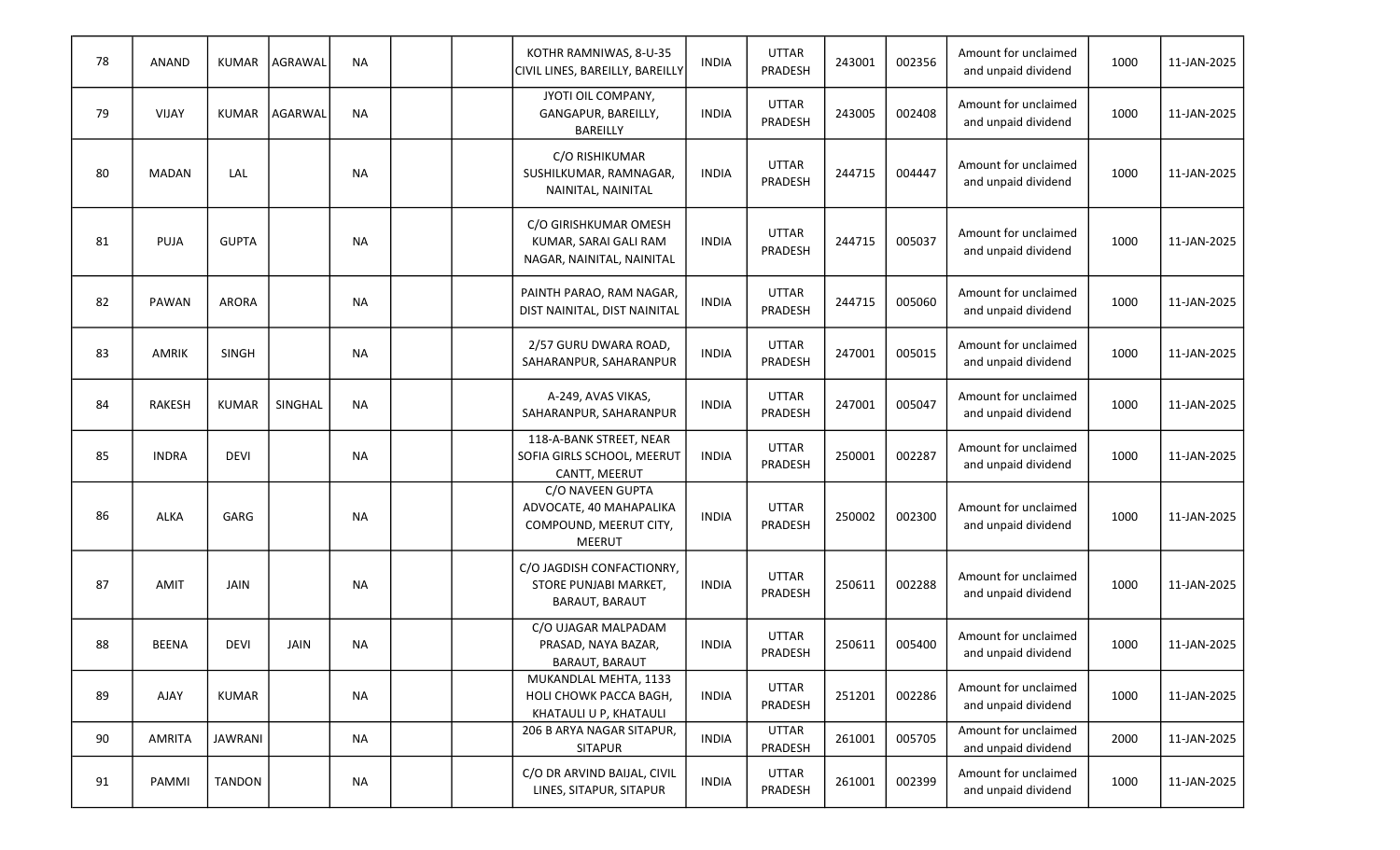| 92  | <b>RLBL</b>      | MARKETI<br><b>NG</b>              | COMPANY PRIVATE |           | <b>LTD</b> | STATION RD, DEORIA UP,<br><b>DEORIA</b>                                | <b>INDIA</b> | <b>UTTAR</b><br>PRADESH        | 274001 | 002186               | Amount for unclaimed<br>and unpaid dividend | 1000 | 11-JAN-2025 |
|-----|------------------|-----------------------------------|-----------------|-----------|------------|------------------------------------------------------------------------|--------------|--------------------------------|--------|----------------------|---------------------------------------------|------|-------------|
| 93  | <b>ATUL</b>      | <b>KUMAR</b>                      | <b>MITAL</b>    | <b>NA</b> |            | C//O MITAL BOOK DEPOT,<br>NAYA BAZAR, MATHURA,<br><b>MATHURA</b>       | <b>INDIA</b> | <b>UTTAR</b><br><b>PRADESH</b> | 281001 | 002476               | Amount for unclaimed<br>and unpaid dividend | 1000 | 11-JAN-2025 |
| 94  | NEERAJ           | <b>BENARA</b>                     |                 | <b>NA</b> |            | 1/205 PROFESSOR COLONY,<br>HARI PARBAT, AGRA-282002,<br>AGRA           | <b>INDIA</b> | <b>UTTAR</b><br>PRADESH        | 282002 | 007063               | Amount for unclaimed<br>and unpaid dividend | 2000 | 11-JAN-2025 |
| 95  | RAJESH           | <b>JAIN</b>                       |                 | <b>NA</b> |            | 1/209/1, PROFESSOR COLONY,<br>HARI PARWAT, AGRA, AGRA                  | <b>INDIA</b> | <b>UTTAR</b><br>PRADESH        | 282002 | 000518               | Amount for unclaimed<br>and unpaid dividend | 1000 | 11-JAN-2025 |
| 96  | <b>MEENA</b>     | <b>BARJATYA</b>                   |                 | <b>NA</b> |            | C/O SHRI N L JAIN, 1/205<br>PROFESSORS COLONY, HARI<br>PARWAT, AGRA    | <b>INDIA</b> | <b>UTTAR</b><br>PRADESH        | 282002 | 000519               | Amount for unclaimed<br>and unpaid dividend | 1000 | 11-JAN-2025 |
| 97  | YASWIN           | KHURANA                           |                 | <b>NA</b> |            | KHURANA NIWAS, 5 NEW RAJA<br>KI MANDI, AGRA, AGRA                      | <b>INDIA</b> | <b>UTTAR</b><br>PRADESH        | 282002 | 000526               | Amount for unclaimed<br>and unpaid dividend | 1000 | 11-JAN-2025 |
| 98  | SHRINARAYA<br>N  | <b>GUPTA</b>                      |                 | <b>NA</b> |            | C/O.JAY DEVI HOSPITAL, DELHI<br>GATE, NEAR RAGHUNATH<br>CINEMA, AGRA   | <b>INDIA</b> | <b>UTTAR</b><br>PRADESH        | 282002 | 006898               | Amount for unclaimed<br>and unpaid dividend | 1000 | 11-JAN-2025 |
| 99  | <b>VINOD</b>     | <b>KUMAR</b>                      | AGARWAL         | <b>NA</b> |            | 33/10 SANJAY PLACE, AGRA,<br>AGRA                                      | <b>INDIA</b> | <b>UTTAR</b><br>PRADESH        | 282002 | 000521               | Amount for unclaimed<br>and unpaid dividend | 1000 | 11-JAN-2025 |
| 100 | <b>ANNA</b>      | <b>INFRASTR</b><br><b>UCTURES</b> | LIMITED         | <b>NA</b> |            | E-14/6, FIRST FLOOR,, SHANTA<br>TOWER,, SANJAY PLACE,, AGRA            | <b>INDIA</b> | <b>UTTAR</b><br>PRADESH        | 282002 | 12021400<br>00055576 | Amount for unclaimed<br>and unpaid dividend | 1000 | 11-JAN-2025 |
| 101 | <b>MEETA</b>     | <b>JAIN</b>                       |                 | <b>NA</b> |            | C/O FANCY CLOTH STORE,<br>HOPE CIRCUS, ALWAR, ALWAR                    | <b>INDIA</b> | RAJASTHAN                      | 301001 | 001844               | Amount for unclaimed<br>and unpaid dividend | 1000 | 11-JAN-2025 |
| 102 | <b>MUKESH</b>    | AGRAWAL                           |                 | <b>NA</b> |            | C/O ASHWANI KUMAR AND<br>BROS, KEDAL GANJ, PO & DT<br>ALWAR RAJ, ALWAR | <b>INDIA</b> | RAJASTHAN                      | 301001 | 001903               | Amount for unclaimed<br>and unpaid dividend | 1000 | 11-JAN-2025 |
| 103 | <b>MANJUBALA</b> | <b>GUPTA</b>                      |                 | <b>NA</b> |            | 59 KESHAV NAGAR, SCHEME<br>NO 13, PO ALWAR, ALWAR                      | <b>INDIA</b> | RAJASTHAN                      | 301001 | 001910               | Amount for unclaimed<br>and unpaid dividend | 1000 | 11-JAN-2025 |
| 104 | <b>DWARKA</b>    | DAS                               | SABOO           | <b>NA</b> |            | C/O SHOP NO 107, CHANDPOLE<br>BAZAR, JAIPUR, JAIPUR                    | <b>INDIA</b> | RAJASTHAN                      | 302001 | 001787               | Amount for unclaimed<br>and unpaid dividend | 1000 | 11-JAN-2025 |
| 105 | <b>MANOJ</b>     | KUMAR                             | AGARWAL         | <b>NA</b> |            | HARYANA STEEL COPORATION,<br>LOHA MANDI S C ROAD,<br>JAIPUR, JAIPUR    | <b>INDIA</b> | RAJASTHAN                      | 302001 | 001838               | Amount for unclaimed<br>and unpaid dividend | 1000 | 11-JAN-2025 |
| 106 | PREM             | CHAND                             | TAK             | <b>NA</b> |            | 29 B, MANU MARG, AMER<br>ROAD, GOVIND NAGAR, JAIPUR                    | <b>INDIA</b> | RAJASTHAN                      | 302002 | 001798               | Amount for unclaimed<br>and unpaid dividend | 1000 | 11-JAN-2025 |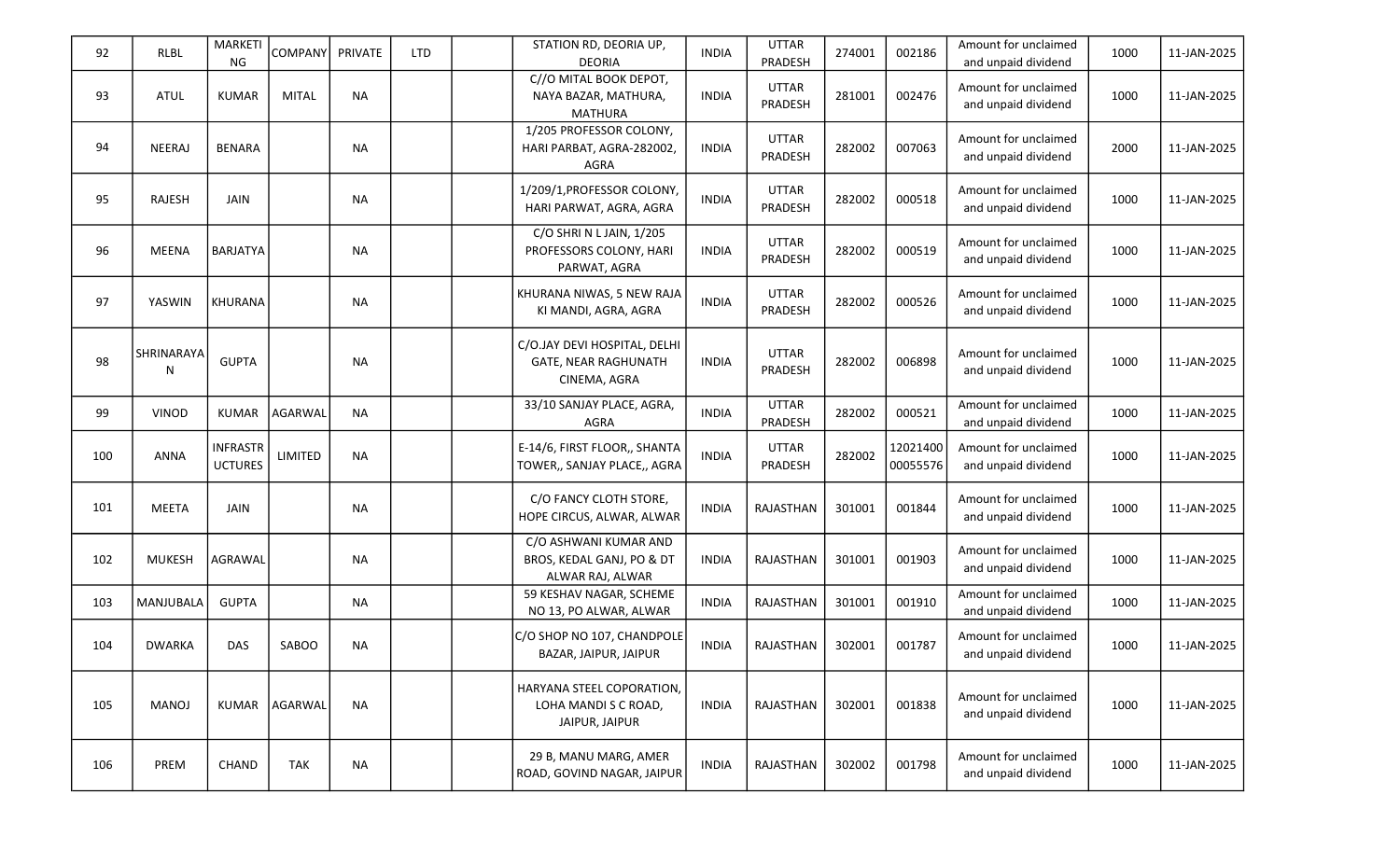| 107 | <b>VIVEK</b>            | VARDHAN        | JAIN           | <b>NA</b> |  | C/O B-131, JANTA COLONY,<br>JAIPUR, JAIPUR                           | <b>INDIA</b> | RAJASTHAN        | 302004 | 001785               | Amount for unclaimed<br>and unpaid dividend | 1000 | 11-JAN-2025 |
|-----|-------------------------|----------------|----------------|-----------|--|----------------------------------------------------------------------|--------------|------------------|--------|----------------------|---------------------------------------------|------|-------------|
| 108 | <b>BADRI</b>            | <b>NARAIN</b>  | <b>GILARA</b>  | <b>NA</b> |  | <b>B-199B RAJENDRA MARG,</b><br>BAPU NAGAR, JAIPUR, JAIPUR           | <b>INDIA</b> | RAJASTHAN        | 302015 | 001754               | Amount for unclaimed<br>and unpaid dividend | 1000 | 11-JAN-2025 |
| 109 | <b>BHAGWAN</b>          | DAS            | <b>MANTRI</b>  | <b>NA</b> |  | 2/166, WARD NO.68,<br>VIDHYADHAR NAGAR,, SECTOR<br>2, JAIPUR         | <b>INDIA</b> | RAJASTHAN        | 302015 | 001868               | Amount for unclaimed<br>and unpaid dividend | 1000 | 11-JAN-2025 |
| 110 | SEEMA                   | KHANDEL<br>WAL |                | <b>NA</b> |  | A-34, RAM NAGAR, JAIPUR                                              | <b>INDIA</b> | <b>RAJASTHAN</b> | 302016 | 12036600<br>00028263 | Amount for unclaimed<br>and unpaid dividend | 1000 | 11-JAN-2025 |
| 111 | <b>RAM</b>              | SAVROOP        | LADDHA         | <b>NA</b> |  | F 7 M S S COLONY, SHASTRI<br>NAGAR, JAIPUR                           | <b>INDIA</b> | RAJASTHAN        | 302016 | 006539               | Amount for unclaimed<br>and unpaid dividend | 1000 | 11-JAN-2025 |
| 112 | CHANDRAKA<br><b>NTA</b> | <b>JOSHI</b>   |                | <b>NA</b> |  | JOSHI BHAWAN, 9/462<br>MALVIYA NAGAR, JAIPUR                         | <b>INDIA</b> | RAJASTHAN        | 302017 | 006112               | Amount for unclaimed<br>and unpaid dividend | 1000 | 11-JAN-2025 |
| 113 | RAJENDRA                | PRASAD         | MEENA          | <b>NA</b> |  | 167 PREM NAGAR, MALVIA<br>NAGAR, JAIPUR                              | <b>INDIA</b> | RAJASTHAN        | 302017 | 006500               | Amount for unclaimed<br>and unpaid dividend | 1000 | 11-JAN-2025 |
| 114 | SANJAY                  | <b>KUMAR</b>   | <b>JAIN</b>    | <b>NA</b> |  | C/O GULABCHAND LALCHAND<br>JAIN, CHOHATTI BAZAR,<br>NEWAI, DIST TONK | <b>INDIA</b> | RAJASTHAN        | 304021 | 006292               | Amount for unclaimed<br>and unpaid dividend | 1000 | 11-JAN-2025 |
| 115 | <b>VISHNU</b>           | <b>KUMAR</b>   | GOYAL          | <b>NA</b> |  | 2/58, CHAMPA NAGAR,<br>BEAWAR (RAJ.)-305901,<br><b>BEAWAR</b>        | <b>INDIA</b> | RAJASTHAN        | 305901 | 007968               | Amount for unclaimed<br>and unpaid dividend | 2000 | 11-JAN-2025 |
| 116 | <b>VIKAS</b>            | <b>NALWAYA</b> |                | <b>NA</b> |  | 33 POLO GROUND, UDAIPUR,<br>RAJASTHAN, UDAIPUR                       | <b>INDIA</b> | RAJASTHAN        | 313001 | 002909               | Amount for unclaimed<br>and unpaid dividend | 1000 | 11-JAN-2025 |
| 117 | <b>VINOD</b>            | BAJAJ          |                | <b>NA</b> |  | VINOD GENRAL STORE, DHAN<br>MANDI, HOSPITAL ROAD,<br><b>UDAIPUR</b>  | <b>INDIA</b> | RAJASTHAN        | 313001 | 002910               | Amount for unclaimed<br>and unpaid dividend | 1000 | 11-JAN-2025 |
| 118 | <b>CHIRAG</b>           | PORWAL         |                | <b>NA</b> |  | 16 MOTI CHOTA, CLOCK<br>TOWER, UDAIPUR, UDAIPUR                      | <b>INDIA</b> | RAJASTHAN        | 313001 | 002918               | Amount for unclaimed<br>and unpaid dividend | 1000 | 11-JAN-2025 |
| 119 | <b>BHAWANA</b>          | SINGHAVI       |                | <b>NA</b> |  | C/O BHARAT AGENCIES, IIND<br>FLOOR, 60 BAPU BAZAR,<br><b>UDAIPUR</b> | <b>INDIA</b> | RAJASTHAN        | 313001 | 002922               | Amount for unclaimed<br>and unpaid dividend | 1000 | 11-JAN-2025 |
| 120 | KHEMRAJ                 | <b>MANWAN</b>  |                | <b>NA</b> |  | H-24 BHOPALPURA, UDAIPUR,<br>RAJASTHAN, UDAIPUR                      | <b>INDIA</b> | RAJASTHAN        | 313001 | 002932               | Amount for unclaimed<br>and unpaid dividend | 1000 | 11-JAN-2025 |
| 121 | <b>MAHESH</b>           | <b>KUMAR</b>   | <b>DINGWAN</b> | <b>NA</b> |  | ANAND BHAWAN, 16 KAMALA<br>NAGAR, UDAIPUR, UDAIPUR                   | <b>INDIA</b> | RAJASTHAN        | 313001 | 002907               | Amount for unclaimed<br>and unpaid dividend | 1000 | 11-JAN-2025 |
| 122 | <b>BHANWAR</b>          | LAL            | <b>KOTHARI</b> | <b>NA</b> |  | C-81 AMBA MATA SCHEME,<br>UDAIPUR, RAJASTHAN,<br><b>UDAIPUR</b>      | <b>INDIA</b> | RAJASTHAN        | 313001 | 002927               | Amount for unclaimed<br>and unpaid dividend | 1000 | 11-JAN-2025 |
| 123 | ASHOK                   | <b>KUMAR</b>   | KOTHARI        | <b>NA</b> |  | C-81 AMBA MATA SCHEME,<br>UDAIPUR, RAJASTHAN,<br><b>UDAIPUR</b>      | <b>INDIA</b> | <b>RAJASTHAN</b> | 313001 | 002928               | Amount for unclaimed<br>and unpaid dividend | 1000 | 11-JAN-2025 |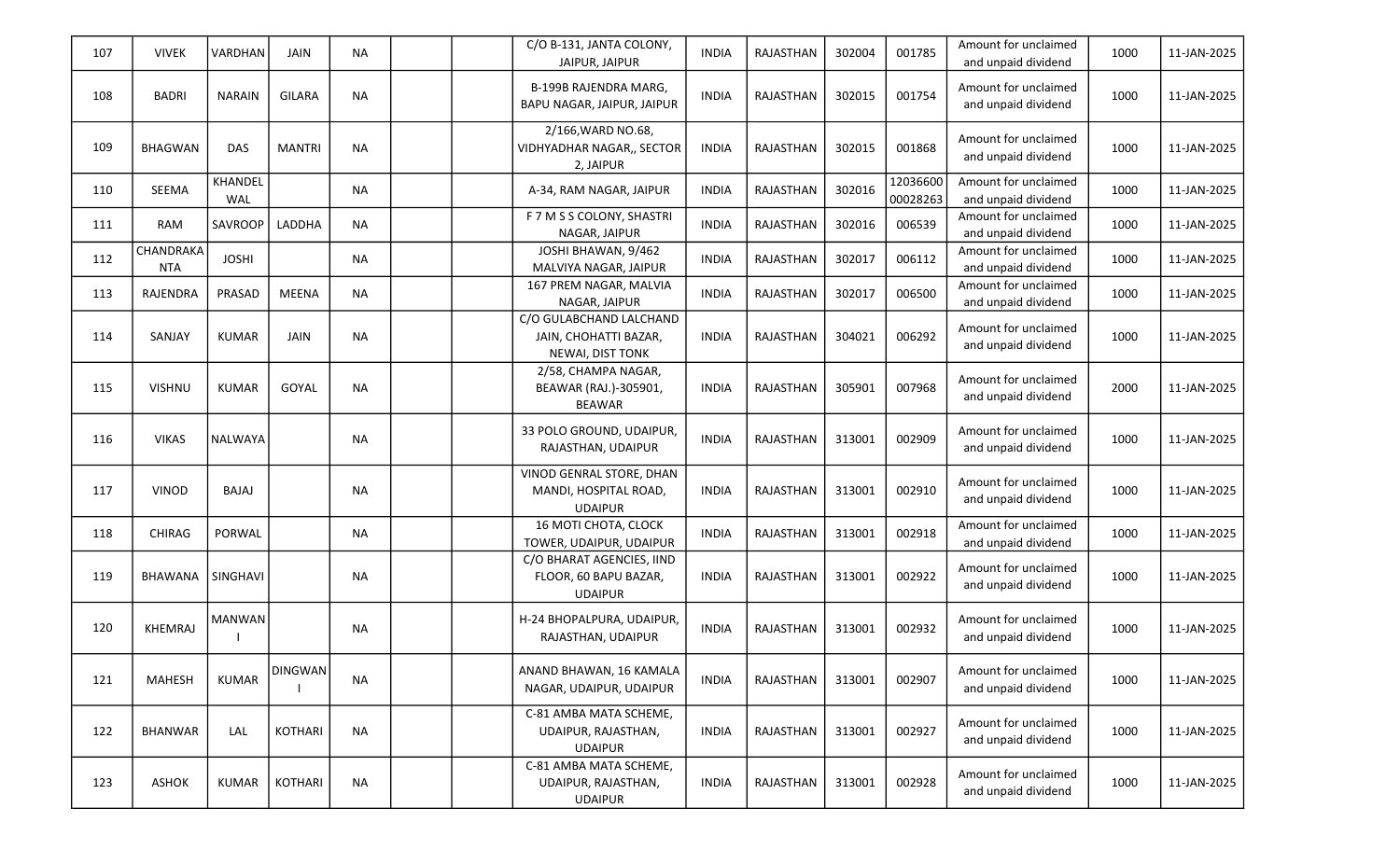| 124 | <b>SHANKER</b>       | LAL            | <b>JAIN</b>        | <b>NA</b> |  | 25 MANDI KI NAL, OPP<br>JAWARIA BHAWAN, UDAIPUR                                       | <b>INDIA</b> | <b>RAJASTHAN</b> | 313001 | 006058 | Amount for unclaimed<br>and unpaid dividend | 1000 | 11-JAN-2025 |
|-----|----------------------|----------------|--------------------|-----------|--|---------------------------------------------------------------------------------------|--------------|------------------|--------|--------|---------------------------------------------|------|-------------|
| 125 | <b>RAKESH</b>        | <b>KUMAR</b>   | <b>CHORDIA</b>     | <b>NA</b> |  | POST VALLABHA NAGAR, DIST<br>UDAIPUR, RAJASTHAN,<br><b>UDAIPUR</b>                    | <b>INDIA</b> | RAJASTHAN        | 313601 | 002921 | Amount for unclaimed<br>and unpaid dividend | 1000 | 11-JAN-2025 |
| 126 | <b>ANKIT</b>         | <b>JAIN</b>    |                    | <b>NA</b> |  | C/O HUKMICHAND LAL CHAND<br>V P O ASPUR DIST<br>DUNGARPUR, RAJ ASPUR,<br><b>ASPUR</b> | <b>INDIA</b> | <b>RAJASTHAN</b> | 314021 | 000982 | Amount for unclaimed<br>and unpaid dividend | 1000 | 11-JAN-2025 |
| 127 | <b>PREM</b>          | <b>DEVI</b>    |                    | <b>NA</b> |  | ANKIT AUTO AGENCIES, NEW T<br>P NAGAR, HINDAUN CITY,<br><b>HINDAUN</b>                | <b>INDIA</b> | RAJASTHAN        | 322230 | 001878 | Amount for unclaimed<br>and unpaid dividend | 1000 | 11-JAN-2025 |
| 128 | <b>MOTILAL</b>       | SACHDEV<br>A   |                    | <b>NA</b> |  | 1-F-10, VIGYAN NAGAR, KOTA<br>324005, KOTA                                            | <b>INDIA</b> | RAJASTHAN        | 324005 | 001895 | Amount for unclaimed<br>and unpaid dividend | 2000 | 11-JAN-2025 |
| 129 | <b>MUKESH</b>        | GOYAL          |                    | <b>NA</b> |  | 1-KH-6 VIGYAN NAGAR, KOTA,<br>RAJ, KOTA                                               | <b>INDIA</b> | <b>RAJASTHAN</b> | 324005 | 001882 | Amount for unclaimed<br>and unpaid dividend | 1000 | 11-JAN-2025 |
| 130 | M                    |                | SACHDEV<br>А       | <b>NA</b> |  | I F 10 VIGYAN NAGAR, KOTA,<br>KOTA                                                    | <b>INDIA</b> | RAJASTHAN        | 324005 | 004331 | Amount for unclaimed<br>and unpaid dividend | 1000 | 11-JAN-2025 |
| 131 | <b>GHANSHYA</b><br>M | DAS            | <b>GUPTA</b>       | <b>NA</b> |  | C/O DINESH TRADING CO,<br>STATION RD, BHAWANI MANDI<br><b>BHAWANI MANDI</b>           | <b>INDIA</b> | RAJASTHAN        | 326502 | 001887 | Amount for unclaimed<br>and unpaid dividend | 1000 | 11-JAN-2025 |
| 132 | <b>MAHABIR</b>       | PRASAD         | <b>JAIN</b>        | <b>NA</b> |  | C/O JAIPRAKASH BAGRA, SADU<br>HOUSE, NAYA BASS,<br>SUJANGARH, JAIPUR                  | <b>INDIA</b> | RAJASTHAN        | 331507 | 001842 | Amount for unclaimed<br>and unpaid dividend | 1000 | 11-JAN-2025 |
| 133 | <b>SUSHILA</b>       | <b>MEHTA</b>   |                    | <b>NA</b> |  | SARDO KI GALI, DAGA BAZAR,<br>JODHPUR, JODHPUR                                        | <b>INDIA</b> | RAJASTHAN        | 342001 | 002037 | Amount for unclaimed<br>and unpaid dividend | 1000 | 11-JAN-2025 |
| 134 | <b>DEEPAK</b>        | <b>BHANDAR</b> |                    | <b>NA</b> |  | C/O MAMTA TRADERS, INSIDE<br>SOJATI GATE, JODHPUR (RAJ),<br><b>JODHPUR</b>            | <b>INDIA</b> | <b>RAJASTHAN</b> | 342001 | 002044 | Amount for unclaimed<br>and unpaid dividend | 1000 | 11-JAN-2025 |
| 135 | PRAVEEN              | <b>DUGAR</b>   |                    | <b>NA</b> |  | D164-A, DHRAM NARYAN JIKA<br>HATTA, PAOTIA, JODHPUR                                   | <b>INDIA</b> | <b>RAJASTHAN</b> | 342006 | 002053 | Amount for unclaimed<br>and unpaid dividend | 1000 | 11-JAN-2025 |
| 136 | <b>GAJENDRA</b>      | JAIN           |                    | <b>NA</b> |  | OPP.KAMLA NEHRU COLLEGE,<br>PLOT NO.A-26,, RAIKA BAUGH,<br><b>JODHPUR</b>             | <b>INDIA</b> | <b>RAJASTHAN</b> | 342006 | 008177 | Amount for unclaimed<br>and unpaid dividend | 1000 | 11-JAN-2025 |
| 137 | RASHMI               | SOMANI         |                    | <b>NA</b> |  | CHHATARI WALA BUNGALOW,<br>PAOTA A ROAD, JODHPUR                                      | <b>INDIA</b> | RAJASTHAN        | 342006 | 008261 | Amount for unclaimed<br>and unpaid dividend | 1000 | 11-JAN-2025 |
| 138 | RAMESH               | <b>KUMAR</b>   | <b>MUNDHR</b><br>Α | <b>NA</b> |  | CHHATARI WALA BUNGALOW<br>PAOTA A ROAD, JODHPUR                                       | <b>INDIA</b> | RAJASTHAN        | 342006 | 008260 | Amount for unclaimed<br>and unpaid dividend | 1000 | 11-JAN-2025 |
| 139 | <b>TEJSINGH</b>      | SOLANKI        |                    | <b>NA</b> |  | C/O MOHAN LAL DAGA, PAOTA<br>A ROAD, JODHPUR RAJ,<br><b>JODHPUR</b>                   | <b>INDIA</b> | RAJASTHAN        | 342010 | 002035 | Amount for unclaimed<br>and unpaid dividend | 1000 | 11-JAN-2025 |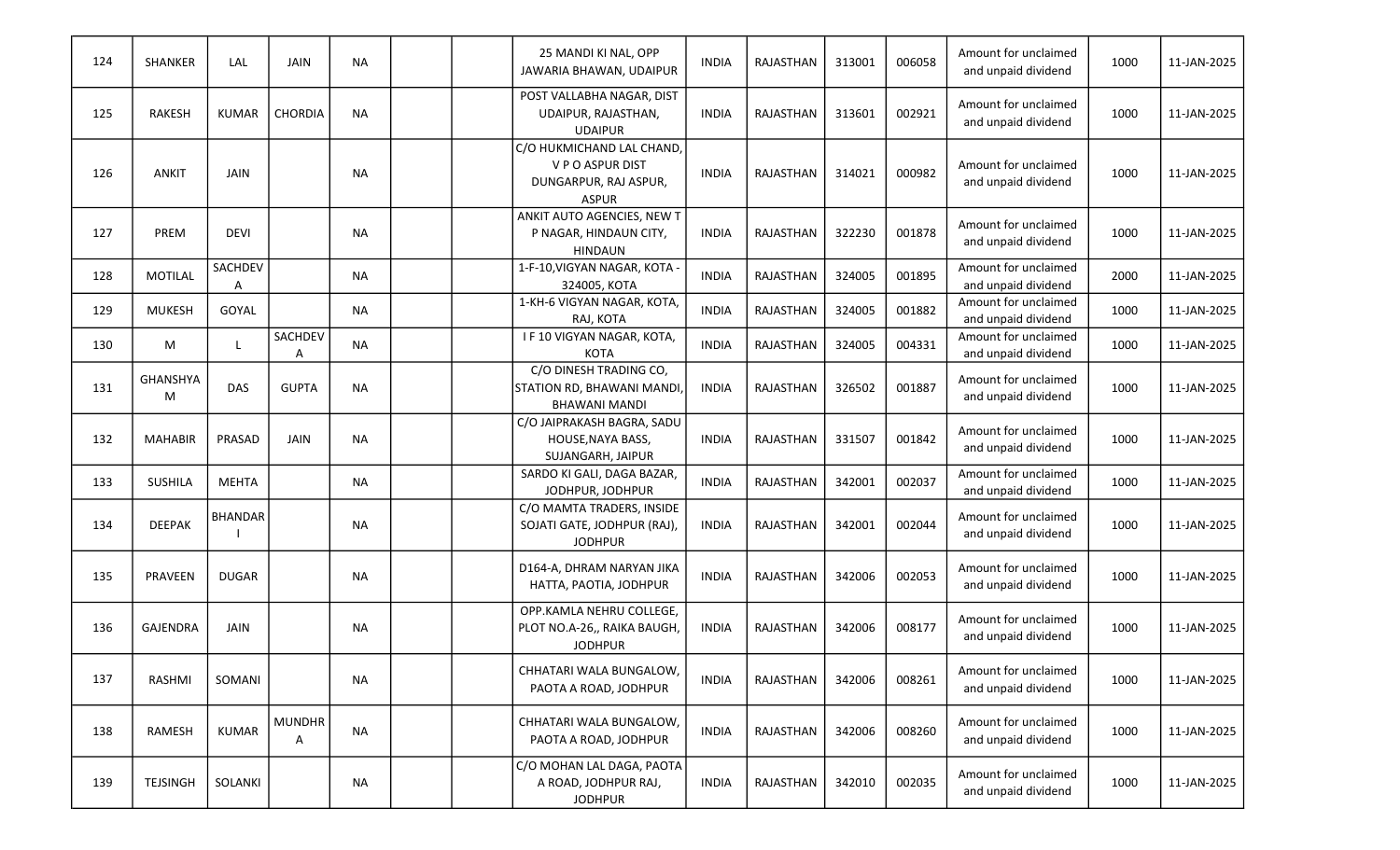| 140 | <b>MANDI</b>  |                     |               | <b>NA</b> |  | C/O BHARAT CLOTH STORE,<br>STATION ROAD, BARMER,<br><b>BARMER</b>             | <b>INDIA</b> | RAJASTHAN        | 344001 | 003610 | Amount for unclaimed<br>and unpaid dividend | 1000 | 11-JAN-2025 |
|-----|---------------|---------------------|---------------|-----------|--|-------------------------------------------------------------------------------|--------------|------------------|--------|--------|---------------------------------------------|------|-------------|
| 141 | RANMAL        | <b>JAIN</b>         |               | <b>NA</b> |  | MANMALPUKHRAJ,<br>BHERUBAZAR, BALOTRA,<br><b>BALOTRA</b>                      | <b>INDIA</b> | <b>RAJASTHAN</b> | 344022 | 002045 | Amount for unclaimed<br>and unpaid dividend | 1000 | 11-JAN-2025 |
| 142 | MANJU         | <b>KUMARI</b>       |               | <b>NA</b> |  | MADAN LAL KESHRIMAL, E 25<br>INDUSTRIAL AREA, BALOTRA,<br><b>BALOTRA</b>      | <b>INDIA</b> | RAJASTHAN        | 344022 | 002054 | Amount for unclaimed<br>and unpaid dividend | 1000 | 11-JAN-2025 |
| 143 | SHANTILAL     |                     |               | <b>NA</b> |  | AMRIT MILLS INDIA, E-90 INDL<br>AREA, BALOTRA-344022 (RAJ),<br><b>BALOTRA</b> | <b>INDIA</b> | RAJASTHAN        | 344022 | 008200 | Amount for unclaimed<br>and unpaid dividend | 1000 | 11-JAN-2025 |
| 144 | SHANTILAL     | <b>JAIN</b>         |               | <b>NA</b> |  | SHANTILAL SHRI SHRIMAL,<br>LAKHAMANIO NIVAS, JASOL,<br><b>JASOL</b>           | INDIA        | RAJASTHAN        | 344024 | 000627 | Amount for unclaimed<br>and unpaid dividend | 1000 | 11-JAN-2025 |
| 145 | <b>ASHOK</b>  | <b>KUMAR</b>        | <b>CHOPRA</b> | <b>NA</b> |  | C/O POONAM CHAND<br>SIREMAL, CHOPRA BHAWAN,<br>POST JASOL, JASOL              | <b>INDIA</b> | RAJASTHAN        | 344024 | 000649 | Amount for unclaimed<br>and unpaid dividend | 1000 | 11-JAN-2025 |
| 146 | <b>MASUMA</b> | HOZEEA              |               | <b>NA</b> |  | C/O GUJARAT SENATARY<br>WARS, DHEBAR ROAD NEAR I O<br>B, GOKUL CHEMB, RAJKOT  | <b>INDIA</b> | <b>GUJARAT</b>   | 360001 | 002587 | Amount for unclaimed<br>and unpaid dividend | 1000 | 11-JAN-2025 |
| 147 | JAYANTILAL    | <b>NATHWA</b><br>ΝI |               | <b>NA</b> |  | <b>MORARJI &amp; BROTHERS,</b><br>PRAHLAD ROAD, RAJKOT,<br><b>RAJKOT</b>      | <b>INDIA</b> | <b>GUJARAT</b>   | 360001 | 002598 | Amount for unclaimed<br>and unpaid dividend | 1000 | 11-JAN-2025 |
| 148 | <b>KETAN</b>  | PUJARA              |               | <b>NA</b> |  | C/O. K K PUJARA, A/5 LAXMI<br>APARTMENT,, 2/8, COLLEGE<br>WADI,, RAJKOT       | <b>INDIA</b> | <b>GUJARAT</b>   | 360001 | 002672 | Amount for unclaimed<br>and unpaid dividend | 1000 | 11-JAN-2025 |
| 149 | MANJULA       | <b>PATEL</b>        |               | <b>NA</b> |  | 3 KOTAK STREET, UMIYA<br>KRUPA, RAJKOT, RAJKOT                                | <b>INDIA</b> | <b>GUJARAT</b>   | 360001 | 002703 | Amount for unclaimed<br>and unpaid dividend | 1000 | 11-JAN-2025 |
| 150 | <b>KISHOR</b> | SODHA               |               | <b>NA</b> |  | ARADHNA SOCIETY, AIRPORT<br>MAIN ROAD, RAJKOT, RAJKOT                         | <b>INDIA</b> | <b>GUJARAT</b>   | 360001 | 002732 | Amount for unclaimed<br>and unpaid dividend | 1000 | 11-JAN-2025 |
| 151 | <b>AJAY</b>   | <b>DAVE</b>         |               | <b>NA</b> |  | C/O BUBBLES, LAKHAJIRAJ<br>ROAD, INTIMATE BUILDING,<br>RAJKOT                 | <b>INDIA</b> | <b>GUJARAT</b>   | 360001 | 004509 | Amount for unclaimed<br>and unpaid dividend | 1000 | 11-JAN-2025 |
| 152 | <b>JOLLY</b>  | PADALIYA            |               | NA        |  | 1 GULAB NAGAR RAIYA ROAD,<br>"RAM KRUPA", RAJKOT, RAJKOT                      | <b>INDIA</b> | <b>GUJARAT</b>   | 360001 | 004522 | Amount for unclaimed<br>and unpaid dividend | 1000 | 11-JAN-2025 |
| 153 | <b>BAKUL</b>  | SOLANI              |               | <b>NA</b> |  | GANDHI MANGALJI KESAVJI,<br>ALANKAR CHAMBER, DHEBAR<br>CHOWK, RAJKOT          | <b>INDIA</b> | <b>GUJARAT</b>   | 360001 | 004546 | Amount for unclaimed<br>and unpaid dividend | 1000 | 11-JAN-2025 |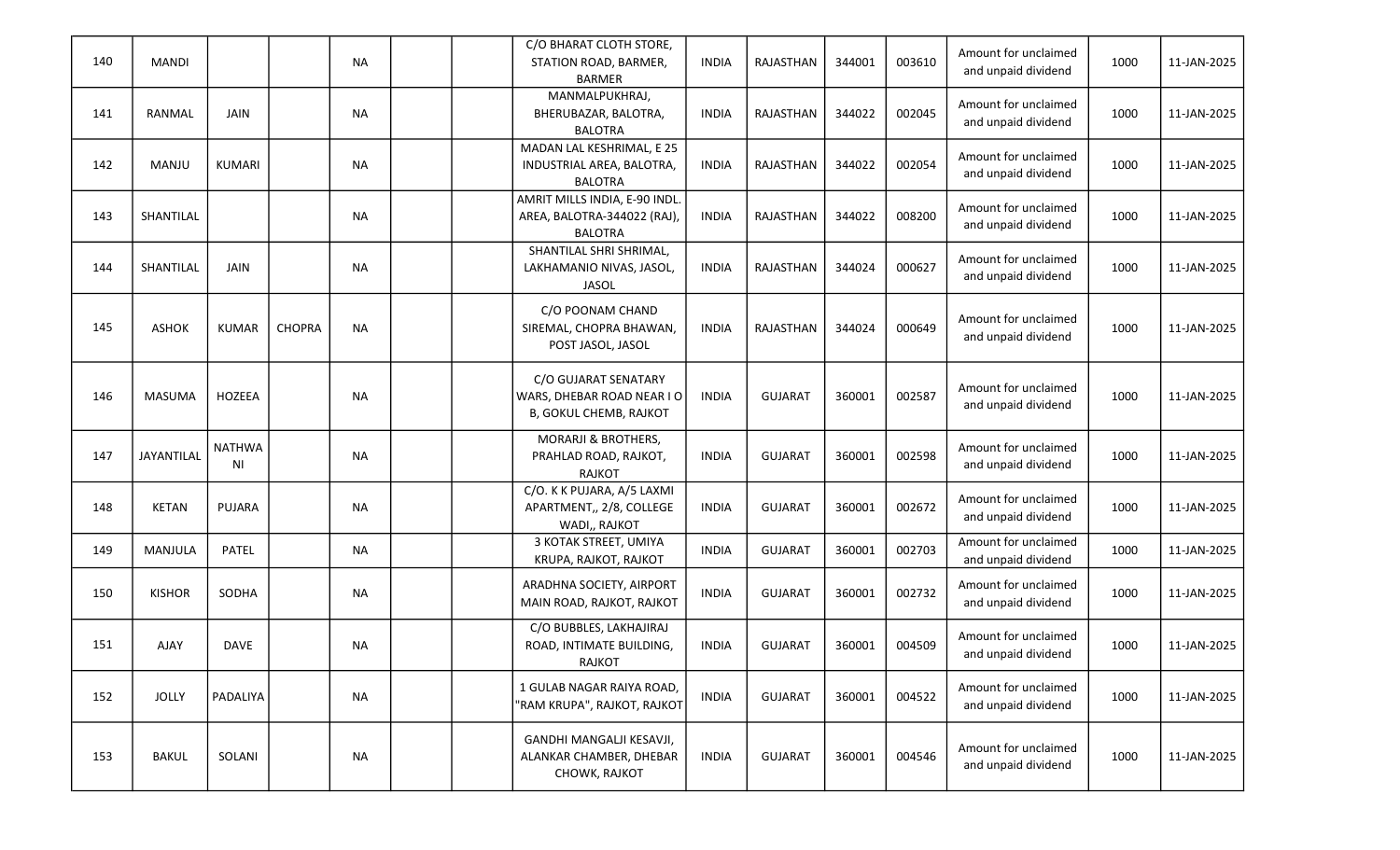|     |                    |                 |                |           |  | CHANCHAL NIVAS, 13 SARDAR        |              |                |        |          | Amount for unclaimed |      |             |
|-----|--------------------|-----------------|----------------|-----------|--|----------------------------------|--------------|----------------|--------|----------|----------------------|------|-------------|
| 154 | SAVITABEN          | <b>KANERIA</b>  |                | <b>NA</b> |  | NAGAR, 13 SARDAR NAGAR,          | <b>INDIA</b> | <b>GUJARAT</b> | 360001 | 11127107 | and unpaid dividend  | 2000 | 11-JAN-2025 |
|     |                    |                 |                |           |  | <b>RAJKOT</b>                    |              |                |        |          |                      |      |             |
|     |                    |                 |                |           |  | 11 PATEL COLONY, ARVIND          |              |                |        |          | Amount for unclaimed |      |             |
| 155 | SARLABEN           | H               | SINGALA        | <b>NA</b> |  | ESTATE, OPP BHAGVATI             | <b>INDIA</b> | <b>GUJARAT</b> | 360001 | 001961   | and unpaid dividend  | 1000 | 11-JAN-2025 |
|     |                    |                 |                |           |  | BHUVAN, JAMNAGAR                 |              |                |        |          |                      |      |             |
|     |                    | <b>DHIRENDR</b> |                |           |  | KAMAL GROUND FLOOR, OPP          |              |                |        |          | Amount for unclaimed |      |             |
| 156 | <b>KHAMMA</b>      | Α               | SHAH           | <b>NA</b> |  | MANI SAGAR, 9 JAYRAJ PLOT,       | <b>INDIA</b> | <b>GUJARAT</b> | 360001 | 002717   | and unpaid dividend  | 1000 | 11-JAN-2025 |
|     |                    |                 |                |           |  | <b>RAJKOT</b>                    |              |                |        |          |                      |      |             |
|     |                    |                 |                |           |  | "HARI-KUL" STREET NO.6,          |              |                |        |          |                      |      |             |
| 157 | <b>HARJINDERSI</b> | S               | <b>DHILLON</b> | <b>NA</b> |  | <b>GULAB VIHAR SOCIETY,,</b>     | <b>INDIA</b> | <b>GUJARAT</b> | 360001 | 007062   | Amount for unclaimed | 1000 | 11-JAN-2025 |
|     | <b>NGH</b>         |                 |                |           |  | KALAWAD ROAD, RAJKOT,            |              |                |        |          | and unpaid dividend  |      |             |
|     |                    |                 |                |           |  | <b>RAJKOT</b>                    |              |                |        |          |                      |      |             |
|     |                    |                 | <b>KATHAWA</b> |           |  | OLD GADHIWAD, SONI BAZAR,        |              |                |        |          | Amount for unclaimed |      |             |
| 158 | SHARIFA            | $\mathsf{T}$    | LA             | <b>NA</b> |  | NEAR GEBI PIR OTA, RAJKOT-       | <b>INDIA</b> | <b>GUJARAT</b> | 360001 | 007774   | and unpaid dividend  | 1000 | 11-JAN-2025 |
|     |                    |                 |                |           |  | 360001, RAJKOT                   |              |                |        |          |                      |      |             |
| 159 | RAJESH             | <b>BUVARIA</b>  |                | <b>NA</b> |  | 2 MANHAR PLOT, KRISHNA           | <b>INDIA</b> | <b>GUJARAT</b> | 360002 | 002724   | Amount for unclaimed | 1000 | 11-JAN-2025 |
|     |                    |                 |                |           |  | KUNJ, RAJKOT                     |              |                |        |          | and unpaid dividend  |      |             |
|     |                    |                 |                |           |  | 8 MASTER SOCIETY,                |              |                |        |          | Amount for unclaimed |      |             |
| 160 | <b>RAMESH</b>      | DAYALAL         | <b>THAKAR</b>  | <b>NA</b> |  | "SURANATH", RAJKOT, RAJKOT       | <b>INDIA</b> | <b>GUJARAT</b> | 360002 | 002765   | and unpaid dividend  | 1000 | 11-JAN-2025 |
|     |                    |                 |                |           |  |                                  |              |                |        |          |                      |      |             |
|     |                    |                 |                |           |  | C/O RAIYANI BROS,                |              |                |        |          |                      |      |             |
| 161 | <b>KANTABEN</b>    | SAVAJIBH        | <b>TILALA</b>  | <b>NA</b> |  | KEVEDAVADI MAIN RD, OPP          | <b>INDIA</b> | <b>GUJARAT</b> | 360002 | 005732   | Amount for unclaimed | 1000 | 11-JAN-2025 |
|     |                    | Al              |                |           |  | <b>BOMBAY IRON WORKS, RAJKOT</b> |              |                |        |          | and unpaid dividend  |      |             |
|     |                    |                 |                |           |  |                                  |              |                |        |          |                      |      |             |
| 162 |                    |                 |                |           |  | 203, KALRAV APARTMENT,           |              |                |        |          | Amount for unclaimed |      |             |
|     | TRILOCHAN          | R               | SHARMA         | <b>NA</b> |  | SURYODAY SOCIETY NO.2,           | <b>INDIA</b> | <b>GUJARAT</b> | 360003 | 000472   | and unpaid dividend  | 1000 | 11-JAN-2025 |
|     |                    |                 |                |           |  | KALAVAD ROAD, RAJKOT             |              |                |        |          |                      |      |             |
|     |                    |                 | <b>MAKWAN</b>  |           |  | "UMA MEDICAL STORES",            |              |                |        |          | Amount for unclaimed |      |             |
| 163 | <b>KRUTIKA</b>     | R               |                | <b>NA</b> |  | <b>GOVIND BAUG MAIN ROAD,</b>    | <b>INDIA</b> | <b>GUJARAT</b> | 360003 | 002635   | and unpaid dividend  | 1000 | 11-JAN-2025 |
|     |                    |                 | Α              |           |  | NEAR PEDAK ROAD,, RAJKOT         |              |                |        |          |                      |      |             |
|     |                    |                 |                |           |  |                                  |              |                |        |          |                      |      |             |
|     |                    |                 |                |           |  | 'PIYUSH" SHIRRAM PARK MAIN       |              |                |        |          | Amount for unclaimed |      |             |
| 164 | <b>NIRALI</b>      | <b>VIRADIA</b>  |                | <b>NA</b> |  | RD, BEHIND PANCHAYAT             | <b>INDIA</b> | <b>GUJARAT</b> | 360005 | 002694   | and unpaid dividend  | 1000 | 11-JAN-2025 |
|     |                    |                 |                |           |  | NAGAR, RAJKOT                    |              |                |        |          |                      |      |             |
|     |                    |                 |                |           |  | <b>BHOMESHVAR PLOT, NEAR</b>     |              |                |        |          |                      |      |             |
| 165 | JAYANTILAL         | A               | VEKARIYA       | <b>NA</b> |  | KHODIYAR TEMPLE, JAY             | <b>INDIA</b> | <b>GUJARAT</b> | 360006 | 002696   | Amount for unclaimed | 1000 | 11-JAN-2025 |
|     |                    |                 |                |           |  | KHODIYAR PRATAP, RAJKOT          |              |                |        |          | and unpaid dividend  |      |             |
|     |                    |                 |                |           |  | NEAR KOTHINA NALA, JASDAN,       |              |                |        |          | Amount for unclaimed |      |             |
| 166 | <b>GOPALBHAI</b>   | PATEL           |                | <b>NA</b> |  | JASDAN                           | <b>INDIA</b> | <b>GUJARAT</b> | 360050 | 002754   | and unpaid dividend  | 1000 | 11-JAN-2025 |
|     |                    |                 |                |           |  | C/O GOPALBHAI PATEL,             |              |                |        |          |                      |      |             |
| 167 | <b>BHUNESH</b>     | KALYANI         |                | <b>NA</b> |  | PALIYAVALI SERI, JASDAN,         | <b>INDIA</b> | <b>GUJARAT</b> | 360050 | 002755   | Amount for unclaimed | 1000 | 11-JAN-2025 |
|     |                    |                 |                |           |  | <b>JASDAN</b>                    |              |                |        |          | and unpaid dividend  |      |             |
|     |                    |                 |                |           |  |                                  |              |                |        |          |                      |      |             |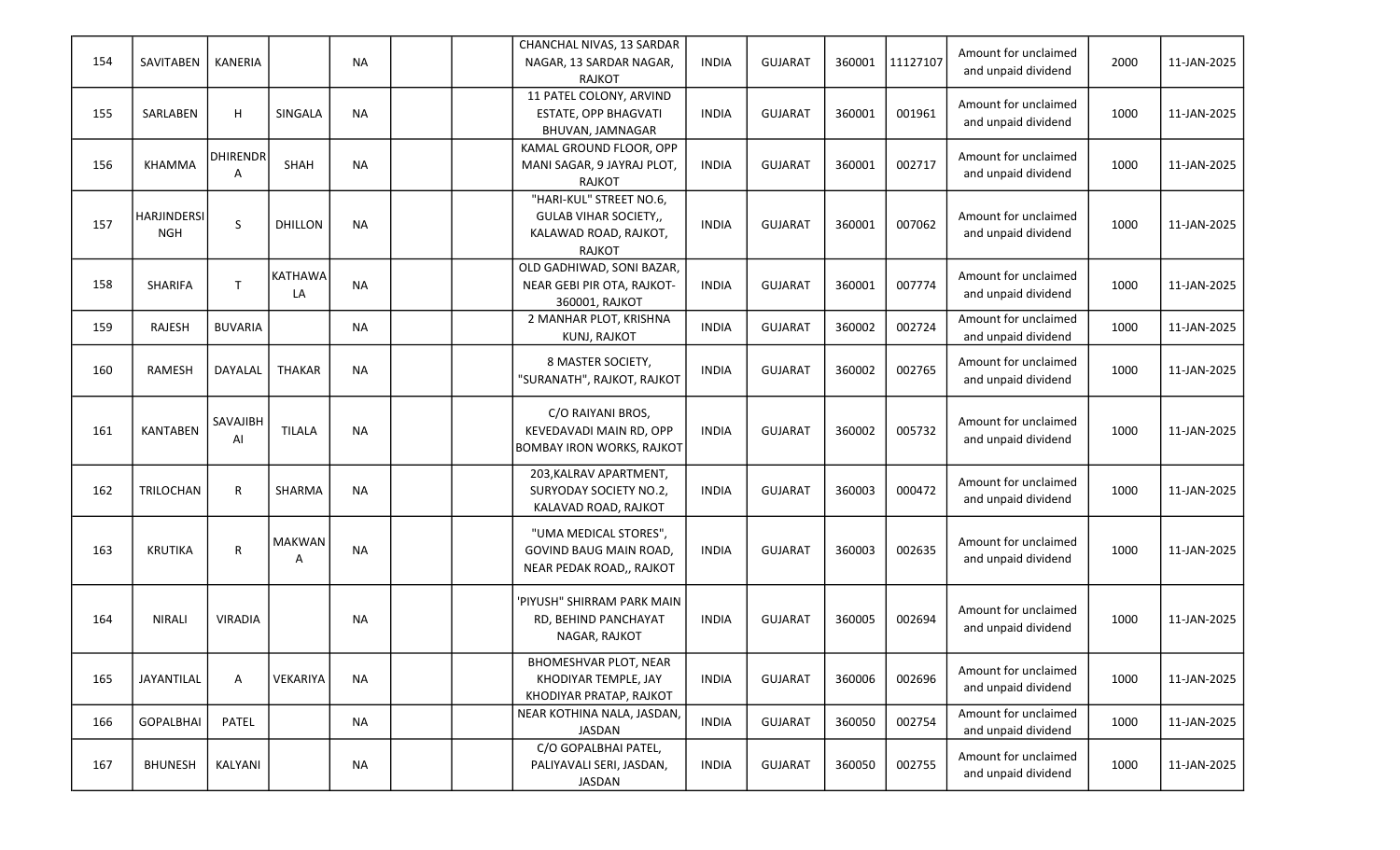| 168 | <b>MAGAN</b>    | M              | <b>BHENSDA</b><br><b>DIA</b> | <b>NA</b> |  | AT PO KHAMBHALA, VIA<br>PADADHARI, DT RAJKOT, DIST<br><b>RAJKOT</b>      | <b>INDIA</b> | <b>GUJARAT</b> | 360110 | 006026 | Amount for unclaimed<br>and unpaid dividend | 1000 | 11-JAN-2025 |
|-----|-----------------|----------------|------------------------------|-----------|--|--------------------------------------------------------------------------|--------------|----------------|--------|--------|---------------------------------------------|------|-------------|
| 169 | VINODRAI        | P              | PARMAR                       | <b>NA</b> |  | PROGRESS MENS WEAR, VIJALI<br>ROAD, UPLETA, UPLETA                       | <b>INDIA</b> | <b>GUJARAT</b> | 360490 | 004524 | Amount for unclaimed<br>and unpaid dividend | 1000 | 11-JAN-2025 |
| 170 | <b>MANISHA</b>  | <b>NANALAL</b> | CHOTAI                       | <b>NA</b> |  | LAL PALACE AREA, PATEL<br>COLONY, PORBANDAR,<br>PORBANDER                | <b>INDIA</b> | <b>GUJARAT</b> | 360575 | 002615 | Amount for unclaimed<br>and unpaid dividend | 1000 | 11-JAN-2025 |
| 171 | <b>JENAB</b>    | <b>SHERJI</b>  |                              | <b>NA</b> |  | KALAVAD GATE ROAD, PANCH<br>HATDI, JAMNAGAR, JAMNAGAR                    | <b>INDIA</b> | <b>GUJARAT</b> | 361001 | 001914 | Amount for unclaimed<br>and unpaid dividend | 1000 | 11-JAN-2025 |
| 172 | <b>JAKIR</b>    | PATANI         |                              | <b>NA</b> |  | C/O MAHAVIR AGARBATTI<br>WORKS, C-9 SUPER MARKET,<br>JAMNAGAR, JAMNAGAR  | <b>INDIA</b> | <b>GUJARAT</b> | 361001 | 006463 | Amount for unclaimed<br>and unpaid dividend | 1000 | 11-JAN-2025 |
| 173 | <b>RAJESH</b>   | B              | <b>RATHOD</b>                | <b>NA</b> |  | OPP KHAVAS GNATI VADI,<br>KHETRI FALI AMBAJI CHOK,<br>JAMNAGAR, JAMNAGAR | <b>INDIA</b> | <b>GUJARAT</b> | 361001 | 001952 | Amount for unclaimed<br>and unpaid dividend | 1000 | 11-JAN-2025 |
| 174 | RAFIQ           | ESHAQ          | <b>DHOBI</b>                 | <b>NA</b> |  | C/O TOHFA MATCHING<br>CENTAR, NEAR LINDI BAJAR,<br>JAMNAGAR, JAMNAGAR    | <b>INDIA</b> | <b>GUJARAT</b> | 361001 | 001977 | Amount for unclaimed<br>and unpaid dividend | 1000 | 11-JAN-2025 |
| 175 | <b>INDUBEN</b>  | G              | <b>POBARU</b>                | <b>NA</b> |  | VRAJLAL RAVJIBHAI, MANDVI<br>TOWER ROAD, JAMNAGAR,<br>JAMNAGAR           | <b>INDIA</b> | <b>GUJARAT</b> | 361001 | 002004 | Amount for unclaimed<br>and unpaid dividend | 1000 | 11-JAN-2025 |
| 176 | GAURANGA        | К              | <b>SHAH</b>                  | <b>NA</b> |  | KISHOR MOTOR STORES,<br>RANJIT ROAD, JAMNAGAR,<br>JAMNAGAR               | <b>INDIA</b> | <b>GUJARAT</b> | 361001 | 002016 | Amount for unclaimed<br>and unpaid dividend | 1000 | 11-JAN-2025 |
| 177 | <b>HIRA</b>     | V              | <b>DEVANI</b>                | <b>NA</b> |  | JITU METAL, 16 BURDHAN<br>CHOWK, JAMNAGAR,<br><b>JAMNAGAR</b>            | <b>INDIA</b> | <b>GUJARAT</b> | 361001 | 003573 | Amount for unclaimed<br>and unpaid dividend | 1000 | 11-JAN-2025 |
| 178 | <b>BHAVNA</b>   | M              | SONI                         | <b>NA</b> |  | RAZVI CHAMBER, SHOP NO 2<br>CHANDI BAZAR, JAMNAGAR                       | <b>INDIA</b> | <b>GUJARAT</b> | 361001 | 003575 | Amount for unclaimed<br>and unpaid dividend | 1000 | 11-JAN-2025 |
| 179 | ARATI           |                | VORA                         | ΝA        |  | THE WEST INDIA AGENCY,<br>RANJIT ROAD, JAMNAGAR,<br>JAMNAGAR             | INDIA        | <b>GUJARAT</b> | 361001 | 003582 | Amount for unclaimed<br>and unpaid dividend | 1000 | 11-JAN-2025 |
| 180 | <b>JANKIBEN</b> | SATISHBH<br>Al | PATEL                        | <b>NA</b> |  | C-44 M P SHAH IND ESTATE,<br>SARU SECTION ROAD,<br>JAMNAGAR, JAMNAGAR    | <b>INDIA</b> | <b>GUJARAT</b> | 361002 | 001986 | Amount for unclaimed<br>and unpaid dividend | 1000 | 11-JAN-2025 |
| 181 | PRHLAD          | LADDHA         |                              | <b>NA</b> |  | 465/4 GIDC MD ESTATE,<br>SHANKAR TEKARI, JAMNAGAR,<br>JAMNAGAR           | INDIA        | <b>GUJARAT</b> | 361004 | 001998 | Amount for unclaimed<br>and unpaid dividend | 1000 | 11-JAN-2025 |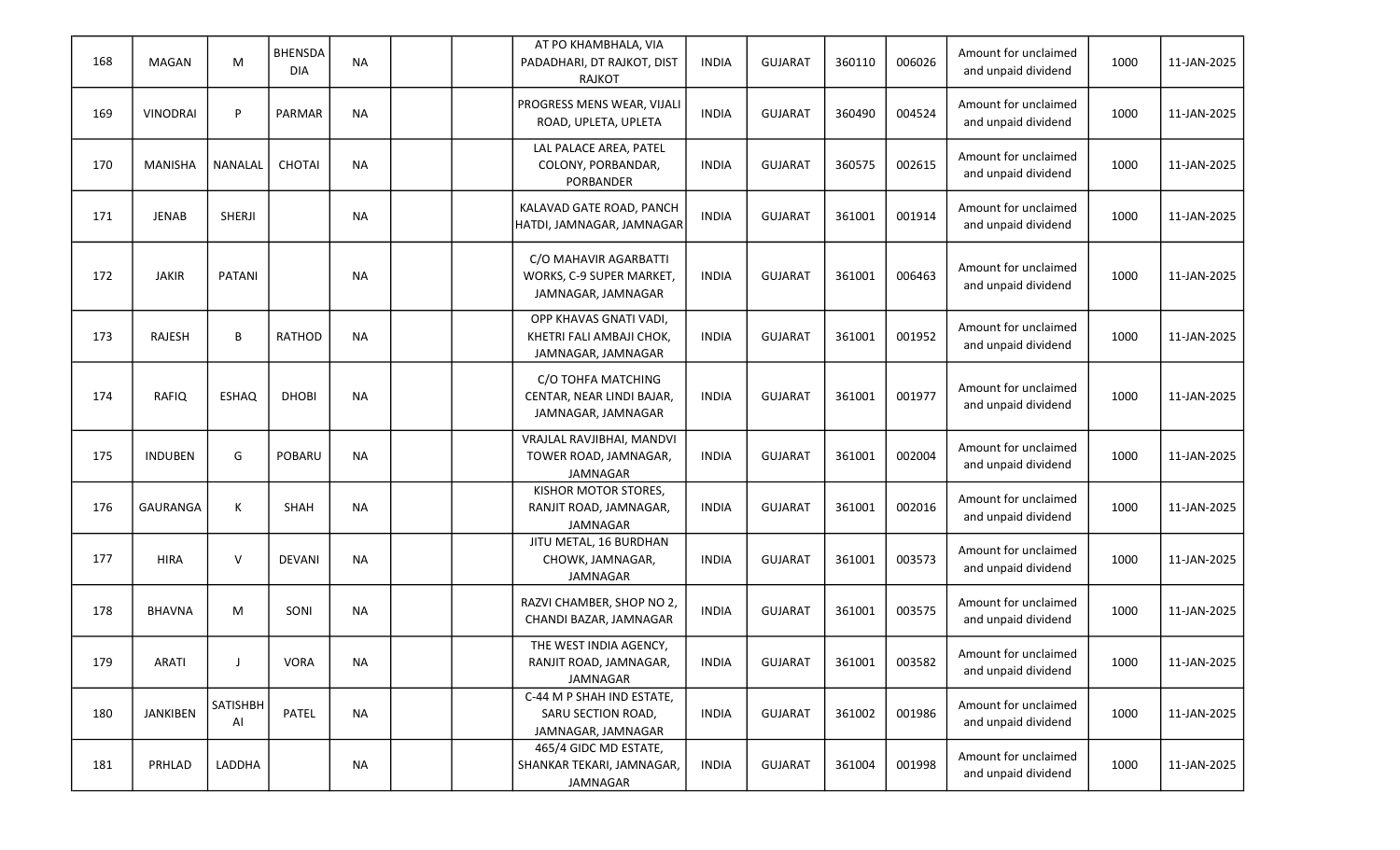| 182 | <b>ATUL</b>       | N             | <b>KHIMASIA</b>           | <b>NA</b> | C/O M/S ROYAL, C-2 3/4 GIDC,<br>JAMNAGAR, JAMNAGAR                                                  | <b>INDIA</b> | <b>GUJARAT</b> | 361004 | 001989               | Amount for unclaimed<br>and unpaid dividend | 1000 | 11-JAN-2025 |
|-----|-------------------|---------------|---------------------------|-----------|-----------------------------------------------------------------------------------------------------|--------------|----------------|--------|----------------------|---------------------------------------------|------|-------------|
| 183 | PRAKASH           | P             | LAVTI                     | <b>NA</b> | C/O MAHALAXMI METAL,<br><b>CORPORATION 431 GIDC,</b><br>UDYOG NAGAR, JAMNAGAR                       | <b>INDIA</b> | <b>GUJARAT</b> | 361004 | 12033200<br>00576111 | Amount for unclaimed<br>and unpaid dividend | 1000 | 11-JAN-2025 |
| 184 | <b>RAJESH</b>     | <b>MAPARA</b> |                           | <b>NA</b> | NR ASHISH PREMCHAND CLNY,<br>NEW JAIL RD, JAMNAGAR,<br>JAMNAGAR                                     | <b>INDIA</b> | <b>GUJARAT</b> | 361005 | 001918               | Amount for unclaimed<br>and unpaid dividend | 1000 | 11-JAN-2025 |
| 185 | RAJENDRA          | <b>JOSHI</b>  |                           | <b>NA</b> | <b>BANK OF BARODA, DIGVIJAY</b><br>PLOT BRANCH, JAMNAGAR,<br><b>JAMNAGAR</b>                        | <b>INDIA</b> | <b>GUJARAT</b> | 361005 | 001940               | Amount for unclaimed<br>and unpaid dividend | 1000 | 11-JAN-2025 |
| 186 | <b>SAVITRIBEN</b> | $\sf S$       | MAKHECH<br>$\overline{A}$ | <b>NA</b> | C/O ASHOK NOVELTY STORES, 8<br>DIG VIJAY PLOT, JAMNAGAR,<br><b>JAMNAGAR</b>                         | <b>INDIA</b> | <b>GUJARAT</b> | 361005 | 001917               | Amount for unclaimed<br>and unpaid dividend | 1000 | 11-JAN-2025 |
| 187 | <b>ASHA</b>       | <b>RAJESH</b> | <b>KUMAR</b>              | <b>NA</b> | C/O ANIL BRASS INDUST, 54<br>DIGVIJAY PLOT, BEHIND<br>VISHRAM WADI, JAMNAGAR                        | <b>INDIA</b> | <b>GUJARAT</b> | 361005 | 001925               | Amount for unclaimed<br>and unpaid dividend | 1000 | 11-JAN-2025 |
| 188 | <b>NARESH</b>     | RATILAL       | <b>PARMAR</b>             | <b>NA</b> | LAKE PALACE, FLAT NO.3, 4-BIG-<br><b>VIJAY PLOT, JAMNAGAR</b>                                       | <b>INDIA</b> | <b>GUJARAT</b> | 361005 | 001959               | Amount for unclaimed<br>and unpaid dividend | 1000 | 11-JAN-2025 |
| 189 | <b>MILAN</b>      | H             | <b>JAWANI</b>             | <b>NA</b> | NR ARYASAMAJ, OUT OF<br>KHAMBHALIA GATE,<br>JAMNAGAR, JAMNAGAR                                      | <b>INDIA</b> | <b>GUJARAT</b> | 361005 | 001981               | Amount for unclaimed<br>and unpaid dividend | 1000 | 11-JAN-2025 |
| 190 | NEMCHAND          | K             | <b>HARIA</b>              | <b>NA</b> | MAYUR-OSWAL COLONY-2,<br>OPP RANJIT NAGAR B-5,<br><b>JAMNAGAR</b>                                   | <b>INDIA</b> | <b>GUJARAT</b> | 361005 | 006116               | Amount for unclaimed<br>and unpaid dividend | 1000 | 11-JAN-2025 |
| 191 | <b>BHANUBEN</b>   | <b>DEVRAJ</b> | <b>CHOPADA</b>            | <b>NA</b> | RAM NIVAS, KANDORIA ROAD,<br>KHAMBHALIA., KHAMBHALIA                                                | <b>INDIA</b> | <b>GUJARAT</b> | 361305 | 12013200<br>00316604 | Amount for unclaimed<br>and unpaid dividend | 1000 | 11-JAN-2025 |
| 192 | <b>JIVANLAL</b>   | P             | <b>MANVAR</b>             | <b>NA</b> | 304, VINUS APARTMENT,<br><b>COLLEGE ROAD, NEAR</b><br>BHUTNATH, JUNAGADH-<br>362001 (GUJ), JUNAGADH | <b>INDIA</b> | <b>GUJARAT</b> | 362001 | 007395               | Amount for unclaimed<br>and unpaid dividend | 1000 | 11-JAN-2025 |
| 193 | <b>ARVIND</b>     | <b>KUMAR</b>  | <b>VEDANT</b>             | <b>NA</b> | GOVERNMENT HOSPITAL UNA,<br>AT POST UNA SORATH, DIST<br>JUNAGADH, JUNAGADH                          | <b>INDIA</b> | <b>GUJARAT</b> | 362560 | 002624               | Amount for unclaimed<br>and unpaid dividend | 1000 | 11-JAN-2025 |
| 194 | RASILABEN         | S             | <b>GEDIYA</b>             | <b>NA</b> | BEHIND GURUKUL, ALKAPURI,<br>SURENDRA NAGAR, SURENDRA<br><b>NAGAR</b>                               | <b>INDIA</b> | <b>GUJARAT</b> | 363001 | 000916               | Amount for unclaimed<br>and unpaid dividend | 1000 | 11-JAN-2025 |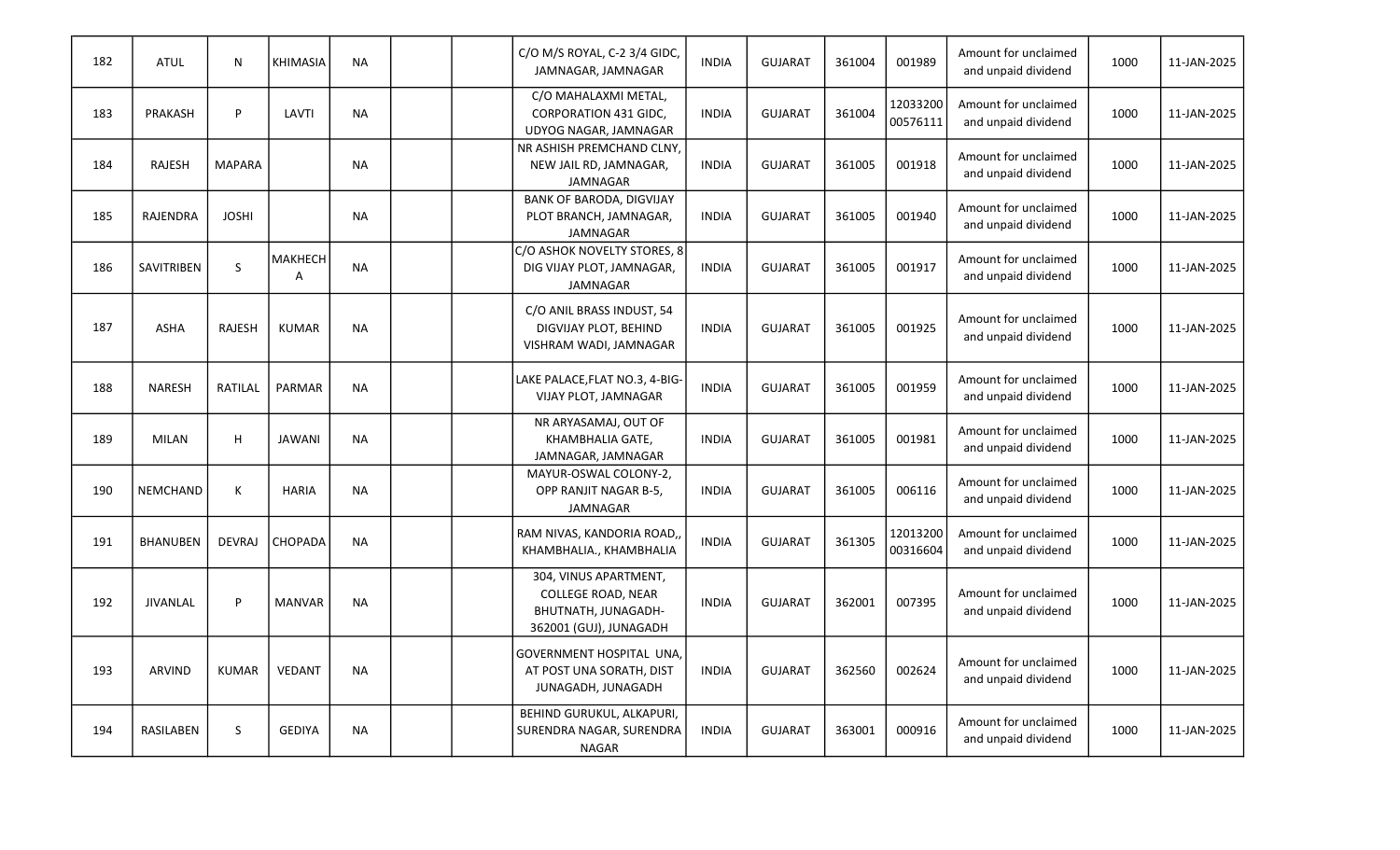| 195 | <b>DEEPIKA</b>   | B                              | <b>DHOLAKIY</b><br>A | <b>NA</b> |  | <b>KANSARA MAGANLAL</b><br>GOKALDAS, MAIN ROAD,<br>SURENDRANAGAR,<br>SURENDRANAGAR         | <b>INDIA</b> | <b>GUJARAT</b> | 363001 | 003624   | Amount for unclaimed<br>and unpaid dividend | 1000 | 11-JAN-2025 |
|-----|------------------|--------------------------------|----------------------|-----------|--|--------------------------------------------------------------------------------------------|--------------|----------------|--------|----------|---------------------------------------------|------|-------------|
| 196 | <b>VARUNBHAI</b> | SHANTILA                       | PAREKH               | <b>NA</b> |  | 16 PARAS SOCIETY, SURENDRA<br>NAGAR, SURENDRANAGAR                                         | <b>INDIA</b> | <b>GUJARAT</b> | 363001 | 004574   | Amount for unclaimed<br>and unpaid dividend | 1000 | 11-JAN-2025 |
| 197 | <b>PARAS</b>     | <b>JAGDISHB</b><br>HAI         | <b>MODI</b>          | <b>NA</b> |  | 5 SARDAR SOCIETY,,<br>SURENDRANAGAR-363001,<br>SURENDRANAGAR                               | <b>INDIA</b> | <b>GUJARAT</b> | 363001 | 007044   | Amount for unclaimed<br>and unpaid dividend | 1000 | 11-JAN-2025 |
| 198 | <b>JAGDISH</b>   | <b>TULSIYANI</b>               |                      | <b>NA</b> |  | 'DARIYALAL ELECTRONICS', OLD<br>MAHAJAN CHOWK, MORBI,<br><b>MORBI</b>                      | <b>INDIA</b> | <b>GUJARAT</b> | 363641 | 002749   | Amount for unclaimed<br>and unpaid dividend | 1000 | 11-JAN-2025 |
| 199 | <b>DURAIYA</b>   | A                              | <b>JOINT</b>         | <b>NA</b> |  | NANI BAZAR, MAIN ROAD,<br><b>MORBI</b>                                                     | <b>INDIA</b> | <b>GUJARAT</b> | 363641 | 008213   | Amount for unclaimed<br>and unpaid dividend | 1000 | 11-JAN-2025 |
| 200 | <b>NAYAN</b>     | <b>PRAMODR</b><br>Al           | SHAH                 | <b>NA</b> |  | 25 SHRIPAL APARTMENT,<br>DOWN CHOWK DARI ROAD,<br>BHAVNAGAR-364001,<br>BHAVNAGAR           | <b>INDIA</b> | <b>GUJARAT</b> | 364001 | 006713   | Amount for unclaimed<br>and unpaid dividend | 2000 | 11-JAN-2025 |
| 201 | <b>TARABEN</b>   | <b>MAHENDR</b><br><b>ABHAI</b> | PAREKH               | <b>NA</b> |  | MAKWANA TAILOR, OPP<br>SADHNA RADHANPURI BAZAR,<br>BHAVNAGAR, BHAVNAGAR                    | <b>INDIA</b> | <b>GUJARAT</b> | 364001 | 001098   | Amount for unclaimed<br>and unpaid dividend | 1000 | 11-JAN-2025 |
| 202 | <b>DIPAK</b>     | HARSHAD<br>RAI                 | <b>POPAT</b>         | <b>NA</b> |  | NEAR LOHANAWADI, KAZIWAD<br>NAKA, KHARGATE,<br>BHAVNAGAR, BHAVNAGAR                        | <b>INDIA</b> | <b>GUJARAT</b> | 364001 | 008332   | Amount for unclaimed<br>and unpaid dividend | 1000 | 11-JAN-2025 |
| 203 | <b>KUMUD</b>     | R                              | <b>TYAGI</b>         | <b>NA</b> |  | 503 PANNA TOWER, RUPANI,<br>BHAVNAGAR, BHAVNAGAR                                           | <b>INDIA</b> | <b>GUJARAT</b> | 364001 | 24312869 | Amount for unclaimed<br>and unpaid dividend | 8000 | 11-JAN-2025 |
| 204 | RAMNIKLAL        | <b>GANDHI</b>                  |                      | <b>NA</b> |  | PLOT NO 42 KALUBHA ROAD,<br>BHAVNAGAR, BHAVNAGAR                                           | <b>INDIA</b> | <b>GUJARAT</b> | 364002 | 001139   | Amount for unclaimed<br>and unpaid dividend | 1000 | 11-JAN-2025 |
| 205 | <b>RAMESH</b>    | К                              | SHARMA               | <b>NA</b> |  | SF-14, NIRNAD FLATS, PLOT-<br>1919, OPP MALDAR VILLA,<br>NEAR ROOPANI CIRCLE,<br>BHAVNAGAR | <b>INDIA</b> | <b>GUJARAT</b> | 364002 | 006431   | Amount for unclaimed<br>and unpaid dividend | 1000 | 11-JAN-2025 |
| 206 | JAYESH           | SHAH                           |                      | <b>NA</b> |  | ADARSH CO-OP SOC, PLOT NO<br>464 VIJAYRAJ NAGAR,<br>BHAVNAGAR, BHAVNAGAR                   | <b>INDIA</b> | <b>GUJARAT</b> | 364003 | 001162   | Amount for unclaimed<br>and unpaid dividend | 1000 | 11-JAN-2025 |
| 207 | VIMALABEN        | D                              | PATEL                | <b>NA</b> |  | 388 ADARSH SOCIETY,<br>VIJAYRAJNAGAR, DAIRY RD ST<br>NO 5, BHAVNAGAR                       | <b>INDIA</b> | <b>GUJARAT</b> | 364003 | 001160   | Amount for unclaimed<br>and unpaid dividend | 1000 | 11-JAN-2025 |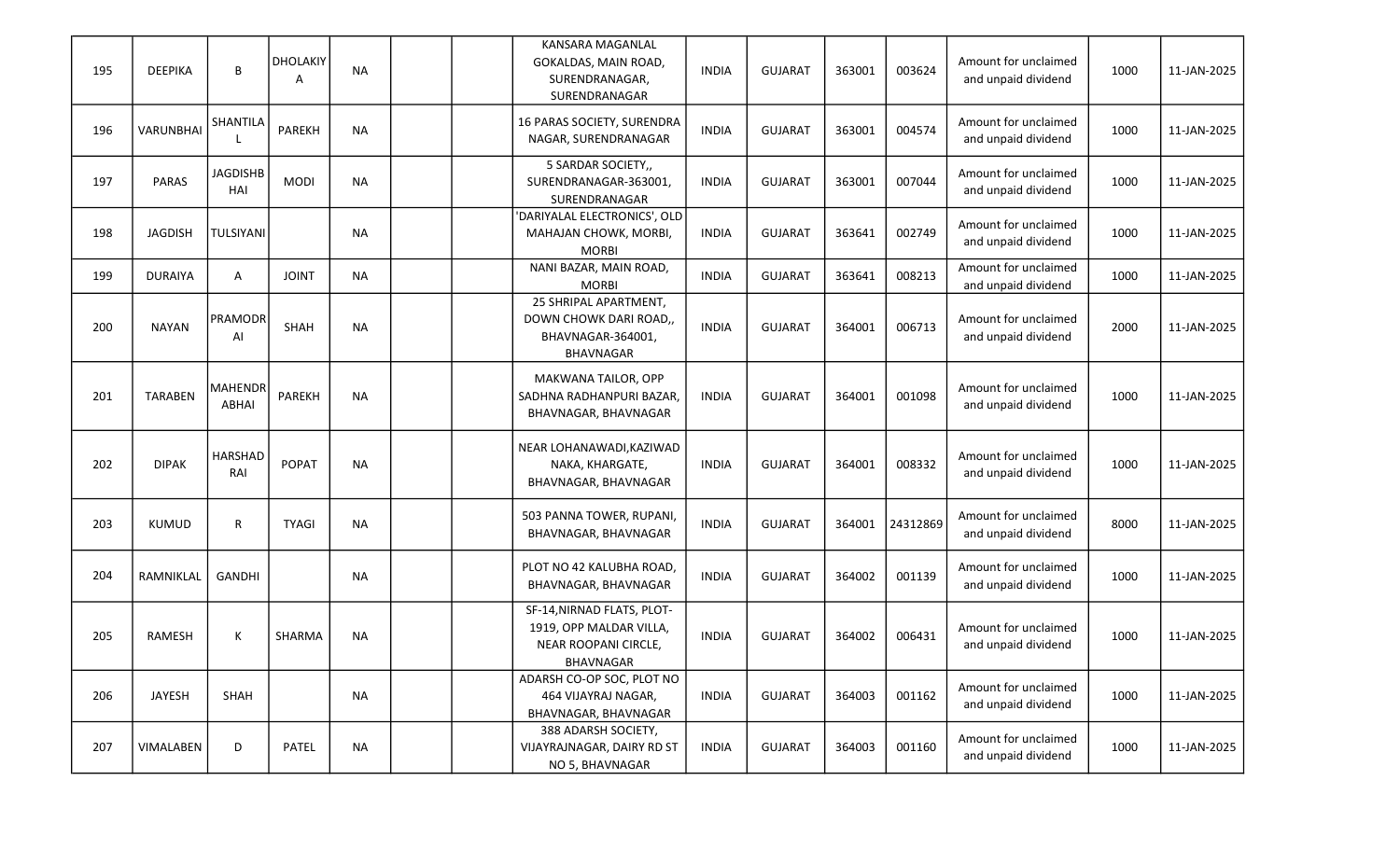| 208 | <b>ILABEN</b>    | H                    | SONI           | <b>NA</b> | C/O VISHAL JWELLERS,<br>AMBAJEE CHOWK, BOTAD,<br><b>BOTAD</b>                            | <b>INDIA</b> | <b>GUJARAT</b> | 364710 | 001131 | Amount for unclaimed<br>and unpaid dividend | 1000 | 11-JAN-2025 |
|-----|------------------|----------------------|----------------|-----------|------------------------------------------------------------------------------------------|--------------|----------------|--------|--------|---------------------------------------------|------|-------------|
| 209 | RAHUL            | М                    | SANGHVI        | <b>NA</b> | SANGATI CONSULTANCY,<br>VOKLA FALIA,, BHUJ-KUTCH-<br>370 001, KUTCH                      | <b>INDIA</b> | <b>GUJARAT</b> | 370001 | 006876 | Amount for unclaimed<br>and unpaid dividend | 1000 | 11-JAN-2025 |
| 210 | KIRTI            | <b>SHETH</b>         |                | <b>NA</b> | SIDDHACHAL PATHO<br>LABORATORY, 20 A B MEHTA<br>TOWER, BHACHAU KUTCH,<br><b>KUTCH</b>    | <b>INDIA</b> | <b>GUJARAT</b> | 370140 | 004537 | Amount for unclaimed<br>and unpaid dividend | 1000 | 11-JAN-2025 |
| 211 | LAHERIKANT       | <b>JUMAKHL</b><br>AL | SHAH           | <b>NA</b> | BUNDER ROAD, MANDVI,<br>KUTCH, MANDVI                                                    | <b>INDIA</b> | <b>GUJARAT</b> | 370465 | 002614 | Amount for unclaimed<br>and unpaid dividend | 1000 | 11-JAN-2025 |
| 212 | <b>HAMIDA</b>    | HAKIMJI              |                | <b>NA</b> | C/O G S LIGHTWALA, 1758<br>SHAHMUJAL POLE, KALUPUR<br>TOWER, AHMEDABAD                   | <b>INDIA</b> | <b>GUJARAT</b> | 380001 | 000646 | Amount for unclaimed<br>and unpaid dividend | 1000 | 11-JAN-2025 |
| 213 | <b>DILIP</b>     | <b>PATEL</b>         |                | <b>NA</b> | 725 CHHIPA POLE, KALUPUR,<br>AHMEDABAD, AHMEDABAD                                        | <b>INDIA</b> | <b>GUJARAT</b> | 380001 | 003311 | Amount for unclaimed<br>and unpaid dividend | 1000 | 11-JAN-2025 |
| 214 | <b>KANTILAL</b>  | SHAH                 |                | <b>NA</b> | HOTEL GULMARG, OPP LUCKY<br>RESTAURANT, LALDARWAJA,<br>AHMEDABAD                         | <b>INDIA</b> | <b>GUJARAT</b> | 380001 | 006248 | Amount for unclaimed<br>and unpaid dividend | 1000 | 11-JAN-2025 |
| 215 | KOUROMAL         | C                    | <b>BUDRANI</b> | <b>NA</b> | KOUROMAL CHOITHRAM, K G<br>MARKET, KALUPUR KOTNI<br>RANG, AHMEDABAD                      | <b>INDIA</b> | <b>GUJARAT</b> | 380001 | 000553 | Amount for unclaimed<br>and unpaid dividend | 1000 | 11-JAN-2025 |
| 216 | <b>HASINABEN</b> | Y                    | <b>HOKABAJ</b> | <b>NA</b> | 3941/5 ASTODIA CHAKLA,<br>KAJI'S DHABA, OPP SCHOOL<br>MASJID, AHMEDABAD                  | <b>INDIA</b> | <b>GUJARAT</b> | 380001 | 000634 | Amount for unclaimed<br>and unpaid dividend | 1000 | 11-JAN-2025 |
| 217 | <b>RAKESH</b>    | R                    | SHAH           | <b>NA</b> | VIMAL CUT PIECE DEPOT,<br>PATTHARKUVA, RELIEF ROAD,<br>AHMEDABAD                         | <b>INDIA</b> | <b>GUJARAT</b> | 380001 | 000912 | Amount for unclaimed<br>and unpaid dividend | 1000 | 11-JAN-2025 |
| 218 | <b>DHIREN</b>    | V                    | <b>VYAS</b>    | <b>NA</b> | 766 BAMBAWALO KHANCHO,<br>BHAUNI POLE, RAIPUR,<br>AHMEDABAD                              | <b>INDIA</b> | <b>GUJARAT</b> | 380001 | 000914 | Amount for unclaimed<br>and unpaid dividend | 1000 | 11-JAN-2025 |
| 219 | <b>RUPESH</b>    | R                    | <b>DESAI</b>   | <b>NA</b> | C-19 SATYAM FLAT, 4TH FLOOR<br>NR KADAVA POLE, OPP<br>KADIYANAKA DARIYAPUR,<br>AHMEDABAD | <b>INDIA</b> | <b>GUJARAT</b> | 380001 | 000949 | Amount for unclaimed<br>and unpaid dividend | 1000 | 11-JAN-2025 |
| 220 | RAJNI            | Α                    | AGARWAL        | <b>NA</b> | 1505 PATWA SHERI, DHANA<br>SUTHARS POLE, KALPUR,<br>AHMEDABAD                            | <b>INDIA</b> | <b>GUJARAT</b> | 380001 | 003087 | Amount for unclaimed<br>and unpaid dividend | 1000 | 11-JAN-2025 |
| 221 | <b>JAYESH</b>    | C                    | SHAH           | <b>NA</b> | ASHISH CORPORATION,<br>NAVGHRI, RATANPOLE,<br>AHMEDABAD                                  | <b>INDIA</b> | <b>GUJARAT</b> | 380001 | 008179 | Amount for unclaimed<br>and unpaid dividend | 1000 | 11-JAN-2025 |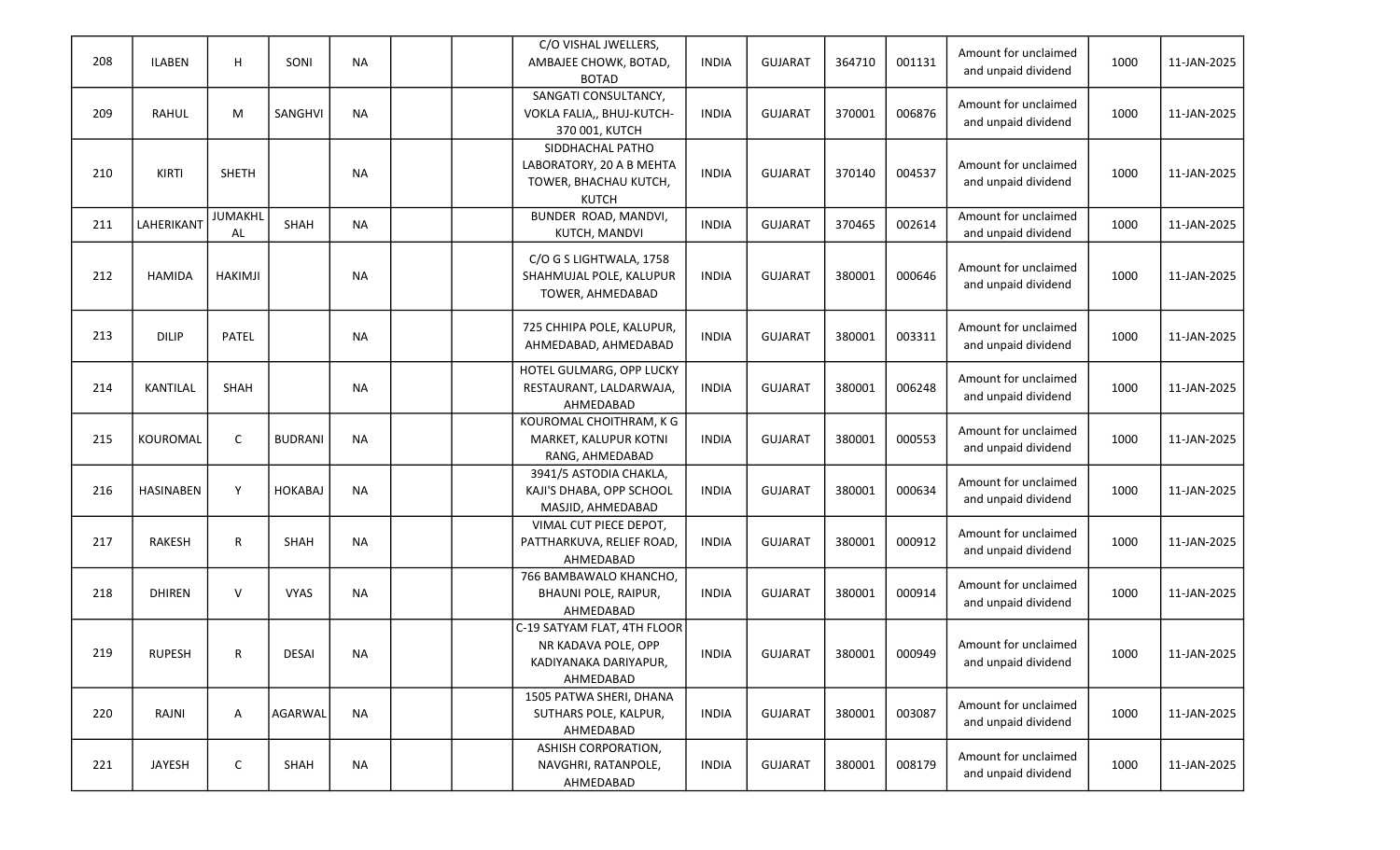|     |                 |                 |                |           |  | 3/3 SIMANDHAR FLATS, B/H                               |              |                |        |        | Amount for unclaimed |      |             |
|-----|-----------------|-----------------|----------------|-----------|--|--------------------------------------------------------|--------------|----------------|--------|--------|----------------------|------|-------------|
| 222 | <b>LABHUBEN</b> | DHIRAJLAL       |                | PATEL     |  | DHARNIDHAR DERASAR,                                    | <b>INDIA</b> | <b>GUJARAT</b> | 380001 | 003060 | and unpaid dividend  | 1000 | 11-JAN-2025 |
|     |                 |                 |                |           |  | VASNA, AHMEDABAD<br>ALISHAN EMPORIUM OPP,              |              |                |        |        |                      |      |             |
| 223 | <b>JAYMIN</b>   | <b>BHAI</b>     | - 1            | SHAH      |  | MARCHI POLE RATAN POLE,                                | <b>INDIA</b> | <b>GUJARAT</b> | 380001 | 003601 | Amount for unclaimed | 1000 | 11-JAN-2025 |
|     |                 |                 |                |           |  | AHMEDABAD, AHMEDABAD                                   |              |                |        |        | and unpaid dividend  |      |             |
| 224 | <b>DIPAK</b>    | <b>KUMAR</b>    | <b>MAHASUK</b> | SHAH      |  | 1485 TANKSHAL, KALUPUR,                                | <b>INDIA</b> | <b>GUJARAT</b> | 380001 | 003653 | Amount for unclaimed | 1000 | 11-JAN-2025 |
|     |                 |                 | <b>HBHAI</b>   |           |  | AHMEDABAD, AHMEDABAD                                   |              |                |        |        | and unpaid dividend  |      |             |
|     |                 |                 |                |           |  | C/O SHREE TEXTILES, 1ST FLR,6                          |              |                |        |        | Amount for unclaimed |      |             |
| 225 | <b>TRUSHAR</b>  | <b>SHAH</b>     |                | <b>NA</b> |  | RANGWALA MKT, REVDI                                    | <b>INDIA</b> | <b>GUJARAT</b> | 380002 | 003205 | and unpaid dividend  | 1000 | 11-JAN-2025 |
|     |                 |                 |                |           |  | BAZAR, AHMEDABAD                                       |              |                |        |        |                      |      |             |
|     |                 |                 | <b>BENDAHA</b> |           |  | 61 JAKOREBHAI CHAMBERS,                                |              |                |        |        | Amount for unclaimed |      |             |
| 226 | PATEL           | KAILASH         | YABHAI         | <b>NA</b> |  | PANCH KUWA, AHMEDABAD -                                | <b>INDIA</b> | <b>GUJARAT</b> | 380002 | 003832 | and unpaid dividend  | 1000 | 11-JAN-2025 |
|     |                 |                 |                |           |  | 380 002, AHMEDABAD                                     |              |                |        |        |                      |      |             |
|     |                 |                 |                |           |  |                                                        |              |                |        |        |                      |      |             |
| 227 | <b>KANTILAL</b> | TAKHATM         | <b>MEHTA</b>   | <b>NA</b> |  | H.K.ENTERPRISES, 27 MASKATI<br>MARKET, AHMEDABAD - 380 | <b>INDIA</b> | <b>GUJARAT</b> | 380002 | 008175 | Amount for unclaimed | 1000 | 11-JAN-2025 |
|     |                 | AL              |                |           |  | 002, AHMEDABAD                                         |              |                |        |        | and unpaid dividend  |      |             |
|     |                 |                 |                |           |  |                                                        |              |                |        |        |                      |      |             |
|     |                 |                 |                |           |  | 12 DHARMANATH SOCIETY,                                 |              |                |        |        |                      |      |             |
| 228 | <b>DHANESH</b>  | SHAH            |                | <b>NA</b> |  | SHAHIBAG OLD CAMPROAD,                                 | <b>INDIA</b> | <b>GUJARAT</b> | 380004 | 003679 | Amount for unclaimed | 1000 | 11-JAN-2025 |
|     |                 |                 |                |           |  | AHMEDABAD, AHMEDABAD                                   |              |                |        |        | and unpaid dividend  |      |             |
|     |                 |                 |                |           |  | 404 CHANDRA LOCK,                                      |              |                |        |        |                      |      |             |
| 229 | JAYESH          | M               | PATEL          | <b>NA</b> |  | DAFANALA ROAD, SHAHIBAUG,                              | <b>INDIA</b> | <b>GUJARAT</b> | 380004 | 000749 | Amount for unclaimed | 1000 | 11-JAN-2025 |
|     |                 |                 |                |           |  | AHMEDABAD                                              |              |                |        |        | and unpaid dividend  |      |             |
|     |                 |                 |                |           |  | AMAR PURA NO, NEAR BASANT                              |              |                |        |        | Amount for unclaimed |      |             |
| 230 | <b>JITENER</b>  | <b>IDAN</b>     | KALAL          | <b>NA</b> |  | CINEMA, AHMEDABAD,                                     | <b>INDIA</b> | <b>GUJARAT</b> | 380004 | 003784 | and unpaid dividend  | 1000 | 11-JAN-2025 |
|     |                 |                 |                |           |  | AHMEDABAD                                              |              |                |        |        |                      |      |             |
|     |                 |                 |                |           |  | KAILASH BHUVAN, RAMNAGAR                               |              |                |        |        | Amount for unclaimed |      |             |
| 231 | SANTOSH         | <b>SHETH</b>    |                | <b>NA</b> |  | SABARMATI, AHMEDABAD,<br>AHMEDABAD                     | <b>INDIA</b> | <b>GUJARAT</b> | 380005 | 003108 | and unpaid dividend  | 1000 | 11-JAN-2025 |
|     |                 |                 |                |           |  | 7 ASHTAMANGAL FLAT,                                    |              |                |        |        |                      |      |             |
|     | CHANDRAKA       |                 |                |           |  | MAHALAXMI SOCIETY,                                     |              |                |        |        | Amount for unclaimed |      |             |
| 232 | <b>NT</b>       | SHAH            |                | <b>NA</b> |  | RAMNAGAR SABARMATI,                                    | <b>INDIA</b> | <b>GUJARAT</b> | 380005 | 003655 | and unpaid dividend  | 1000 | 11-JAN-2025 |
|     |                 |                 |                |           |  | AHMEDABAD                                              |              |                |        |        |                      |      |             |
|     |                 | <b>PRAFULKU</b> |                |           |  | 28 MANIBHADRA SOC, RAM                                 |              |                |        |        | Amount for unclaimed |      |             |
| 233 | <b>SUNITA</b>   | MAR             |                | <b>NA</b> |  | <b>BAG RD SABARMATI,</b>                               | <b>INDIA</b> | <b>GUJARAT</b> | 380005 | 003835 | and unpaid dividend  | 1000 | 11-JAN-2025 |
|     |                 |                 |                |           |  | AHMEDABAD, AHMEDABAD                                   |              |                |        |        |                      |      |             |
|     |                 |                 |                |           |  | C/O CHANDULAL CHUNILAL,                                |              |                |        |        |                      |      |             |
| 234 | ARVIND          | <b>KUMAR</b>    | SHAH           | <b>NA</b> |  | PALEJWALA BUILDING,                                    | <b>INDIA</b> | <b>GUJARAT</b> | 380005 | 000877 | Amount for unclaimed | 1000 | 11-JAN-2025 |
|     |                 |                 |                |           |  | RAMNAGAR SABARMATI,                                    |              |                |        |        | and unpaid dividend  |      |             |
|     |                 |                 |                |           |  | AHMEDABAD                                              |              |                |        |        |                      |      |             |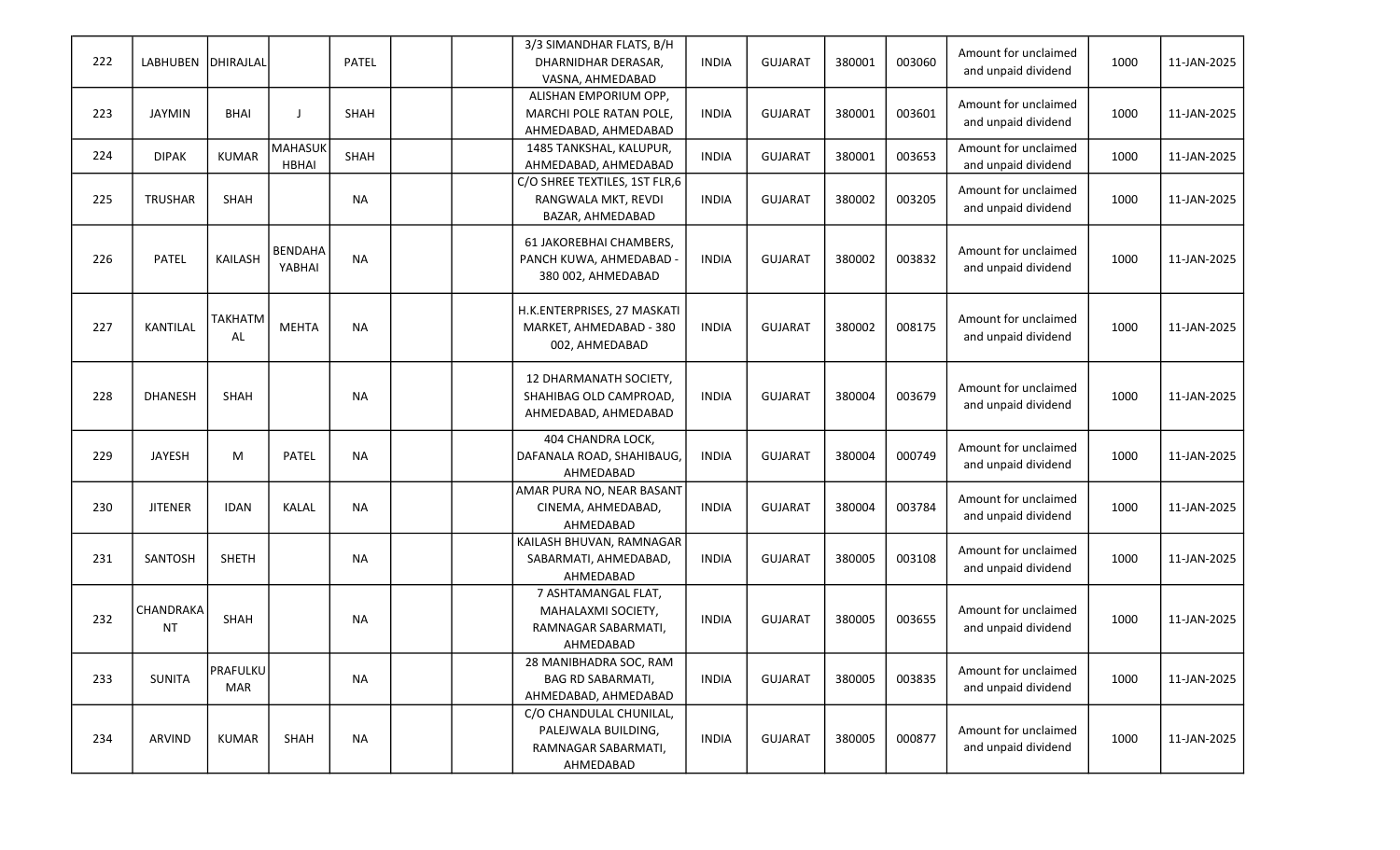|     |                 |                 | <b>KHAMBAT</b>              |           |            | PIOMA INDUSTRIES, 8TH         |              |                |        |          |                                             |      |             |
|-----|-----------------|-----------------|-----------------------------|-----------|------------|-------------------------------|--------------|----------------|--------|----------|---------------------------------------------|------|-------------|
| 235 | <b>PERSIS</b>   | Α               | <b>TA</b>                   | <b>NA</b> |            | FLOOR, WHITEHOUSE,            | <b>INDIA</b> | <b>GUJARAT</b> | 380006 | 007430   | Amount for unclaimed<br>and unpaid dividend | 6000 | 11-JAN-2025 |
|     |                 |                 |                             |           |            | PANCHWATI, AHMEDABAD          |              |                |        |          |                                             |      |             |
|     |                 |                 |                             |           |            | NR JOGNIMATA'S TEMPLE,        |              |                |        |          | Amount for unclaimed                        |      |             |
| 236 | <b>JAYANTI</b>  | HARILAL         | <b>BORANA</b>               | <b>NA</b> |            | <b>BHILVAS KOCHRAB, ELLIS</b> | <b>INDIA</b> | <b>GUJARAT</b> | 380006 | 003294   | and unpaid dividend                         | 1000 | 11-JAN-2025 |
|     |                 |                 |                             |           |            | <b>BRIDGE, AHMEDABAD</b>      |              |                |        |          |                                             |      |             |
|     |                 |                 |                             |           |            | 901,902 VRAJBHUMI APTS,       |              |                |        |          | Amount for unclaimed                        |      |             |
| 237 | SHASHANK        |                 | <b>SHAH</b>                 | <b>NA</b> |            | NR.SANJAY APPT, AMBAWADI      | <b>INDIA</b> | <b>GUJARAT</b> | 380006 | 008183   | and unpaid dividend                         | 1000 | 11-JAN-2025 |
|     |                 |                 |                             |           |            | AHMEDABAD                     |              |                |        |          |                                             |      |             |
|     |                 |                 |                             |           |            | C/1, AANGAN FLAT,, OPP.       |              |                |        |          | Amount for unclaimed                        |      |             |
| 238 | NATVARLAL       |                 | <b>GANDHI</b>               | <b>NA</b> |            | SAMARPAN FLAT,, GULBAI        | <b>INDIA</b> | <b>GUJARAT</b> | 380006 | 10045747 | and unpaid dividend                         | 1000 | 11-JAN-2025 |
|     |                 |                 |                             |           |            | TEKRA,, AHMEDABAD             |              |                |        |          |                                             |      |             |
|     |                 |                 |                             |           |            | C 3 SHRIJIBAPA COMPLEX,       |              |                |        |          | Amount for unclaimed                        |      |             |
| 239 | SHAILESH        | <b>THAKKAR</b>  |                             | <b>NA</b> |            | <b>BARAGE ROAD VASNA,</b>     | <b>INDIA</b> | <b>GUJARAT</b> | 380007 | 000895   | and unpaid dividend                         | 1000 | 11-JAN-2025 |
|     |                 |                 |                             |           |            | AHMEDABAD, AHMEDABAD          |              |                |        |          |                                             |      |             |
|     |                 |                 |                             |           |            | 25 SUKITA APPARTMENTS,        |              |                |        |          | Amount for unclaimed                        |      |             |
| 240 | <b>HARSHA</b>   | SHAH            |                             | <b>NA</b> |            | FATEHPURA, PALDI,             | <b>INDIA</b> | <b>GUJARAT</b> | 380007 | 003062   | and unpaid dividend                         | 1000 | 11-JAN-2025 |
|     |                 |                 |                             |           |            | AHMEDABAD                     |              |                |        |          |                                             |      |             |
|     |                 |                 |                             |           |            | 3 MITESH APT VRUNDAVAN,       |              |                |        |          |                                             |      |             |
| 241 | <b>JITENDRA</b> | SHAH            |                             | <b>NA</b> |            | COLONY VIKASGRUH RD, PALDI    | <b>INDIA</b> | <b>GUJARAT</b> | 380007 | 003806   | Amount for unclaimed                        | 1000 | 11-JAN-2025 |
|     |                 |                 |                             |           |            | AHMEDABAD, AHMEDABAD          |              |                |        |          | and unpaid dividend                         |      |             |
|     |                 |                 |                             |           |            |                               |              |                |        |          |                                             |      |             |
|     |                 |                 |                             |           |            | C 7 DALAL APARTMENT, VIKAS    |              |                |        |          | Amount for unclaimed                        |      |             |
| 242 | JAYANTILAL      | PAREKH          |                             | <b>NA</b> |            | GRUH ROAD, PALDI,             | <b>INDIA</b> | <b>GUJARAT</b> | 380007 | 005107   | and unpaid dividend                         | 1000 | 11-JAN-2025 |
|     |                 |                 |                             |           |            | AHMEDABAD                     |              |                |        |          |                                             |      |             |
|     |                 |                 |                             |           |            | 4 SARASWATI APART., BEHIND    |              |                |        |          | Amount for unclaimed                        |      |             |
| 243 | LALIT           | <b>BHOGILAL</b> | SHAH                        | <b>NA</b> |            | JAIN MERCHANT, PALDI,         | <b>INDIA</b> | <b>GUJARAT</b> | 380007 | 000927   | and unpaid dividend                         | 1000 | 11-JAN-2025 |
|     |                 |                 |                             |           |            | AHMEDABAD                     |              |                |        |          |                                             |      |             |
|     |                 |                 |                             |           |            | A-45 BHAVANA TENAMENTS,       |              |                |        |          |                                             |      |             |
| 244 | <b>JIPSHU</b>   |                 | <b>SHAH</b>                 | <b>NA</b> |            | BARRAGE ROAD, VASANA,         | <b>INDIA</b> | <b>GUJARAT</b> | 380007 | 003296   | Amount for unclaimed                        | 1000 | 11-JAN-2025 |
|     |                 |                 |                             |           |            | AHMEDABAD                     |              |                |        |          | and unpaid dividend                         |      |             |
|     |                 |                 |                             |           |            |                               |              |                |        |          |                                             |      |             |
|     |                 |                 |                             |           |            | 3 SAMIR COMPLEX, OPP.MUNI     |              |                |        |          |                                             |      |             |
| 245 | <b>GEETA</b>    | <b>RAMCHAN</b>  |                             | <b>NA</b> |            | MARKET,,                      | <b>INDIA</b> | <b>GUJARAT</b> | 380009 | 006981   | Amount for unclaimed                        | 1000 | 11-JAN-2025 |
|     |                 | <b>DANI</b>     |                             |           |            | NAVRANGPURA.AHMEDABAD-        |              |                |        |          | and unpaid dividend                         |      |             |
|     |                 |                 |                             |           |            | 380009, AHMEDABAD             |              |                |        |          |                                             |      |             |
|     |                 |                 |                             |           |            | 1-DEVBHUMI APTS.1ST FLOOR,    |              |                |        |          |                                             |      |             |
|     |                 | <b>CHAMPAK</b>  |                             |           |            | <b>NEAR VIJAY</b>             |              |                |        |          | Amount for unclaimed                        |      |             |
| 246 | <b>TEJAL</b>    | LAL             | <b>GANDHI</b>               | <b>NA</b> |            | REST., NAVRANGPURA,           | <b>INDIA</b> | <b>GUJARAT</b> | 380009 | 003365   | and unpaid dividend                         | 1000 | 11-JAN-2025 |
|     |                 |                 |                             |           |            | AHMEDABAD-380009, BOTAD       |              |                |        |          |                                             |      |             |
|     |                 |                 |                             |           |            |                               |              |                |        |          |                                             |      |             |
|     |                 |                 |                             |           |            | 316 TULSI NR MITHAKALI,       |              |                |        |          | Amount for unclaimed                        |      |             |
| 247 | <b>NORTH</b>    |                 | GUJARAT   HOUSING   FINANCE |           | <b>LTD</b> | CROSS ROAD, NAVRANGPURA,      | <b>INDIA</b> | <b>GUJARAT</b> | 380009 | 003383   | and unpaid dividend                         | 9000 | 11-JAN-2025 |
|     |                 |                 |                             |           |            | AHMEDABAD                     |              |                |        |          |                                             |      |             |
|     |                 |                 |                             |           |            |                               |              |                |        |          |                                             |      |             |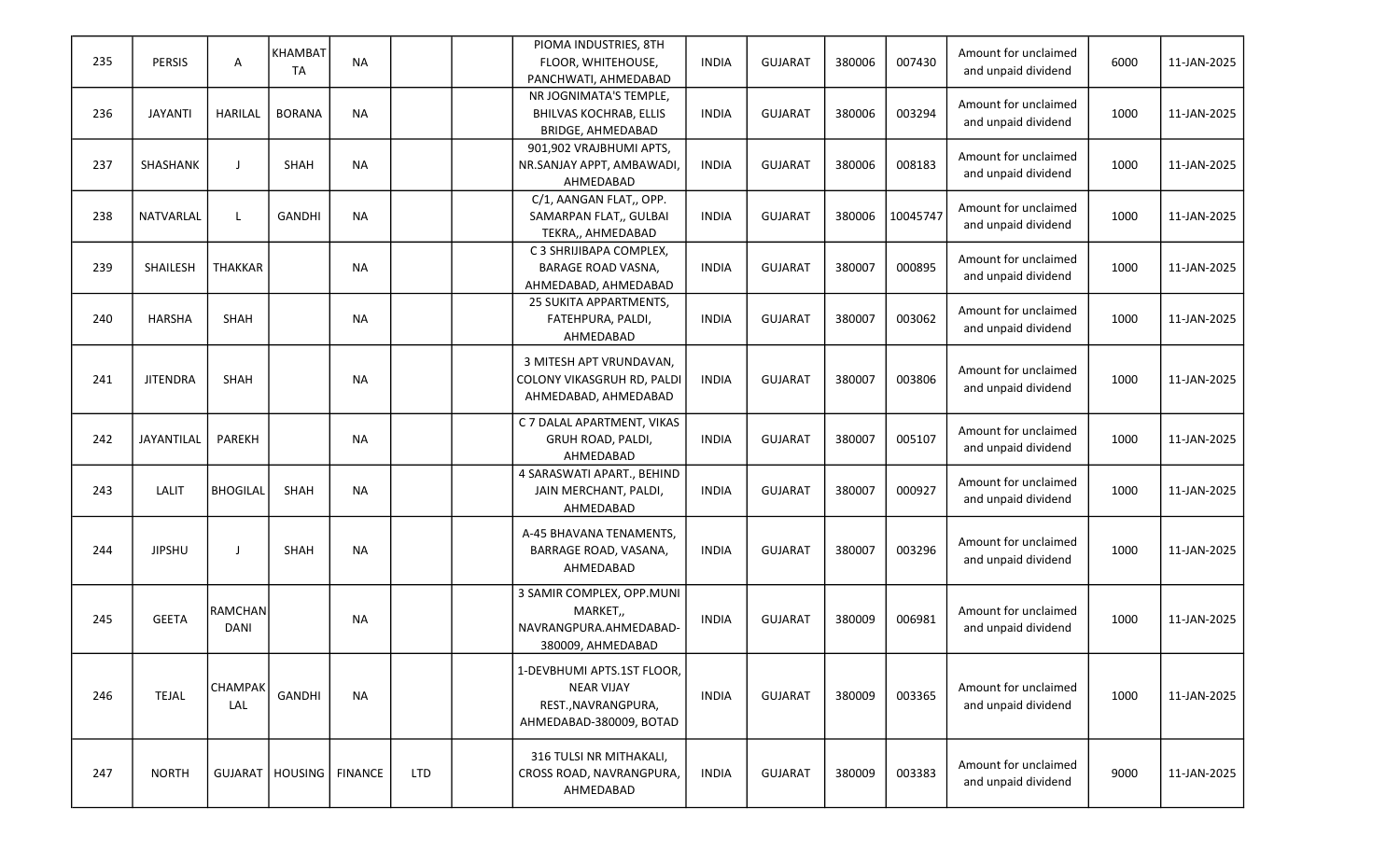|     |                  |                |               |           | 36/425 AKASHDIP APPT, NR                      |              |                |        |          | Amount for unclaimed |      |             |
|-----|------------------|----------------|---------------|-----------|-----------------------------------------------|--------------|----------------|--------|----------|----------------------|------|-------------|
| 248 | PRASHANT         | <b>NAYAK</b>   |               | <b>NA</b> | AKHBARNAGAR, NAVA VADAJ,                      | <b>INDIA</b> | <b>GUJARAT</b> | 380013 | 003222   | and unpaid dividend  | 1000 | 11-JAN-2025 |
|     |                  |                |               |           | AHMEDABAD                                     |              |                |        |          |                      |      |             |
|     |                  |                |               |           | 3 SATYADEEP APPARTMENT,                       |              |                |        |          |                      |      |             |
| 249 | ANKIT            | <b>MEHTA</b>   |               | <b>NA</b> | OPP ANKUR JAIN TEMPLE,                        | <b>INDIA</b> | <b>GUJARAT</b> | 380013 | 003635   | Amount for unclaimed | 1000 | 11-JAN-2025 |
|     |                  |                |               |           | ANKUR ROAD NARANPURA,                         |              |                |        |          | and unpaid dividend  |      |             |
|     |                  |                |               |           | AHMEDABAD                                     |              |                |        |          |                      |      |             |
|     |                  |                |               |           | DEVARSONS PVT LTD                             |              |                |        |          |                      |      |             |
| 250 | <b>SURESHCHA</b> | R              | SHAH          | <b>NA</b> | DEVARSON, HOUSE, BEHIND                       | <b>INDIA</b> | <b>GUJARAT</b> | 380014 | 005740   | Amount for unclaimed | 5000 | 11-JAN-2025 |
|     | <b>NDRA</b>      |                |               |           | JAIN TEMPLE, USMANPURA                        |              |                |        |          | and unpaid dividend  |      |             |
|     |                  |                |               |           | CHAR RASTA-, AHMEDABAD                        |              |                |        |          |                      |      |             |
|     |                  |                |               |           | A/7 AYOJAN NAGAR,                             |              |                |        |          | Amount for unclaimed |      |             |
| 251 | <b>NATUBHAI</b>  | PATEL          |               | <b>NA</b> | AMBAWADI, AHMEDABAD,                          | <b>INDIA</b> | <b>GUJARAT</b> | 380015 | 005138   | and unpaid dividend  | 1000 | 11-JAN-2025 |
|     |                  |                |               |           | AHMEDABAD                                     |              |                |        |          |                      |      |             |
|     |                  |                |               |           | 2 AKRUTI SOCIETY, JODHPUR                     |              |                |        |          | Amount for unclaimed |      |             |
| 252 | <b>PUSHPA</b>    | <b>BEN</b>     | PATEL         | <b>NA</b> | ROAD, SATELITE, AHMEDABAD                     | <b>INDIA</b> | <b>GUJARAT</b> | 380015 | 003232   | and unpaid dividend  | 1000 | 11-JAN-2025 |
|     |                  |                |               |           |                                               |              |                |        |          |                      |      |             |
|     |                  |                |               |           | 29 VRUNDAVAN BUNGLOWS,                        |              |                |        |          |                      |      |             |
| 253 | <b>SUNITA</b>    | C              | <b>KHAMAR</b> | <b>NA</b> | SATELITE RING RD,                             | <b>INDIA</b> | <b>GUJARAT</b> | 380015 | 003859   | Amount for unclaimed | 1000 | 11-JAN-2025 |
|     |                  |                |               |           | AHMEDABAD, AHMEDABAD                          |              |                |        |          | and unpaid dividend  |      |             |
|     |                  |                |               |           |                                               |              |                |        |          |                      |      |             |
|     |                  |                |               |           | WHITE BUNGLOW,, OPP.                          |              |                |        | 12026700 | Amount for unclaimed |      |             |
| 254 | YOGESH           | SARABHAI       | <b>CHOKSI</b> | <b>NA</b> | NEHRU FOUNDATION,,                            | <b>INDIA</b> | <b>GUJARAT</b> | 380015 | 00012721 | and unpaid dividend  | 1000 | 11-JAN-2025 |
|     |                  |                |               |           | VASTRAPUR,, AHMEDABAD                         |              |                |        |          |                      |      |             |
|     |                  |                |               |           | 5 PARSHVNAGAR SOCIETY,                        |              |                |        |          |                      |      |             |
| 255 | <b>FULWANTI</b>  | SHAH           |               | <b>NA</b> | GITANJALI NAGAR D CABIN, PO                   | <b>INDIA</b> | <b>GUJARAT</b> | 380019 | 003671   | Amount for unclaimed | 1000 | 11-JAN-2025 |
|     |                  |                |               |           | RAILWAY COLONY SABARMATI                      |              |                |        |          | and unpaid dividend  |      |             |
|     |                  |                |               |           | SABARMATI                                     |              |                |        |          |                      |      |             |
|     | BHAGYAVAN        |                |               |           | 406/13 PILI CHALI, OPP POST                   |              |                |        |          | Amount for unclaimed |      |             |
| 256 | <b>TIBEN</b>     | SHAH           |               | <b>NA</b> | OFFICE, RAKHIYAL ROAD,                        | <b>INDIA</b> | <b>GUJARAT</b> | 380021 | 003631   | and unpaid dividend  | 1000 | 11-JAN-2025 |
|     |                  |                |               |           | AHMEDABAD                                     |              |                |        |          |                      |      |             |
|     |                  | LALIT          | SHAH          | <b>NA</b> | 11 FULWADI SOCIETY, OUT OF                    | <b>INDIA</b> | <b>GUJARAT</b> | 380021 | 000926   | Amount for unclaimed | 1000 | 11-JAN-2025 |
| 257 | SNEHLATA         |                |               |           | GOMTIPUR, AHMEDABAD,                          |              |                |        |          | and unpaid dividend  |      |             |
|     |                  |                |               |           | AHMEDABAD<br>278/4 PATEL                      |              |                |        |          |                      |      |             |
|     |                  |                |               |           |                                               |              |                |        |          | Amount for unclaimed |      |             |
| 258 | <b>NAGIN</b>     | К              | PATEL         | <b>NA</b> | PARMANDANDCHALI, OPP                          | <b>INDIA</b> | GUJARAT        | 380021 | 003766   | and unpaid dividend  | 1000 | 11-JAN-2025 |
|     |                  |                |               |           | VIJAY PETROLIUM RAKHIAL,                      |              |                |        |          |                      |      |             |
|     |                  |                |               |           | ROAD, AHMEDABAD<br>BAJRANG SOCIETY SHOP NO 6, |              |                |        |          |                      |      |             |
| 259 | <b>JAYANTI</b>   | $\mathbf{L}$   | RATHOD        | <b>NA</b> | BEHIND L B STADIUM, BAPU                      | <b>INDIA</b> | <b>GUJARAT</b> | 380024 | 000647   | Amount for unclaimed | 1000 | 11-JAN-2025 |
|     |                  |                |               |           | NAGAR, AHMEDABAD                              |              |                |        |          | and unpaid dividend  |      |             |
|     |                  |                |               |           | 46 KAMESHWAR PARK, OPP                        |              |                |        |          |                      |      |             |
| 260 | PATEL            | <b>MANISHA</b> | S             | $\sf NA$  | GHANSHYAM PARK,                               | <b>INDIA</b> | <b>GUJARAT</b> | 380050 | 000803   | Amount for unclaimed | 1000 | 11-JAN-2025 |
|     |                  |                |               |           |                                               |              |                |        |          | and unpaid dividend  |      |             |
|     |                  |                |               |           | GHODASAR, AHMEDABAD                           |              |                |        |          |                      |      |             |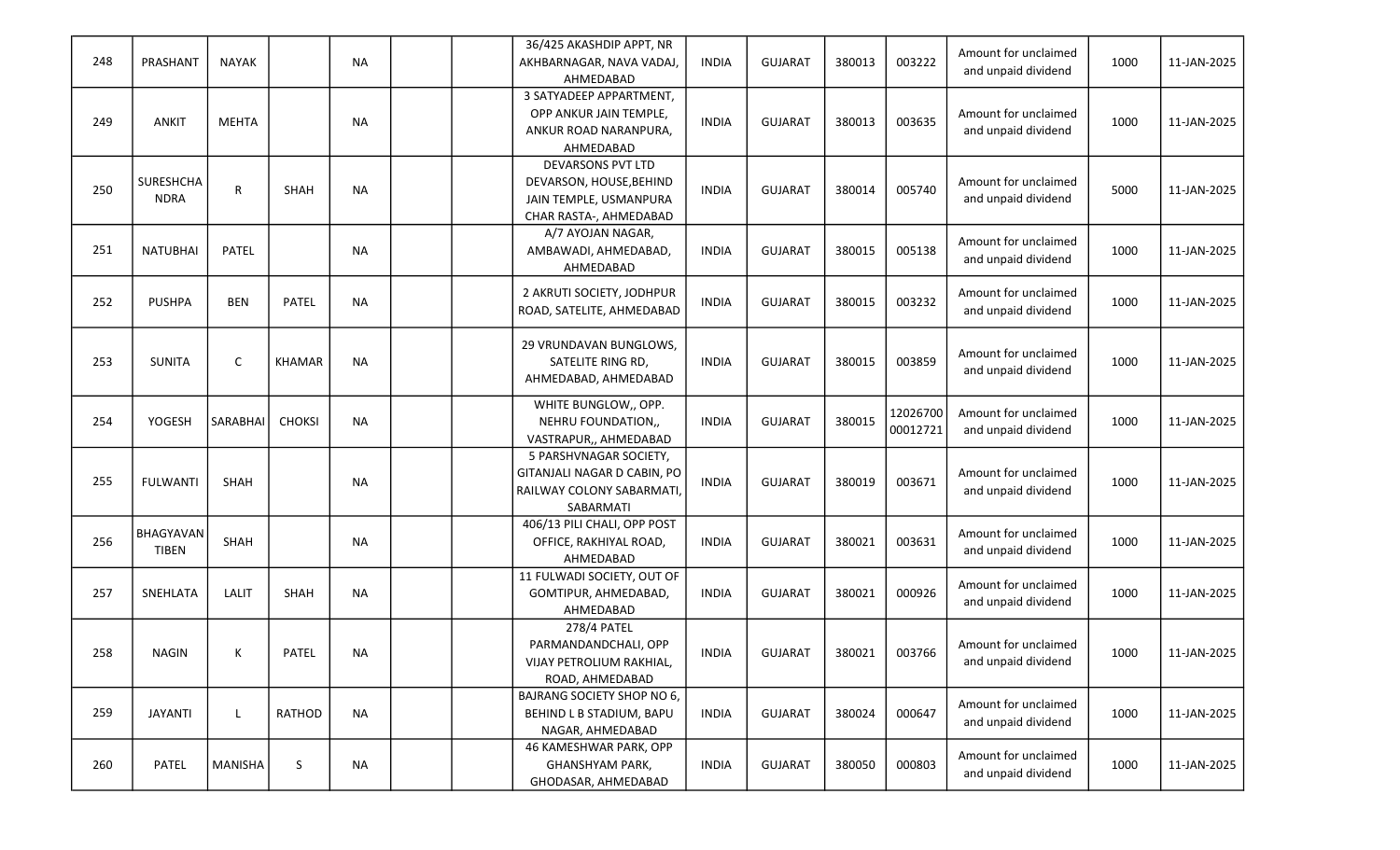| 261 | KALINDI           | SHAH                   |                  | <b>NA</b>    |  | A 1 YOGESHWAR<br>APPARTMENTS, B/H<br>MONAPARK VEJALPUR,<br>AHMEDABAD                                   | <b>INDIA</b> | <b>GUJARAT</b> | 380051 | 003672   | Amount for unclaimed<br>and unpaid dividend | 1000 | 11-JAN-2025 |
|-----|-------------------|------------------------|------------------|--------------|--|--------------------------------------------------------------------------------------------------------|--------------|----------------|--------|----------|---------------------------------------------|------|-------------|
| 262 | <b>MANUBHAI</b>   |                        | PATEL            | <b>NA</b>    |  | 5/A HARIMUKUND PARK, NR<br>JIVRAJ PARK BUS STOP,<br>AHMEDABAD 380051,<br>AHMEDABAD                     | <b>INDIA</b> | <b>GUJARAT</b> | 380051 | 005724   | Amount for unclaimed<br>and unpaid dividend | 1000 | 11-JAN-2025 |
| 263 | SAROJ             | <b>MAURYA</b>          |                  | <b>NA</b>    |  | VATSALYA CHILDREN<br>HOSPITAL, NEW NATRAJ<br>COMPLEX, GURUKUL<br>RD/DRIVEIN RD, MEMNAGAR,<br>AHMEDABAD | <b>INDIA</b> | <b>GUJARAT</b> | 380052 | 005089   | Amount for unclaimed<br>and unpaid dividend | 1000 | 11-JAN-2025 |
| 264 | SITARAM           | <b>JOITARAM</b>        | PATEL            | <b>NA</b>    |  | G-802 SAMRAJAYA FLATS, OPP<br>MANAV MANDIR DRIVE IN<br>ROAD, AHMEDABAD,<br>AHMEDABAD                   | <b>INDIA</b> | <b>GUJARAT</b> | 380052 | 003319   | Amount for unclaimed<br>and unpaid dividend | 1000 | 11-JAN-2025 |
| 265 | HIMANSHU          | MAHADEV<br><b>BHAI</b> | PATEL            | <b>NA</b>    |  | C/5 BHAKTINAGAR ROW<br>HOUSE, MEMNAGAR,<br>AHMEDABAD-380052,<br>AHMEDABAD                              | <b>INDIA</b> | <b>GUJARAT</b> | 380052 | 003698   | Amount for unclaimed<br>and unpaid dividend | 1000 | 11-JAN-2025 |
| 266 | <b>SUREKHA</b>    | <b>JAYANTILA</b>       | <b>MEHTA</b>     | <b>NA</b>    |  | A/5/14 GOYEL INTER CITY, OPP<br>TV TOWER, DRIVE IN ROAD,<br>AHMEDABAD                                  | <b>INDIA</b> | <b>GUJARAT</b> | 380054 | 000845   | Amount for unclaimed<br>and unpaid dividend | 1000 | 11-JAN-2025 |
| 267 | <b>KISHORBHAI</b> | <b>BADRAKRI</b><br>YA  |                  | <b>NA</b>    |  | 1, KHARA KUVA, SARKHEJ,<br>AHMEDABAD, AHMEDABAD                                                        | <b>INDIA</b> | <b>GUJARAT</b> | 380055 | 000708   | Amount for unclaimed<br>and unpaid dividend | 1000 | 11-JAN-2025 |
| 268 | <b>JOLIT</b>      | SHAH                   |                  | <b>NA</b>    |  | D/56, ARYAMAN BUNGLOWS,<br>NEAR SHILAJ RAILWAY<br>CROSSING, THALTEJ-SHILAJ<br>ROAD, AHMEDABAD          | <b>INDIA</b> | <b>GUJARAT</b> | 380059 | 006228   | Amount for unclaimed<br>and unpaid dividend | 3000 | 11-JAN-2025 |
| 269 | AMBALAL           | SOMDAS                 | PATEL            | <b>NA</b>    |  | D/504, RATNADEEP TOWER,<br>NR. C. P. NAGAR - 2,<br>GHATLODIA, AHMEDABAD                                | <b>INDIA</b> | <b>GUJARAT</b> | 380061 | 10077997 | Amount for unclaimed<br>and unpaid dividend | 1000 | 11-JAN-2025 |
| 270 | <b>MEHUL</b>      |                        | KUMAR   RASIKLAL | <b>PATEL</b> |  | 75 ALKAPURI SOC, NR WATER<br>TANK, GHATLODIA,<br>AHMEDABAD                                             | <b>INDIA</b> | <b>GUJARAT</b> | 380061 | 003144   | Amount for unclaimed<br>and unpaid dividend | 1000 | 11-JAN-2025 |
| 271 | ANIL              | CHIMANL<br>AL          | SHAH             | <b>NA</b>    |  | C/O.PRAKASH C. SHAH,<br>269/3225, SUNDARVAN APPT.,<br>SOLA ROAD, NARANPURA,,<br>AHMEDABAD              | <b>INDIA</b> | <b>GUJARAT</b> | 380063 | 000681   | Amount for unclaimed<br>and unpaid dividend | 1000 | 11-JAN-2025 |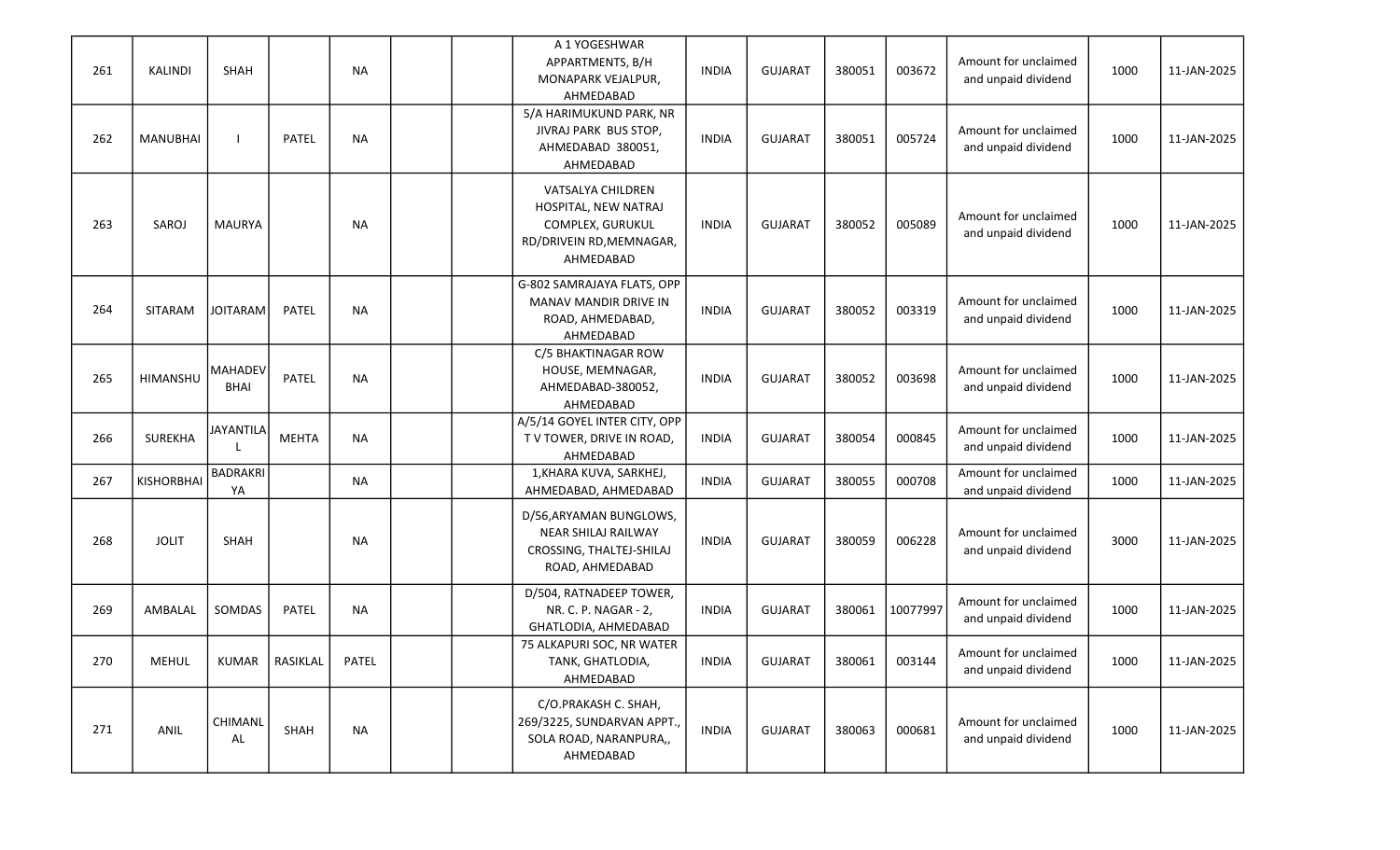| 272 | RAJESH            | <b>BUDHALA</b>        | PATEL           | <b>NA</b> |  | AT & POST SARKHEJ, NEAR<br>DUTT MANDIR, TA.CITY,<br>AHMEDABAD                                  | <b>INDIA</b> | <b>GUJARAT</b> | 382210 | 000829 | Amount for unclaimed<br>and unpaid dividend | 1000 | 11-JAN-2025 |
|-----|-------------------|-----------------------|-----------------|-----------|--|------------------------------------------------------------------------------------------------|--------------|----------------|--------|--------|---------------------------------------------|------|-------------|
| 273 | <b>BHADRESH</b>   | <b>JANARDA</b><br>N   | <b>TRIPATHI</b> | <b>NA</b> |  | CHOWK SHERI, SARKHEJ TA<br>CITY, DIST AHMEDABAD,<br>AHMEDABAD                                  | <b>INDIA</b> | <b>GUJARAT</b> | 382210 | 003192 | Amount for unclaimed<br>and unpaid dividend | 1000 | 11-JAN-2025 |
| 274 | <b>BALDEV</b>     | Κ                     | PRAJAPATI       | <b>NA</b> |  | 50, AMBIKA NAGAR SOCIETY,<br>OPP.RLY STATION, SARKHEJ,<br>AHMEDABAD-382210,<br>AHMEDABAD       | <b>INDIA</b> | <b>GUJARAT</b> | 382210 | 008202 | Amount for unclaimed<br>and unpaid dividend | 1000 | 11-JAN-2025 |
| 275 | <b>BALDEVDAS</b>  | $\mathbf{I}$          | <b>THAKKAR</b>  | <b>NA</b> |  | LUHANAVAS BEHIND BAZAR,<br>DEHGAM, DIST AHMEDABAD,<br>AHMEDABAD                                | <b>INDIA</b> | <b>GUJARAT</b> | 382305 | 006575 | Amount for unclaimed<br>and unpaid dividend | 1000 | 11-JAN-2025 |
| 276 | <b>MEHTA</b>      | C                     | R               | <b>NA</b> |  | 4 GHIYANAGAR SOCIETY,<br>NARODA, AHMEDABAD,<br>AHMEDABAD                                       | <b>INDIA</b> | <b>GUJARAT</b> | 382325 | 000764 | Amount for unclaimed<br>and unpaid dividend | 1000 | 11-JAN-2025 |
| 277 | <b>MEENABEN</b>   | P                     | PATEL           | <b>NA</b> |  | 66 HARIVALLAPH SOCIETY,<br>NARODA, AHMEDABAD,<br>AHMEDABAD                                     | <b>INDIA</b> | <b>GUJARAT</b> | 382325 | 000789 | Amount for unclaimed<br>and unpaid dividend | 1000 | 11-JAN-2025 |
| 278 | RAJESH            | B                     | SHAH            | <b>NA</b> |  | 12, GHIYANAGAR SOCIETY,<br>NARODA, AHMEDABAD                                                   | <b>INDIA</b> | <b>GUJARAT</b> | 382325 | 000809 | Amount for unclaimed<br>and unpaid dividend | 1000 | 11-JAN-2025 |
| 279 | <b>JAGRUTIBEN</b> | <b>DIPAKBHA</b>       | PATEL           | <b>NA</b> |  | 14 RAMYAKUNJ SOCIETY, OPP<br>GALAXY CINEMA, NARODA<br>AHMEDABAD, AHMEDABAD                     | <b>INDIA</b> | <b>GUJARAT</b> | 382325 | 003735 | Amount for unclaimed<br>and unpaid dividend | 1000 | 11-JAN-2025 |
| 280 | <b>ALPABEN</b>    | <b>MAHESHB</b><br>HAI | SHAH            | <b>NA</b> |  | 17A, GHIYANAGAR SOCIETY,<br>NARODA AHMEDABAD,<br>NARODA, NARODA                                | <b>INDIA</b> | <b>GUJARAT</b> | 382330 | 008238 | Amount for unclaimed<br>and unpaid dividend | 1000 | 11-JAN-2025 |
| 281 | <b>DILIPKUMAR</b> | PURSWAN               |                 | <b>NA</b> |  | A-2-16 HARNAMDAS SOCIETY,<br><b>BUNGLOW AREA, POST KUBER</b><br>NAGAR, AHMEDABAD               | <b>INDIA</b> | <b>GUJARAT</b> | 382340 | 000662 | Amount for unclaimed<br>and unpaid dividend | 1000 | 11-JAN-2025 |
| 282 | <b>HARSHA</b>     | <b>BHAGIA</b>         |                 | <b>NA</b> |  | C/43 KUBER NAGAR,<br>AHMEDABAD, AHMEDABAD                                                      | <b>INDIA</b> | <b>GUJARAT</b> | 382340 | 003684 | Amount for unclaimed<br>and unpaid dividend | 1000 | 11-JAN-2025 |
| 283 | RASILABEN         | B                     | SODVADIY<br>A   | <b>NA</b> |  | 108 OLD G WARD, OPP BUS<br>STAND, KUBER NAGAR,<br>AHMEDABAD                                    | <b>INDIA</b> | <b>GUJARAT</b> | 382340 | 000637 | Amount for unclaimed<br>and unpaid dividend | 1000 | 11-JAN-2025 |
| 284 | RAJU              | <b>TAHELANI</b>       |                 | <b>NA</b> |  | 235/2 PRAKASH GALI, THAKKAR<br>BAPA NAGAR, AHMEDABAD,<br>AHMEDABAD                             | <b>INDIA</b> | <b>GUJARAT</b> | 382350 | 000660 | Amount for unclaimed<br>and unpaid dividend | 1000 | 11-JAN-2025 |
| 285 | <b>KRISHNABEN</b> | P                     | PATEL           | <b>NA</b> |  | 5/SAUNDARYA VILLA<br>BUNGLOWS, OPP. SHUKAN<br><b>BUNGLOWS, NIKOL NARODA</b><br>ROAD, AHMEDABAD | <b>INDIA</b> | <b>GUJARAT</b> | 382350 | 000733 | Amount for unclaimed<br>and unpaid dividend | 1000 | 11-JAN-2025 |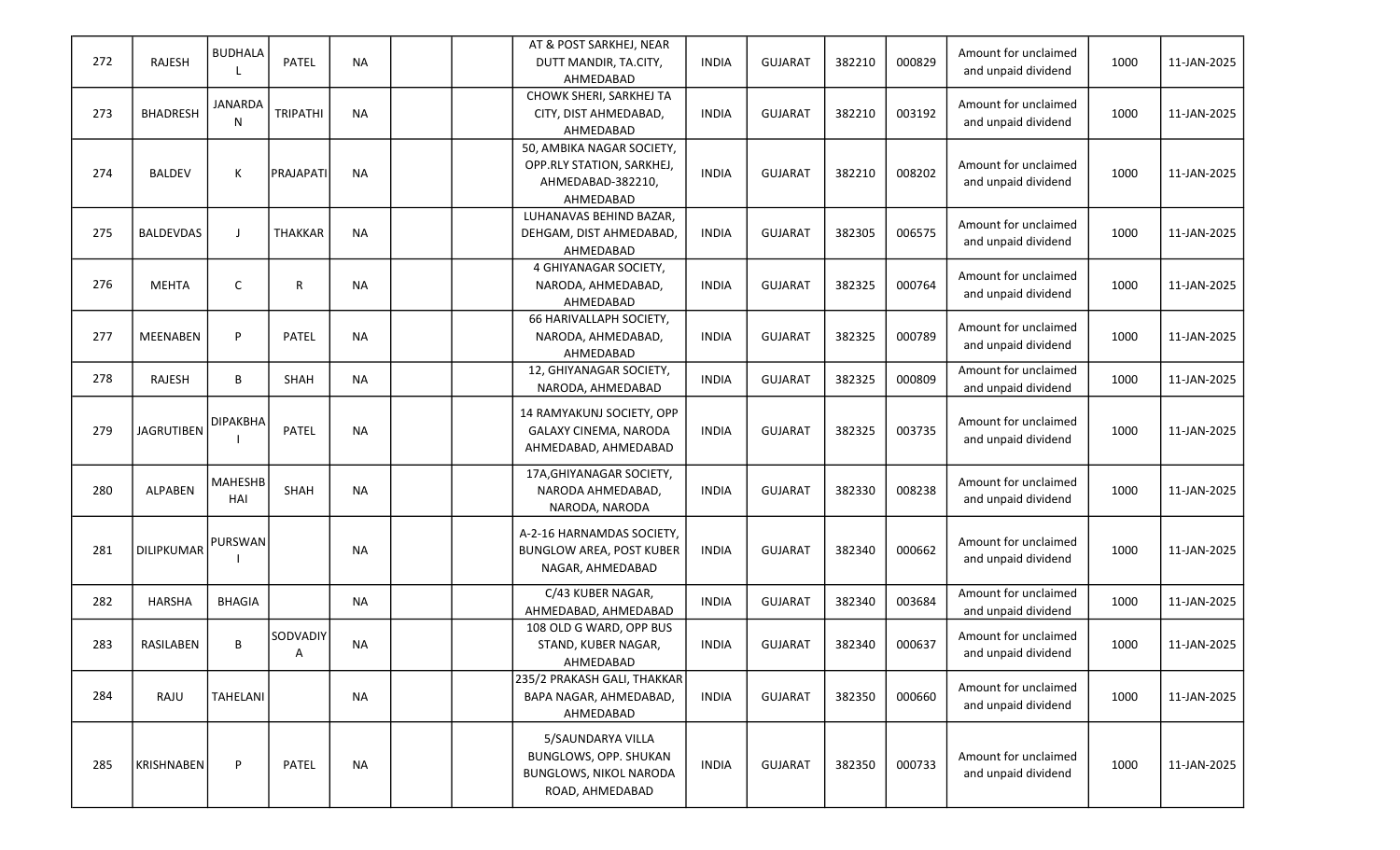| 286 | PARVEZALI                | <b>KARAMAT</b><br>ALI | SAYED         | <b>NA</b> | 49-2 ROYAL PARK, PART 2,<br>SHAHVADI, AHMEDABAD                                                | <b>INDIA</b> | <b>GUJARAT</b> | 382405 | 15735879 | Amount for unclaimed<br>and unpaid dividend | 1000 | 11-JAN-2025 |
|-----|--------------------------|-----------------------|---------------|-----------|------------------------------------------------------------------------------------------------|--------------|----------------|--------|----------|---------------------------------------------|------|-------------|
| 287 | <b>DINESHBHAI</b>        | <b>PATEL</b>          |               | <b>NA</b> | 96 A HARBHOLANATH, NR<br>GAURI ODHAV, AHMEDABAD                                                | <b>INDIA</b> | <b>GUJARAT</b> | 382415 | 005598   | Amount for unclaimed<br>and unpaid dividend | 1000 | 11-JAN-2025 |
| 288 | HARSHADBH KESHAVLA<br>Al |                       | PRAJAPATI     | <b>NA</b> | B/202, SHYAM RESIDENCY,<br>MAHADEVNAGAR TEKRA,<br>VASTRAL, AHMEDABAD                           | <b>INDIA</b> | <b>GUJARAT</b> | 382418 | 10382045 | Amount for unclaimed<br>and unpaid dividend | 1000 | 11-JAN-2025 |
| 289 | <b>RAJENDRA</b>          | $\mathbf{J}$          | <b>PANDYA</b> | <b>NA</b> | 14-A SHREEJI PRAKASH CO OP,<br><b>HOUSING</b><br>SOCIETY, NIGAMNAGAR,<br>CHANDKHEDA, AHMEDABAD | <b>INDIA</b> | <b>GUJARAT</b> | 382424 | 000840   | Amount for unclaimed<br>and unpaid dividend | 1000 | 11-JAN-2025 |
| 290 | RAJENDRA                 | <b>VISHNUBH</b><br>AI | PATEL         | <b>NA</b> | 16 MANGAL PARK CO OP SOC,<br>OPP SHYAM TALKIES, BAREJA                                         | <b>INDIA</b> | <b>GUJARAT</b> | 382425 | 005758   | Amount for unclaimed<br>and unpaid dividend | 1000 | 11-JAN-2025 |
| 291 | <b>DINESH</b>            | <b>BHOGIBH</b><br>AI  | PATEL         | <b>NA</b> | C/O VISHNU RICE MILL,<br>JETALPUR, TA DESCORI,<br>AHMEDABAD                                    | <b>INDIA</b> | <b>GUJARAT</b> | 382426 | 000751   | Amount for unclaimed<br>and unpaid dividend | 1000 | 11-JAN-2025 |
| 292 | <b>MUKESH</b>            | <b>DUDHELA</b>        |               | <b>NA</b> | C/O HARSHAD M LALANI, 29<br>NEW SAURABH SOCIETY, NEAR<br>LIC SOCIETY ISANPUR,<br>AHMEDABAD     | <b>INDIA</b> | <b>GUJARAT</b> | 382443 | 000864   | Amount for unclaimed<br>and unpaid dividend | 1000 | 11-JAN-2025 |
| 293 | <b>MANJU</b>             | AGRAWAL               |               | <b>NA</b> | C/O BASANT CHEMICAL, C-<br>1/396 G I D C PH II, VATVA,<br>AHMEDABAD                            | <b>INDIA</b> | <b>GUJARAT</b> | 382445 | 003680   | Amount for unclaimed<br>and unpaid dividend | 1000 | 11-JAN-2025 |
| 294 | CHIMANBHA RATNABH        | AI                    | <b>RAJPUT</b> | <b>NA</b> | INDUSTRIAL OXYGEN CO LTD, A<br>1/15 GIDC VATVA,<br>AHMEDABAD, AHMEDABAD                        | <b>INDIA</b> | <b>GUJARAT</b> | 382445 | 000489   | Amount for unclaimed<br>and unpaid dividend | 1000 | 11-JAN-2025 |
| 295 | VADILAL                  | C                     | PATEL         | <b>NA</b> | 27-A SHADEEP SOCIETY, RANIP<br>AHMEDABAD, AHMEDABAD                                            | <b>INDIA</b> | <b>GUJARAT</b> | 382480 | 000536   | Amount for unclaimed<br>and unpaid dividend | 1000 | 11-JAN-2025 |
| 296 | <b>MAHENDRA</b>          | SOMABHA               | PATEL         | <b>NA</b> | 13 VIJAYNAGAR SOCIETY,<br>OPP.RAMJI TEMPLE, RANIP,<br>AHMEDABAD                                | <b>INDIA</b> | <b>GUJARAT</b> | 382480 | 003747   | Amount for unclaimed<br>and unpaid dividend | 1000 | 11-JAN-2025 |
| 297 | <b>RAMESHBHA</b>         | PATEL                 |               | ΝA        | SOLAGAM, TA<br>DASKROI, SONIVAS, DIST<br>AHMEDABAD, AHMEDABAD                                  | INDIA        | <b>GUJARAT</b> | 382481 | 003704   | Amount for unclaimed<br>and unpaid dividend | 1000 | 11-JAN-2025 |
| 298 | BHARATKUM<br>AR          | KALIDAS               | PATEL         | <b>NA</b> | 6 SOMNATHNAGAR SOCIETY,<br>NARANPURA CHAR RASTA.<br>NARANPURA,, MEHSANA                        | <b>INDIA</b> | <b>GUJARAT</b> | 382721 | 005101   | Amount for unclaimed<br>and unpaid dividend | 1000 | 11-JAN-2025 |
| 299 | SHABANABA<br><b>NU</b>   | V                     | LOHAR         | <b>NA</b> | NEAR ANAND PARK SOC, KALOL<br>N G, DIST MEHSANA                                                | <b>INDIA</b> | <b>GUJARAT</b> | 382721 | 006225   | Amount for unclaimed<br>and unpaid dividend | 1000 | 11-JAN-2025 |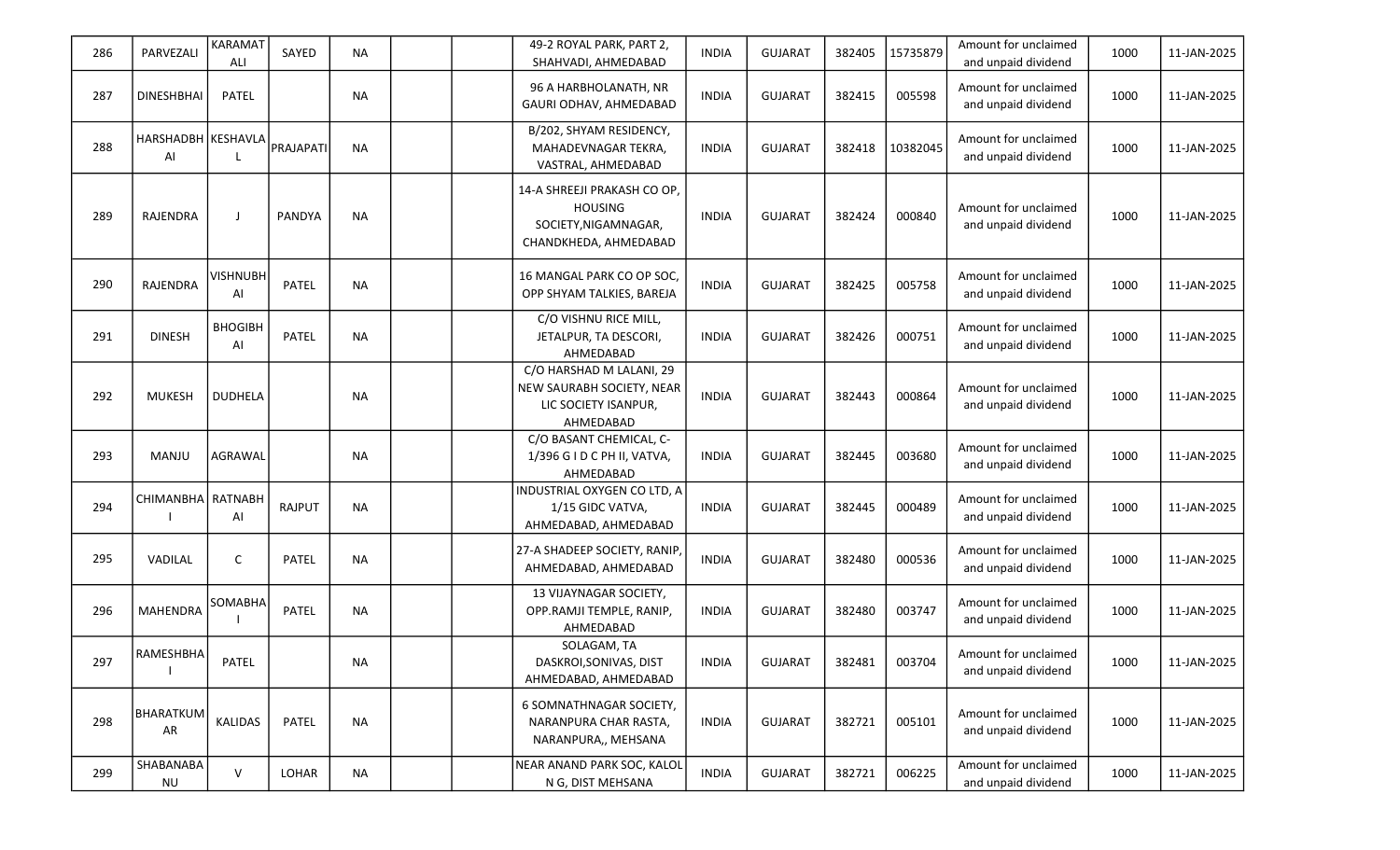| 300 | BHIKHALAL         | M                              | PATEL            | <b>NA</b>    |  | AT - DINGUCHA OLD VILLAGE,<br>TA - KALOL POST - PANSAR,<br>DIST MEHSANA (N G),<br>MEHSANA        | <b>INDIA</b> | <b>GUJARAT</b> | 382740 | 003643               | Amount for unclaimed<br>and unpaid dividend | 1000 | 11-JAN-2025 |
|-----|-------------------|--------------------------------|------------------|--------------|--|--------------------------------------------------------------------------------------------------|--------------|----------------|--------|----------------------|---------------------------------------------|------|-------------|
| 301 | SOHAM             | B                              | SONI             | <b>NA</b>    |  | C/O PANCHAL MACHINERY, PO<br>PATDI, DIST S NAGAR,<br>AHMEDABAD                                   | <b>INDIA</b> | <b>GUJARAT</b> | 382765 | 000762               | Amount for unclaimed<br>and unpaid dividend | 1000 | 11-JAN-2025 |
| 302 | <b>BALDEVBHAI</b> | <b>BECHARD</b><br>AS           | PATEL            | <b>NA</b>    |  | HANUMANPURA, AT-<br>RIDROL, TAL-MANSA,<br>DIST.GANDHINAGAR, DIST<br>GANDHINAGAR                  | <b>INDIA</b> | <b>GUJARAT</b> | 382835 | 008255               | Amount for unclaimed<br>and unpaid dividend | 2000 | 11-JAN-2025 |
| 303 | <b>BALDEVBHAI</b> | <b>BAHECHA</b><br><b>RDAS</b>  | PATEL            | <b>NA</b>    |  | HANUMANPURA, AT RIDROL TA<br>MANSA, DI GANDHINAGAR,<br><b>RIDROL</b>                             | <b>INDIA</b> | <b>GUJARAT</b> | 382835 | 12028700<br>00150413 | Amount for unclaimed<br>and unpaid dividend | 1000 | 11-JAN-2025 |
| 304 | <b>VISHNU</b>     | Α                              | PATEL            | <b>NA</b>    |  | TIRUPATI PAN CENTRE, PO<br>MANSA N G, TA VIJAPUR,<br>MEHSANA                                     | <b>INDIA</b> | <b>GUJARAT</b> | 382845 | 003828               | Amount for unclaimed<br>and unpaid dividend | 1000 | 11-JAN-2025 |
| 305 | <b>ASHISH</b>     | D                              | PATEL            | <b>NA</b>    |  | MANGAL MURTI STORE, PO<br>MANSA N G BAZAR, TA<br>VIJAPUR, MEHSANA                                | <b>INDIA</b> | <b>GUJARAT</b> | 382845 | 003829               | Amount for unclaimed<br>and unpaid dividend | 1000 | 11-JAN-2025 |
| 306 | <b>PATEL</b>      | <b>NATU</b>                    | <b>HIRALAL</b>   | <b>NA</b>    |  | SMRUTI LABORATORY, NEAR<br><b>BUS STOP STATE HIGHWAY,</b><br>HIMAT NAGAR, HIMMAT<br><b>NAGAR</b> | <b>INDIA</b> | <b>GUJARAT</b> | 383001 | 006210               | Amount for unclaimed<br>and unpaid dividend | 1000 | 11-JAN-2025 |
| 307 | <b>HIMAT</b>      | M                              | <b>PATEL</b>     | <b>NA</b>    |  | C/O.TALOD MOTORS PARTS<br>CENTRE, NEAR TOWER,, TALOD<br>(SK)-383215, TALOD                       | <b>INDIA</b> | <b>GUJARAT</b> | 383215 | 007177               | Amount for unclaimed<br>and unpaid dividend | 2000 | 11-JAN-2025 |
| 308 | SHAH              | <b>KAUSHIK</b>                 | <b>JAYANTILA</b> | <b>NA</b>    |  | PANJARA POLE, MEHSANA,<br>NORTH GUJARAT, MEHSANA                                                 | <b>INDIA</b> | <b>GUJARAT</b> | 384001 | 002275               | Amount for unclaimed<br>and unpaid dividend | 1000 | 11-JAN-2025 |
| 309 | <b>HITESH</b>     | <b>KUMAR</b>                   | KANTILAL         | <b>PATEL</b> |  | F 16 JAY SHREE MARKET, OPP<br>TALUKA PANCHAYAT,<br>MEHSANA, MEHSANA                              | <b>INDIA</b> | <b>GUJARAT</b> | 384001 | 003741               | Amount for unclaimed<br>and unpaid dividend | 1000 | 11-JAN-2025 |
| 310 | CHANDRAKI         | <b>BEN</b>                     | PATEL            | <b>NA</b>    |  | C/O.STREAM WOODEN<br>INDUSTRIES, 11, G.I.D.C.,,<br>PHASE - 1, MEHSANA                            | <b>INDIA</b> | <b>GUJARAT</b> | 384002 | 003783               | Amount for unclaimed<br>and unpaid dividend | 1000 | 11-JAN-2025 |
| 311 | <b>ARVIND</b>     | PARSHOTT<br>AMDAS              | PATEL            | <b>NA</b>    |  | G E BOARD DIVISION OFFICE,<br>HIGHWAY ROAD, SIDHPUR,<br><b>MEHSANA</b>                           | <b>INDIA</b> | <b>GUJARAT</b> | 384151 | 003342               | Amount for unclaimed<br>and unpaid dividend | 1000 | 11-JAN-2025 |
| 312 | <b>HEMABHAI</b>   | <b>VITTHALD</b><br>AS          | PATEL            | <b>NA</b>    |  | AT & PATAN C/O PATEL VAS,<br>DIST MEHSANA N GUJARAT,<br>MEHSANA                                  | <b>INDIA</b> | <b>GUJARAT</b> | 384255 | 005749               | Amount for unclaimed<br>and unpaid dividend | 1000 | 11-JAN-2025 |
| 313 | <b>KANTABEN</b>   | <b>NAROTTA</b><br><b>MBHAI</b> | PATEL            | <b>NA</b>    |  | 33 RALIYAT NAGAR, STATION<br>ROAD, PATAN (N G), PATAN                                            | <b>INDIA</b> | <b>GUJARAT</b> | 384265 | 003382               | Amount for unclaimed<br>and unpaid dividend | 2000 | 11-JAN-2025 |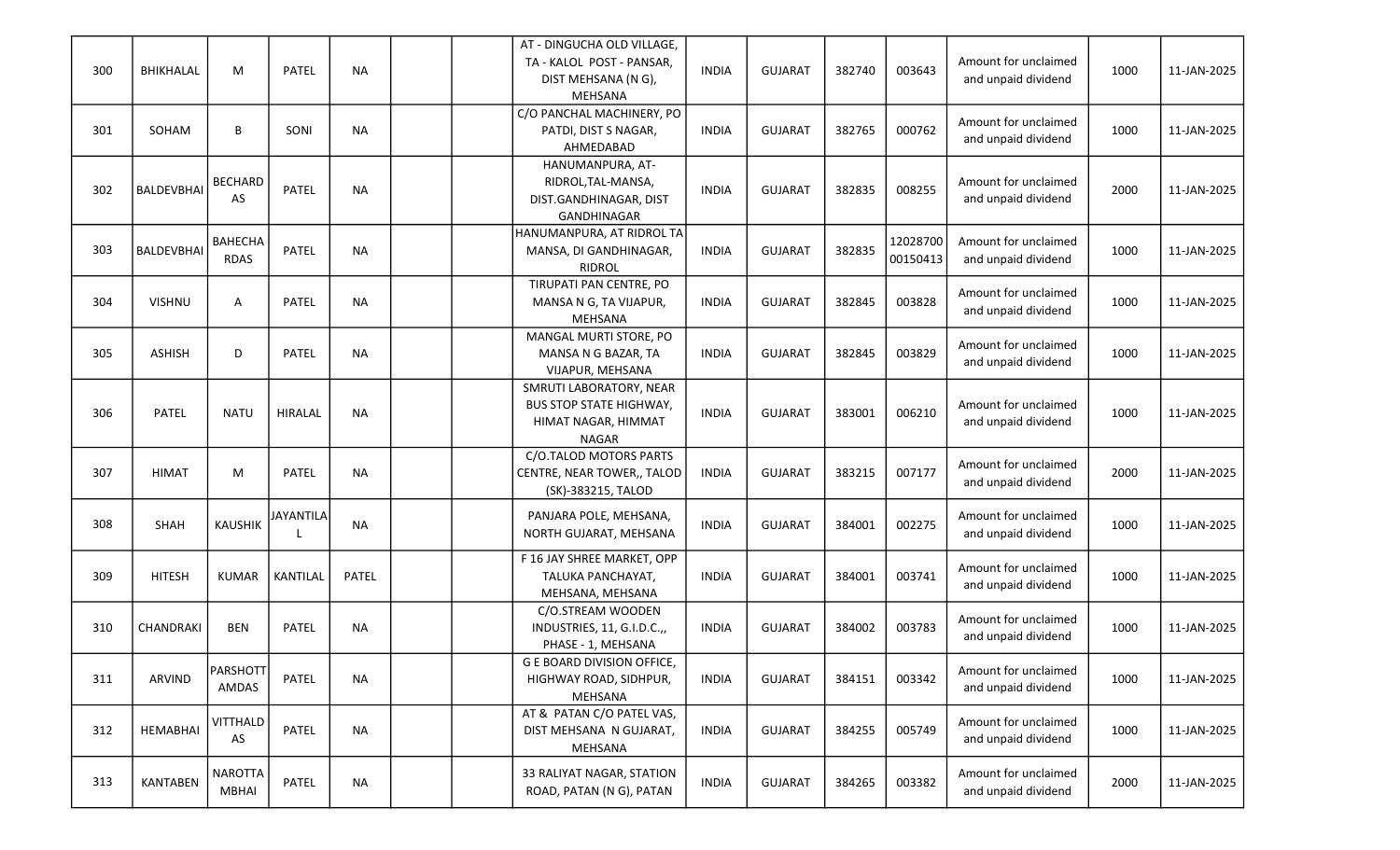| 314 | HARGOVANB<br>HAI         | VELABHAI              | PATEL         | <b>NA</b> |  | JAL CHOWK LIMDAWALO<br>MADH, PATAN, DIST-<br>MEHSANA, MEHSANA                  | <b>INDIA</b> | <b>GUJARAT</b> | 384265 | 005661               | Amount for unclaimed<br>and unpaid dividend | 1000 | 11-JAN-2025 |
|-----|--------------------------|-----------------------|---------------|-----------|--|--------------------------------------------------------------------------------|--------------|----------------|--------|----------------------|---------------------------------------------|------|-------------|
| 315 | DHARMESH                 | <b>JAYANTILA</b>      | SHAH          | <b>NA</b> |  | KHETAR PAL NO PADO, GIOL<br>SHERY PATAN N G, PATAN                             | <b>INDIA</b> | <b>GUJARAT</b> | 384265 | 006034               | Amount for unclaimed<br>and unpaid dividend | 1000 | 11-JAN-2025 |
| 316 | <b>BHAVESH</b>           | <b>JAYANTILA</b>      | SHAH          | <b>NA</b> |  | KHETAR PAL NO PADO, GOL<br>SHERY, PATAN, PATAN                                 | <b>INDIA</b> | <b>GUJARAT</b> | 384265 | 006082               | Amount for unclaimed<br>and unpaid dividend | 1000 | 11-JAN-2025 |
| 317 | <b>ABBAS</b>             | JAMA                  | <b>MIR</b>    | <b>NA</b> |  | 3RD FLOOR PADHIYAR,<br>CHAMBER CITY LIGHT ROAD,<br>PALANPUR B K, PALANPUR      | <b>INDIA</b> | <b>GUJARAT</b> | 385001 | 003616               | Amount for unclaimed<br>and unpaid dividend | 1000 | 11-JAN-2025 |
| 318 | RAMESHBHA                | н                     | PATEL         | <b>NA</b> |  | LAXMI JWELLERS, ASHADIP<br>CHAMBERS, GURUNANAK<br>CHOWK, PALANPUR              | <b>INDIA</b> | <b>GUJARAT</b> | 385001 | 003647               | Amount for unclaimed<br>and unpaid dividend | 1000 | 11-JAN-2025 |
| 319 | PATEL                    | BHEMABH GANGARA<br>Al | <b>MBHAI</b>  | <b>NA</b> |  | SHERZ NO 24, OLD LAXMI<br>PURA, PALANPUR                                       | <b>INDIA</b> | <b>GUJARAT</b> | 385001 | 005812               | Amount for unclaimed<br>and unpaid dividend | 1000 | 11-JAN-2025 |
| 320 | HITESHBHAI               | MANILAL               | PATEL         | <b>NA</b> |  | TELEPHONE EXCHANGE, NEAR<br>DELHI GATE, 1ST FLOOR,<br>PALANPUR B K             | <b>INDIA</b> | <b>GUJARAT</b> | 385001 | 005921               | Amount for unclaimed<br>and unpaid dividend | 1000 | 11-JAN-2025 |
| 321 | DINESHKUM<br>AR          | CHELABH<br>Al         | PATEL         | <b>NA</b> |  | <b>BRAHMPURI TIP CENTRE,</b><br><b>GURUNANAK CHOWK,</b><br>PALANPUR B K        | <b>INDIA</b> | <b>GUJARAT</b> | 385001 | 005924               | Amount for unclaimed<br>and unpaid dividend | 1000 | 11-JAN-2025 |
| 322 | DAHYALAL                 | NARAYAN<br>BHAI       | PATEL         | <b>NA</b> |  | SIVASAKTI SOCITY, BECHAR<br>PURA, PALANPUR, PALANPUR                           | <b>INDIA</b> | <b>GUJARAT</b> | 385001 | 12045800<br>00047492 | Amount for unclaimed<br>and unpaid dividend | 1000 | 11-JAN-2025 |
| 323 | RAMESHBHA                | PATEL                 |               | <b>NA</b> |  | SAMSAMAVAS OLD<br>LAXMIPURAM, PALANPUR B K,<br>PALANPUR                        | <b>INDIA</b> | <b>GUJARAT</b> | 385002 | 003336               | Amount for unclaimed<br>and unpaid dividend | 1000 | 11-JAN-2025 |
| 324 | KANTIBHAI                | GANESHB<br>HAI        | PATEL         | <b>NA</b> |  | STREET NO 11 OLD<br>LAXMIPURA, DIST BANASH<br>KANTHA, TA PALANPUR,<br>PALANPUR | <b>INDIA</b> | <b>GUJARAT</b> | 385002 | 003629               | Amount for unclaimed<br>and unpaid dividend | 1000 | 11-JAN-2025 |
| 325 | <b>REKHA</b>             | PRAHALA<br>D          | <b>JOSHI</b>  | <b>NA</b> |  | 47 PURUSHOTTAM PARK,<br>HIGHWAY ROAD, DEESA DIST B<br>K, DEESA                 | <b>INDIA</b> | <b>GUJARAT</b> | 385535 | 000855               | Amount for unclaimed<br>and unpaid dividend | 1000 | 11-JAN-2025 |
| 326 | <b>KUNJAL</b>            | <b>MHETA</b>          |               | <b>NA</b> |  | 13 PAVAPURI, THARA, B K GUJ,<br>THARA                                          | <b>INDIA</b> | <b>GUJARAT</b> | 385555 | 003614               | Amount for unclaimed<br>and unpaid dividend | 1000 | 11-JAN-2025 |
| 327 | PARUL                    | $\mathsf C$           | PATEL         | <b>NA</b> |  | KOTWALA DARWAJA, NANA<br>ADADH, ANAND, ANAND                                   | <b>INDIA</b> | <b>GUJARAT</b> | 388001 | 001037               | Amount for unclaimed<br>and unpaid dividend | 1000 | 11-JAN-2025 |
| 328 | MOHAMME<br><b>DHANIF</b> | <b>IBRAHIM</b>        | <b>GITELI</b> | <b>NA</b> |  | B MUSLIM SOCIETY, VADI NA<br>ODA GODHRA, GODHRA,<br><b>GODHRA</b>              | <b>INDIA</b> | <b>GUJARAT</b> | 389001 | 002980               | Amount for unclaimed<br>and unpaid dividend | 1000 | 11-JAN-2025 |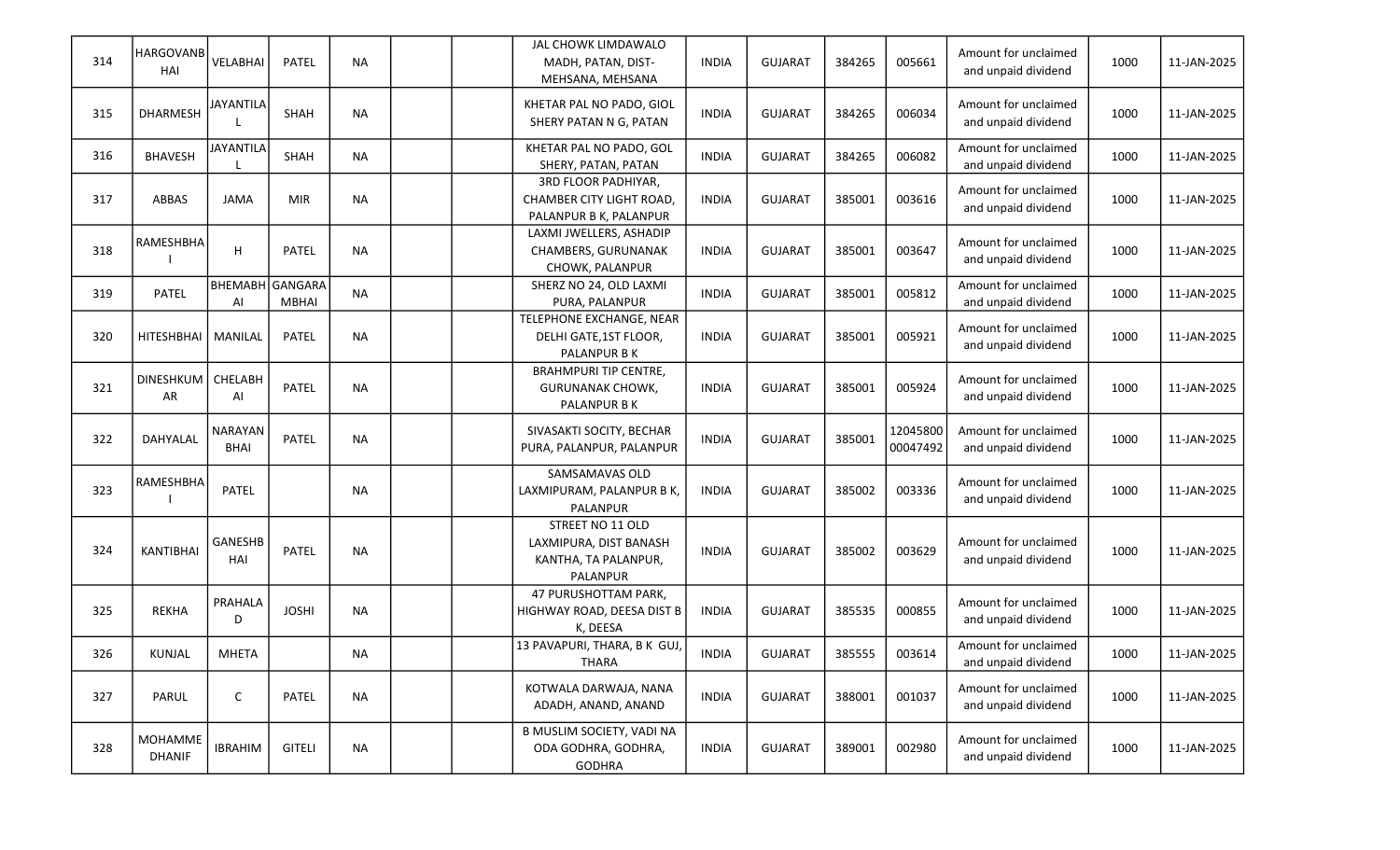| 329 | ANIL                  | <b>MADHUS</b><br><b>UDAN</b> | <b>PATIL</b>                       | <b>NA</b>  |  | 1 JYOTI SOCIETY, NEAR SOCIAL<br>WELFARE OFFICE, GODHRA<br>DIST P M S, GODHRA       | <b>INDIA</b> | <b>GUJARAT</b> | 389001 | 006196 | Amount for unclaimed<br>and unpaid dividend | 1000 | 11-JAN-2025 |
|-----|-----------------------|------------------------------|------------------------------------|------------|--|------------------------------------------------------------------------------------|--------------|----------------|--------|--------|---------------------------------------------|------|-------------|
| 330 | SALIM                 | AI                           | ABBASBH   KUNDANP<br><b>URWALA</b> | <b>NA</b>  |  | HAKIMI SOC., GODI ROAD,,<br>NEAR MISSON HOSPITAL, P.O.<br>DAHOD PIN: 389151, DAHOD | <b>INDIA</b> | <b>GUJARAT</b> | 389151 | 006800 | Amount for unclaimed<br>and unpaid dividend | 1000 | 11-JAN-2025 |
| 331 | <b>ALPABEN</b>        | <b>PRAVINKA</b><br><b>NT</b> | <b>GANDHI</b>                      | <b>NA</b>  |  | 62/A KALOL COOP HOS<br>SOCIETY, AT KALOL, DIST<br>PANCHMAHALS, KALOL               | <b>INDIA</b> | <b>GUJARAT</b> | 389330 | 002987 | Amount for unclaimed<br>and unpaid dividend | 1000 | 11-JAN-2025 |
| 332 | SHREEKANT             | <b>PRAVINKA</b><br><b>NT</b> | <b>GANDHI</b>                      | <b>NA</b>  |  | 62/A KALOL CO-OP HSG SOC,<br>AT KALOL, DIST<br>PANCHMAHALS, DIST<br>PANCHMAHAL     | <b>INDIA</b> | <b>GUJARAT</b> | 389330 | 005843 | Amount for unclaimed<br>and unpaid dividend | 1000 | 11-JAN-2025 |
| 333 | <b>MANORMAB</b><br>EN | <b>BACHCHE</b>               |                                    | <b>NA</b>  |  | C-26 HARKASHI SOC, OPP<br>HARNI AERODRAM, HARNI<br>ROAD, BARODA                    | <b>INDIA</b> | <b>GUJARAT</b> | 390001 | 004670 | Amount for unclaimed<br>and unpaid dividend | 1000 | 11-JAN-2025 |
| 334 | SHREYANSH             | PRERAK                       | <b>PATEL</b>                       | <b>NA</b>  |  | AHMEDABAD POLE LEVASHERI,<br>OPP GATE ABOVE PARAS<br>METAL, ST PAOPYRA, BARODA     | <b>INDIA</b> | <b>GUJARAT</b> | 390001 | 004642 | Amount for unclaimed<br>and unpaid dividend | 1000 | 11-JAN-2025 |
| 335 | PIYUSH                | H                            | PATEL                              | <b>NA</b>  |  | C/O AMBICA GENRAL STORES,<br>JUNA BAZAR, AT & PO KARJAN,<br><b>DIST BARODA</b>     | <b>INDIA</b> | <b>GUJARAT</b> | 390001 | 004676 | Amount for unclaimed<br>and unpaid dividend | 1000 | 11-JAN-2025 |
| 336 | RANCHHODB<br>HAI      | $\mathbf{I}$                 | <b>PATEL</b>                       | <b>NA</b>  |  | D-160 SWAMINARAYAN,<br>NAGAR SOCIETY, NIZAMPURA,<br><b>BARODA</b>                  | <b>INDIA</b> | <b>GUJARAT</b> | 390002 | 002989 | Amount for unclaimed<br>and unpaid dividend | 1000 | 11-JAN-2025 |
| 337 | <b>HARIOM</b>         | SHUKLA                       |                                    | <b>NA</b>  |  | 22/1 UTKANTH SOCIETY,<br>BEHIND ALKAPURI CLUB, OPP<br>HOTEL EXPRESS, BARODA        | <b>INDIA</b> | <b>GUJARAT</b> | 390005 | 000440 | Amount for unclaimed<br>and unpaid dividend | 1000 | 11-JAN-2025 |
| 338 | <b>DIPY</b>           | <b>FINSTOCK</b>              | <b>PVT</b>                         | <b>LTD</b> |  | 204/5 GARDEN VIEW, 2ND<br>FLOOR, OPP KALA GHODA,<br>SAYAJIGUNJ, BARODA             | <b>INDIA</b> | <b>GUJARAT</b> | 390005 | 006408 | Amount for unclaimed<br>and unpaid dividend | 1000 | 11-JAN-2025 |
| 339 | PARAG                 | P                            | <b>KULKARNI</b>                    | <b>NA</b>  |  | C-404, SAMRAJYA FLATS,<br>OPP.SABRI VIDYALAYA,<br>OFF.VASNA ROAD, BARODA           | <b>INDIA</b> | <b>GUJARAT</b> | 390015 | 000102 | Amount for unclaimed<br>and unpaid dividend | 2000 | 11-JAN-2025 |
| 340 | <b>RUPALI</b>         | P                            | KULKARNI                           | <b>NA</b>  |  | C-404, SAMRAJYA FLATS,<br>OPP:SABARI VIDYALAYA,<br>OFF.VASANA ROAD,<br>VADODARA    | <b>INDIA</b> | <b>GUJARAT</b> | 390015 | 005588 | Amount for unclaimed<br>and unpaid dividend | 2000 | 11-JAN-2025 |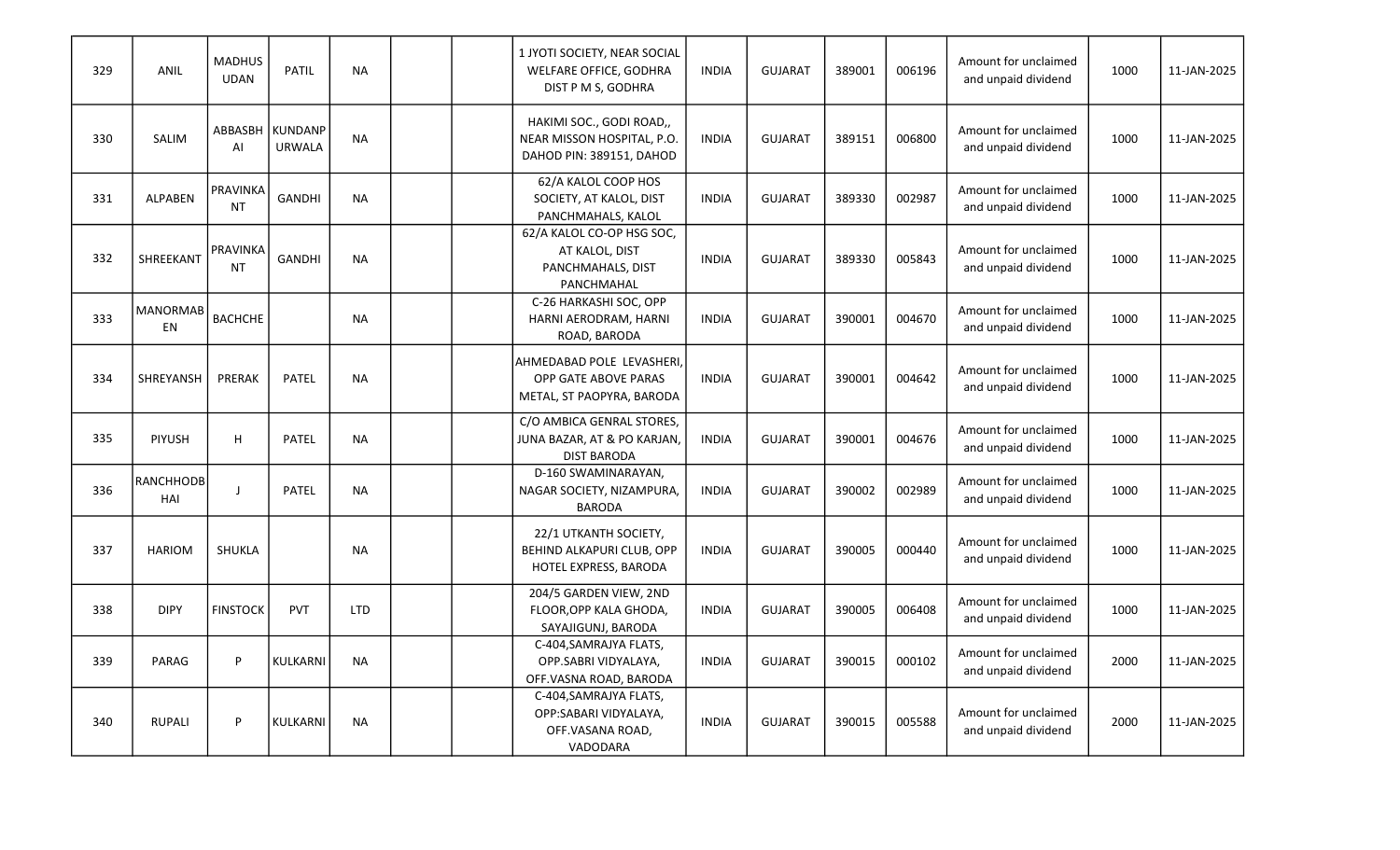| 341 | AMRITLAL                   | К                     | SHAH            | <b>NA</b>   |            | 25/13 NARMDANUGUR, OPP<br>RAJNIGANDHA APARTMENT,<br>DIWALIPURA, BARODA                                 | <b>INDIA</b> | <b>GUJARAT</b> | 390015 | 002950   | Amount for unclaimed<br>and unpaid dividend | 1000 | 11-JAN-2025 |
|-----|----------------------------|-----------------------|-----------------|-------------|------------|--------------------------------------------------------------------------------------------------------|--------------|----------------|--------|----------|---------------------------------------------|------|-------------|
| 342 | <b>NIPAR</b>               | <b>FINANCIA</b>       | <b>SERVICES</b> | <b>PVT</b>  | <b>LTD</b> | A/1 SHAKTIDHAM, OLD PADRA<br>ROAD, DIWALIPURA, BARODA                                                  | <b>INDIA</b> | <b>GUJARAT</b> | 390015 | 003054   | Amount for unclaimed<br>and unpaid dividend | 1000 | 11-JAN-2025 |
| 343 | <b>JIGNESHKUM</b><br>AR    | К                     | <b>PANCHAL</b>  | <b>NA</b>   |            | A-9 SOMNATH NAGAR<br>SOCIETY, BEH T B STAFF QTR,<br>GOTRI ROAD, BARODA                                 | <b>INDIA</b> | <b>GUJARAT</b> | 390021 | 004626   | Amount for unclaimed<br>and unpaid dividend | 1000 | 11-JAN-2025 |
| 344 | RAJENDRA                   | SONI                  |                 | <b>NA</b>   |            | 6 PANCHVATI SOCIETY, NEXT<br>TO SNEH SUDHA APPT, VIP<br>ROAD, KARELI BAUG, BARODA                      | <b>INDIA</b> | <b>GUJARAT</b> | 390022 | 004639   | Amount for unclaimed<br>and unpaid dividend | 1000 | 11-JAN-2025 |
| 345 | PATEL                      | <b>JAGDISH</b>        | <b>JASHBHAI</b> | <b>NA</b>   |            | 31 MEGHDOOT SOCIETY,<br>KARELIBAUG, BARODA                                                             | <b>INDIA</b> | <b>GUJARAT</b> | 390022 | 10004408 | Amount for unclaimed<br>and unpaid dividend | 1000 | 11-JAN-2025 |
| 346 | PAVAN                      | LOGAR                 |                 | <b>NA</b>   |            | C-703, AISHWARYA COMPLEX,<br>BEHIND INOX MULTIPLEX,<br>ODHAVPURA, BARODA                               | <b>INDIA</b> | <b>GUJARAT</b> | 390023 | 005678   | Amount for unclaimed<br>and unpaid dividend | 1000 | 11-JAN-2025 |
| 347 | KANAIYALAL SHRIMALE        |                       |                 | <b>NA</b>   |            | SECTOR NO 27, BLOCK NO 522,<br><b>GUJARAT HOUSING BOARD.</b><br>YELLOW BOARDER, GANDHI<br><b>NAGAR</b> | <b>INDIA</b> | <b>GUJARAT</b> | 390027 | 002983   | Amount for unclaimed<br>and unpaid dividend | 1000 | 11-JAN-2025 |
| 348 | <b>RASHMIN</b>             | <b>BHAI</b>           | J               | <b>SHAH</b> |            | C/O SHIV FINANCE, CLUB RD NR<br>MAHALAXMI BANK, PO<br>CHHOTA UDEPUR, DIST<br><b>BARODA</b>             | <b>INDIA</b> | <b>GUJARAT</b> | 391165 | 004624   | Amount for unclaimed<br>and unpaid dividend | 1000 | 11-JAN-2025 |
| 349 | <b>NAMRATA</b>             | PATEL                 |                 | <b>NA</b>   |            | CATTLE FEED FACTORY, AT &<br>PO ITOLA, DIST BARODA,<br><b>BARODA</b>                                   | <b>INDIA</b> | <b>GUJARAT</b> | 391240 | 004640   | Amount for unclaimed<br>and unpaid dividend | 1000 | 11-JAN-2025 |
| 350 | GHANSHYA   BHIKABHA  <br>М |                       | <b>CHAUHAN</b>  | <b>NA</b>   |            | CATTLE FEED FACTORY, AT PO<br>ITOLA, TAL & DT BARODA,<br><b>BARODA</b>                                 | <b>INDIA</b> | <b>GUJARAT</b> | 391240 | 003028   | Amount for unclaimed<br>and unpaid dividend | 1000 | 11-JAN-2025 |
| 351 | <b>TULSIBEN</b>            | G                     | <b>GOSWAMI</b>  | <b>NA</b>   |            | 10 GANDIKRUPA SOC, NAVA<br>BAZAR, KARJAN, DIST BARODA                                                  | <b>INDIA</b> | <b>GUJARAT</b> | 391240 | 004637   | Amount for unclaimed<br>and unpaid dividend | 1000 | 11-JAN-2025 |
| 352 | SANDIPKUM<br>AR            | <b>SURESHB</b><br>HAI | PATEL           | <b>NA</b>   |            | C/O C P PATEL, MOCHI BAZZAR,<br>POST PADRA, DIST BARODA                                                | <b>INDIA</b> | <b>GUJARAT</b> | 391440 | 004663   | Amount for unclaimed<br>and unpaid dividend | 1000 | 11-JAN-2025 |
| 353 | <b>KAMALA</b>              | VAGHASIA              |                 | NA          |            | D-1, FLAT NO.201, GARDEN<br>VALLEY, NR.SUDAMA<br>CHOWK, MOTA VARACHHA,<br>SURAT, SURAT                 | <b>INDIA</b> | <b>GUJARAT</b> | 394101 | 002857   | Amount for unclaimed<br>and unpaid dividend | 1000 | 11-JAN-2025 |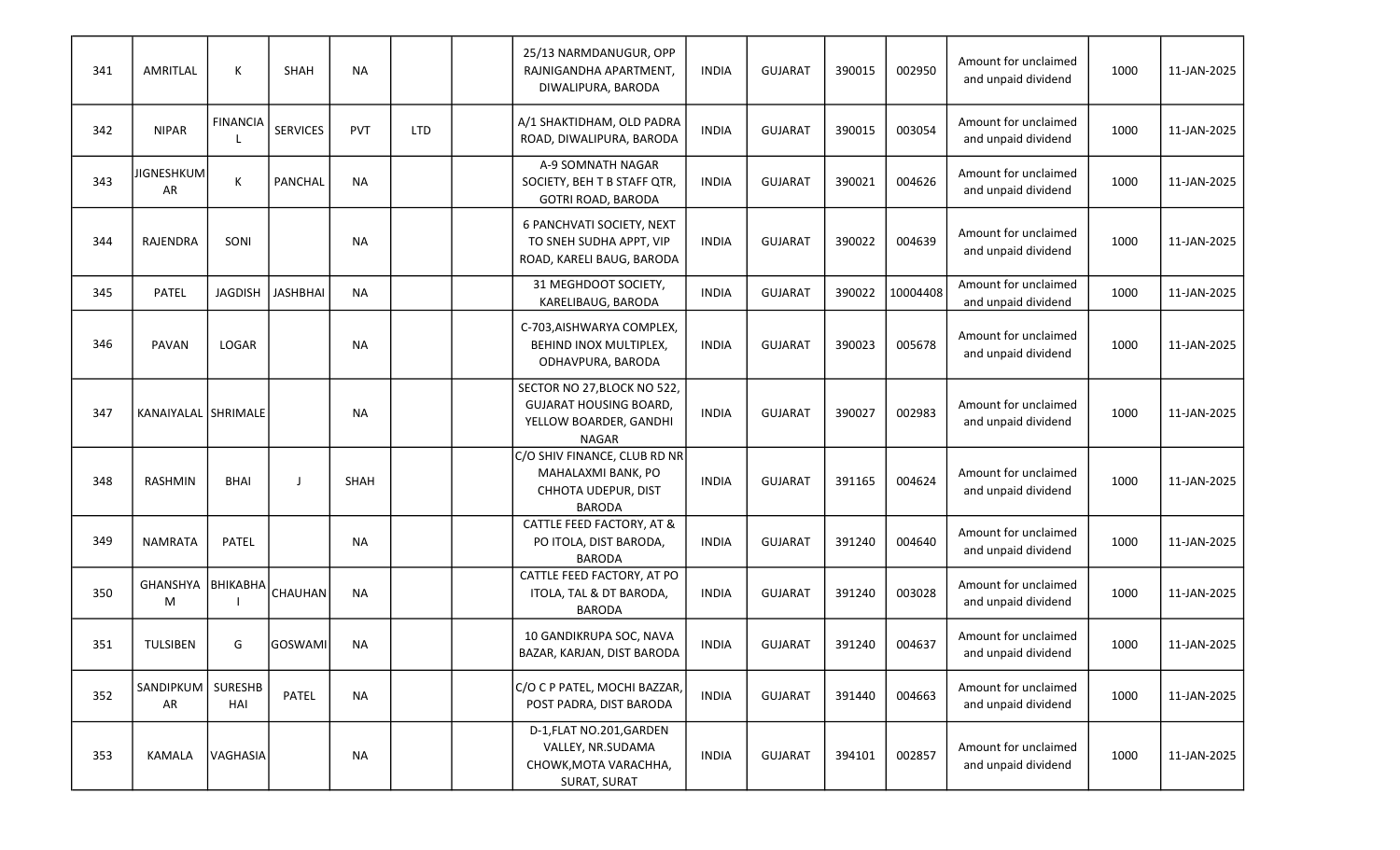| 354 | <b>MAHESH</b>          | <b>TAHILIANI</b>     |                                | <b>NA</b> |  | 303 CITY TEXTILE MARKET,<br>RING ROAD, SURAT, SURAT                                          | <b>INDIA</b> | <b>GUJARAT</b> | 395001 | 002840   | Amount for unclaimed<br>and unpaid dividend | 1000 | 11-JAN-2025 |
|-----|------------------------|----------------------|--------------------------------|-----------|--|----------------------------------------------------------------------------------------------|--------------|----------------|--------|----------|---------------------------------------------|------|-------------|
| 355 | <b>TARABEN</b>         | <b>MORKER</b>        |                                | <b>NA</b> |  | 10 AMI APT, KALAPESI<br>MOHLLO, NANPURA, SURAT                                               | <b>INDIA</b> | <b>GUJARAT</b> | 395001 | 006081   | Amount for unclaimed<br>and unpaid dividend | 1000 | 11-JAN-2025 |
| 356 | NATVARLAL              | $\vee$               | <b>MEHTA</b>                   | <b>NA</b> |  | 35, SAMRAT APTS, 7TH FLOOR,<br><b>NEAR BOMBAY</b><br>HOUSE, GOPIPURA, SURAT,<br><b>SURAT</b> | <b>INDIA</b> | <b>GUJARAT</b> | 395001 | 003639   | Amount for unclaimed<br>and unpaid dividend | 1000 | 11-JAN-2025 |
| 357 | <b>HEMANT</b>          | D                    | PATEL                          | <b>NA</b> |  | 4/4469 BEGUMPURA,<br>KHANGHAD SHARE, SURAT,<br><b>SURAT</b>                                  | <b>INDIA</b> | <b>GUJARAT</b> | 395001 | 005972   | Amount for unclaimed<br>and unpaid dividend | 1000 | 11-JAN-2025 |
| 358 | <b>BHARAT</b>          | VENILAL              | LOTWALA                        | <b>NA</b> |  | 12/2690 SAYADPURA, DR<br>KAVINA ST, SURAT, SURAT                                             | <b>INDIA</b> | <b>GUJARAT</b> | 395001 | 006326   | Amount for unclaimed<br>and unpaid dividend | 1000 | 11-JAN-2025 |
| 359 | <b>JITENDRA</b>        | D                    | PATEL                          | <b>NA</b> |  | 4/4469 BEGUM PURA,<br>KHANGHAD SHERI, SURAT<br>395001, SURAT                                 | <b>INDIA</b> | <b>GUJARAT</b> | 395001 | 006699   | Amount for unclaimed<br>and unpaid dividend | 1000 | 11-JAN-2025 |
| 360 | <b>BINITA</b>          | C                    | <b>DOSHI</b>                   | <b>NA</b> |  | 302 SIDDHI NAGAR, NEAR<br>RADIO STATION., BHATAR<br>ROAD,, SURAT                             | <b>INDIA</b> | <b>GUJARAT</b> | 395001 | 006940   | Amount for unclaimed<br>and unpaid dividend | 1000 | 11-JAN-2025 |
| 361 | <b>MEENA</b>           | <b>HEMANT</b>        | DESAI                          | <b>NA</b> |  | 604 SITA APPT, NANPURA<br>MAIN ROAD, SURAT, SURAT                                            | <b>INDIA</b> | <b>GUJARAT</b> | 395001 | 10108899 | Amount for unclaimed<br>and unpaid dividend | 1000 | 11-JAN-2025 |
| 362 | RANJAN                 | <b>MEHTA</b>         |                                | <b>NA</b> |  | 3001,A-TOWER,TURNING<br>POINT COM, GHOD DOD ROAD,<br><b>SURAT - 395002, SURAT</b>            | <b>INDIA</b> | <b>GUJARAT</b> | 395002 | 008256   | Amount for unclaimed<br>and unpaid dividend | 1000 | 11-JAN-2025 |
| 363 | RAMESH                 | <b>KUMAR</b>         | JAIN                           | <b>NA</b> |  | Z-3181 SECOND FLOOR, SURAT<br>TEXTILE MARKET, RING ROAD,<br><b>SURAT</b>                     | <b>INDIA</b> | <b>GUJARAT</b> | 395002 | 002782   | Amount for unclaimed<br>and unpaid dividend | 1000 | 11-JAN-2025 |
| 364 | <b>MANJULA</b>         | A                    | SURENDR   REVAWAL<br>A         | <b>NA</b> |  | 015 ACARYA PARK, HIRA MODI<br>ST, SAGRAM PURA, SURAT                                         | <b>INDIA</b> | <b>GUJARAT</b> | 395002 | 002788   | Amount for unclaimed<br>and unpaid dividend | 1000 | 11-JAN-2025 |
| 365 | SATYA                  | PRAKASH              | GARG                           | <b>NA</b> |  | 2015 J J AC MARKET, RING<br>ROAD, SURAT, SURAT                                               | <b>INDIA</b> | <b>GUJARAT</b> | 395002 | 002903   | Amount for unclaimed<br>and unpaid dividend | 1000 | 11-JAN-2025 |
| 366 | CHANDRIKA              | R                    | <b>MEHTA</b>                   | <b>NA</b> |  | 503 SARITA APT, PARSHVA<br>NAGAR COMPLEX, KAILASH<br>NAGAR, SURAT                            | <b>INDIA</b> | <b>GUJARAT</b> | 395002 | 005624   | Amount for unclaimed<br>and unpaid dividend | 1000 | 11-JAN-2025 |
| 367 | MANHARLAL              | <b>DUMASW</b><br>ALA |                                | <b>NA</b> |  | 12/2937 PARSISHERI NAKA,<br>RANITALAO, SURAT, SURAT                                          | <b>INDIA</b> | <b>GUJARAT</b> | 395003 | 002826   | Amount for unclaimed<br>and unpaid dividend | 1000 | 11-JAN-2025 |
| 368 | PADAMABEN JARIWALA     |                      |                                | <b>NA</b> |  | VISHNU APPT, MALIFALIA<br>ALLAYAWADI, SURAT, SURAT                                           | <b>INDIA</b> | <b>GUJARAT</b> | 395003 | 002848   | Amount for unclaimed<br>and unpaid dividend | 1000 | 11-JAN-2025 |
| 369 | <b>JITESHKUMA</b><br>R | VENILAL              | <b>SUKHARA</b><br><b>MWALA</b> | <b>NA</b> |  | 4/90 HARIPURA, MALIFALIA,<br>SURAT, SURAT                                                    | <b>INDIA</b> | <b>GUJARAT</b> | 395003 | 002846   | Amount for unclaimed<br>and unpaid dividend | 1000 | 11-JAN-2025 |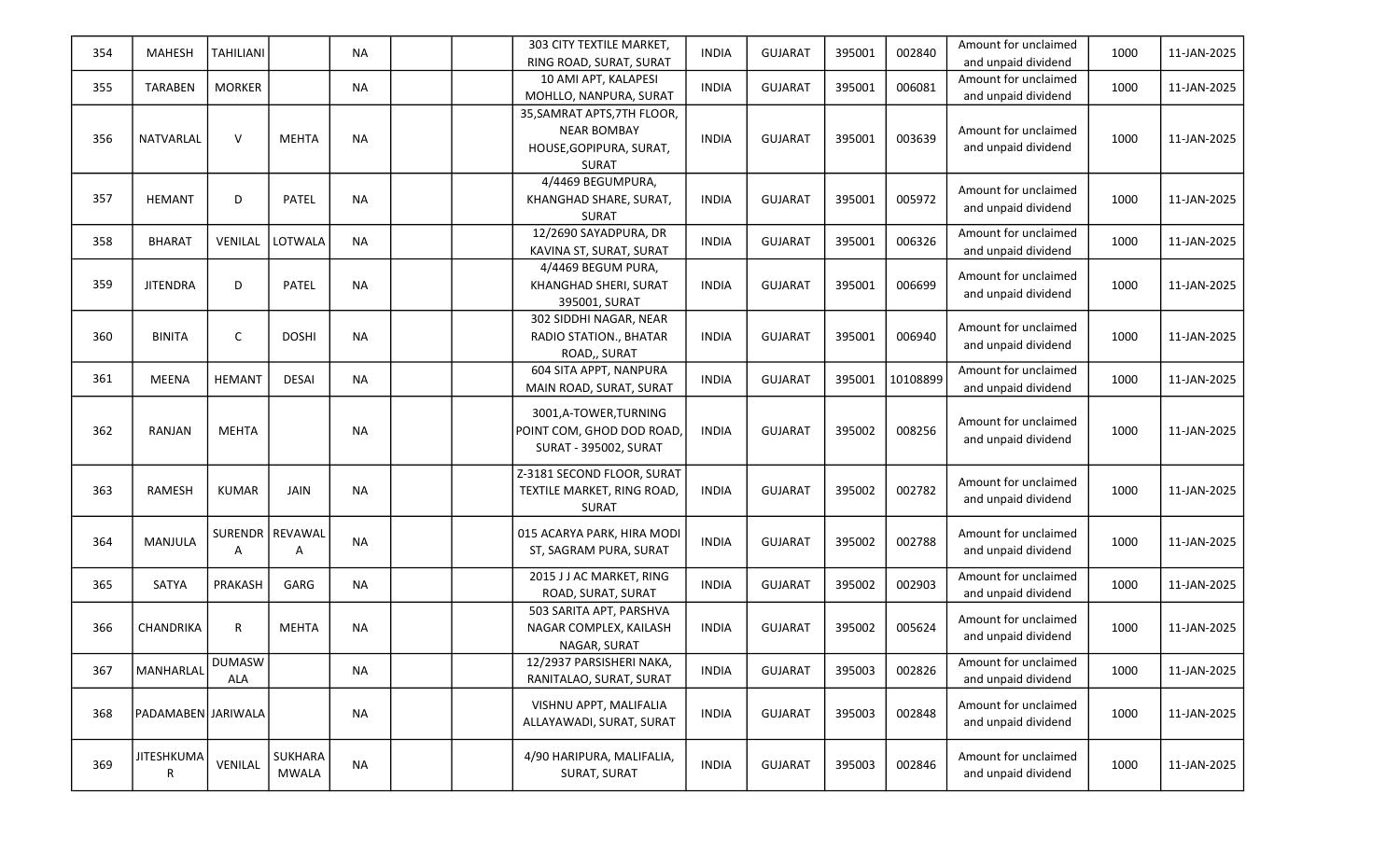| 370 | <b>CHETNA</b>            | <b>DHANESH</b> | SHAH         | <b>NA</b> | H NO 11/1335 NANAVAT, MAIN<br>ROAD, MANIBHADRA KRUPA,<br><b>SURAT</b>                             | <b>INDIA</b> | <b>GUJARAT</b>                | 395003 | 002859 | Amount for unclaimed<br>and unpaid dividend | 1000 | 11-JAN-2025 |
|-----|--------------------------|----------------|--------------|-----------|---------------------------------------------------------------------------------------------------|--------------|-------------------------------|--------|--------|---------------------------------------------|------|-------------|
| 371 | PRAVINKUM<br>AR          | PATEL          |              | <b>NA</b> | C/O HOME DECOR CERAMIC,<br>11 KALPANA SHOPPING<br>CENTRE, PALANPUR PATIA<br>RANDER ROAD, SURAT    | <b>INDIA</b> | <b>GUJARAT</b>                | 395005 | 002814 | Amount for unclaimed<br>and unpaid dividend | 1000 | 11-JAN-2025 |
| 372 | SUDHA                    | SHUKLA         |              | <b>NA</b> | C/O S K SHUKLA, TYPE<br>4/6, CENTRAL REVENUE COLON,<br>ATHWALINES, SURAT                          | <b>INDIA</b> | <b>GUJARAT</b>                | 395007 | 000165 | Amount for unclaimed<br>and unpaid dividend | 2000 | 11-JAN-2025 |
| 373 | POOJA                    | R              | <b>SHAH</b>  | <b>NA</b> | 102 POOJA ABHISHEK, LAL<br><b>BUNGLA ATHWALINES, SURAT,</b><br><b>SURAT</b>                       | <b>INDIA</b> | <b>GUJARAT</b>                | 395007 | 002786 | Amount for unclaimed<br>and unpaid dividend | 1000 | 11-JAN-2025 |
| 374 | <b>SURESH</b>            | <b>PATEL</b>   |              | <b>NA</b> | 23 SURYA NAGAR SOCY, A K<br>ROAD, SURAT, SURAT                                                    | <b>INDIA</b> | <b>GUJARAT</b>                | 395008 | 002787 | Amount for unclaimed<br>and unpaid dividend | 1000 | 11-JAN-2025 |
| 375 | KAMALESHK<br><b>UMAR</b> | ZINZALA        |              | <b>NA</b> | 13, AYODHYA NAGRI, HANI PARK<br>RD, OPP PATEL PRAGATI<br>MANDAL, ADAJAN, SURAT                    | <b>INDIA</b> | <b>GUJARAT</b>                | 395009 | 003031 | Amount for unclaimed<br>and unpaid dividend | 1000 | 11-JAN-2025 |
| 376 | <b>DALPAT</b>            | RASHIKLA       | SHAH         | <b>NA</b> | 410 SANGHAVI TOWERS, NEAR<br>NEW BRIDGE, ADAJAN ROAD,<br><b>SURAT</b>                             | <b>INDIA</b> | <b>GUJARAT</b>                | 395009 | 005907 | Amount for unclaimed<br>and unpaid dividend | 2000 | 11-JAN-2025 |
| 377 | <b>SUKKO</b>             | <b>DEVI</b>    | <b>MEENA</b> | <b>NA</b> | C/O.H.P.MEENA, 301, SHREE<br>MAHALAXMI APT, DAMAN<br>ROAD CHALA, VAPI, VALSAD                     | <b>INDIA</b> | <b>GUJARAT</b>                | 396191 | 000164 | Amount for unclaimed<br>and unpaid dividend | 2000 | 11-JAN-2025 |
| 378 | KETANKUMA<br>R           | G              | PATEL        | <b>NA</b> | AT GHEKTI VANKAL, TA-CHIKHLI<br>VALSAD, VALSAD                                                    | <b>INDIA</b> | <b>GUJARAT</b>                | 396321 | 002877 | Amount for unclaimed<br>and unpaid dividend | 1000 | 11-JAN-2025 |
| 379 | PARESHBHAI               | <b>NAIK</b>    |              | <b>NA</b> | 6/26 PARFALIA, DODHIA<br>TALAV, NAVSARI, NAVSARI                                                  | <b>INDIA</b> | <b>GUJARAT</b>                | 396445 | 004845 | Amount for unclaimed<br>and unpaid dividend | 1000 | 11-JAN-2025 |
| 380 | <b>NITABEN</b>           | <b>DINESH</b>  | SHAH         | <b>NA</b> | 203 SHANTI NIKETAN APT NO1,<br>NR CNTRL BANK GADKARI<br>MARG, NAVSARI, NAVSARI                    | <b>INDIA</b> | <b>GUJARAT</b>                | 396445 | 002310 | Amount for unclaimed<br>and unpaid dividend | 1000 | 11-JAN-2025 |
| 381 | VINODKUMA<br>R           | $\mathsf{T}$   | JAIN         | <b>NA</b> | KANCHAN JEWELLERS, 2ND FLR,<br>CHANDRA MAHAL, ZAVERI<br>BAZAR, 130-132 SHEIKH<br>MEMON ST, MUMBAI | <b>INDIA</b> | MAHARASHT<br><b>RA</b>        | 400002 | 003436 | Amount for unclaimed<br>and unpaid dividend | 1000 | 11-JAN-2025 |
| 382 | <b>KETAN</b>             | M              | MITHANI      | <b>NA</b> | 46, KITCHEN GARDEN LANE,,<br>MANGALDAS BLDG NO.5, 4TH<br>FLOOR, ROOM NO.379,<br><b>MUMBAI</b>     | <b>INDIA</b> | <b>MAHARASHT</b><br><b>RA</b> | 400002 | 007772 | Amount for unclaimed<br>and unpaid dividend | 1000 | 11-JAN-2025 |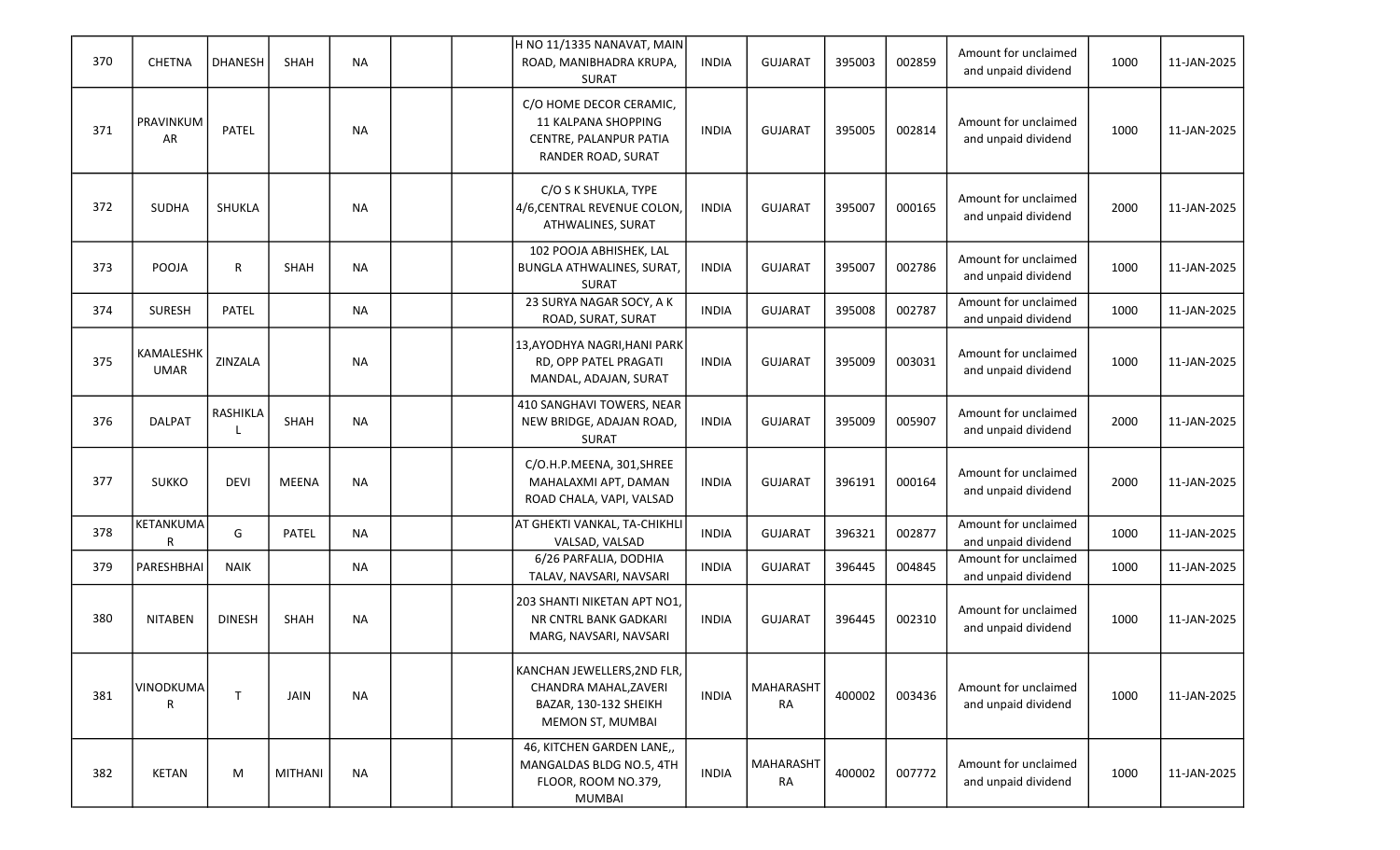| 383 | <b>MAMTA</b>     | <b>JAIN</b>    |                     | <b>NA</b> |  | 102 BANIAN ST, TANKIWALA<br><b>BUILDING R NO 17, 3RD FLOOR</b><br><b>MUMBAI</b>                            | <b>INDIA</b> | <b>MAHARASHT</b><br>RA        | 400003 | 001183 | Amount for unclaimed<br>and unpaid dividend | 1000 | 11-JAN-2025 |
|-----|------------------|----------------|---------------------|-----------|--|------------------------------------------------------------------------------------------------------------|--------------|-------------------------------|--------|--------|---------------------------------------------|------|-------------|
| 384 | ILA              | <b>ARUN</b>    | <b>SHAH</b>         | <b>NA</b> |  | ARUN KANTILAL & CO, 206<br>SAMUEL STREET, MANDVI,<br><b>MUMBAI</b>                                         | <b>INDIA</b> | <b>MAHARASHT</b><br>RA        | 400003 | 005571 | Amount for unclaimed<br>and unpaid dividend | 2000 | 11-JAN-2025 |
| 385 | <b>DAMYANTI</b>  | N              | <b>DALAL</b>        | <b>NA</b> |  | IST FLR D COR HOUSE, 212/216<br>SHERIFF DEVJI ST, MUMBAI,<br><b>MUMBAI</b>                                 | <b>INDIA</b> | <b>MAHARASHT</b><br><b>RA</b> | 400003 | 001445 | Amount for unclaimed<br>and unpaid dividend | 1000 | 11-JAN-2025 |
| 386 | RANJAN           | <b>MEHTA</b>   |                     | <b>NA</b> |  | 805 PANCHRATNA OPERA<br>HOUSE, MUMBAI, MUMBAI                                                              | <b>INDIA</b> | <b>MAHARASHT</b><br><b>RA</b> | 400004 | 001186 | Amount for unclaimed<br>and unpaid dividend | 1000 | 11-JAN-2025 |
| 387 | <b>SURESH</b>    | <b>MEHTA</b>   |                     | <b>NA</b> |  | 805 PANCHRATNA, OPERA<br>HOUSE, MUMBAI, MUMBAI                                                             | <b>INDIA</b> | <b>MAHARASHT</b><br>RA        | 400004 | 001188 | Amount for unclaimed<br>and unpaid dividend | 1000 | 11-JAN-2025 |
| 388 | <b>BADAMI</b>    | М              | <b>KANNUNG</b><br>O | <b>NA</b> |  | C/O DEEPAK STEEL INDIA,<br>SHREE TALDWAJ<br>BHAWAN, 7/3RD RD,<br>PANJARAPOLE LANE,1ST<br>FLR, NO.4, MUMBAI | <b>INDIA</b> | <b>MAHARASHT</b><br><b>RA</b> | 400004 | 006110 | Amount for unclaimed<br>and unpaid dividend | 1000 | 11-JAN-2025 |
| 389 | <b>MOTILAL</b>   | $\mathsf{C}$   | KANUNGO             | <b>NA</b> |  | C/O. DEEPAK STEEL (INDIA),<br>SHREE TALDWAJ BHAWAN,,<br>7/3, RD PANJRAPOLE LANE, 1ST<br>FLR, MUMBAI        | <b>INDIA</b> | <b>MAHARASHT</b><br>RA        | 400004 | 007227 | Amount for unclaimed<br>and unpaid dividend | 1000 | 11-JAN-2025 |
| 390 | <b>JAYESH</b>    | <b>JHAVERI</b> |                     | <b>NA</b> |  | 92 PATEL TERRACE, IST FLR,<br>OLD WHITE HOUSE<br>WALKESHWAR, MUMBAI                                        | <b>INDIA</b> | <b>MAHARASHT</b><br>RA        | 400006 | 004070 | Amount for unclaimed<br>and unpaid dividend | 1000 | 11-JAN-2025 |
| 391 | <b>MATABONU</b>  | RAMULU         |                     | <b>NA</b> |  | 264 LAXMI VIHAR BUILDING,<br><b>GROUND FLOOR WALKESHWAR</b><br>RD, MUMBAI                                  | <b>INDIA</b> | <b>MAHARASHT</b><br><b>RA</b> | 400006 | 005171 | Amount for unclaimed<br>and unpaid dividend | 1000 | 11-JAN-2025 |
| 392 | JAYANTILAL       | MALUKCH<br>AND | SHAH                | <b>NA</b> |  | 301 CHANDRALOK B, 12<br>MANAV MANDIR ROAD,<br><b>MUMBAI</b>                                                | <b>INDIA</b> | <b>MAHARASHT</b><br><b>RA</b> | 400006 | 006574 | Amount for unclaimed<br>and unpaid dividend | 1000 | 11-JAN-2025 |
| 393 | RAJENDRAB<br>HAI | N              | PATEL               | <b>NA</b> |  | 204 DUN APARTMENT, 225 J<br>DADAJEE ROAD, TARDEO,<br><b>MUMBAI</b>                                         | <b>INDIA</b> | MAHARASHT<br><b>RA</b>        | 400007 | 006670 | Amount for unclaimed<br>and unpaid dividend | 1000 | 11-JAN-2025 |
| 394 | <b>RAMA</b>      | <b>MURARKA</b> |                     | <b>NA</b> |  | A/3 POONAM PARK #504,<br>LALBAUG IND EST ROAD,<br>LALBAUG, MUMBAI                                          | <b>INDIA</b> | <b>MAHARASHT</b><br>RA        | 400012 | 004039 | Amount for unclaimed<br>and unpaid dividend | 1000 | 11-JAN-2025 |
| 395 | <b>PERCY</b>     | ADI            | <b>DOCTOR</b>       | <b>NA</b> |  | BHEDWAR BLDG, 3RD FR, FLAT-<br>12, KHAN ESTATE, M M<br>CHOTANI RD, MAHIM WEST,<br><b>MUMBAI</b>            | <b>INDIA</b> | <b>MAHARASHT</b><br><b>RA</b> | 400016 | 006423 | Amount for unclaimed<br>and unpaid dividend | 1000 | 11-JAN-2025 |
| 396 | SANJAY           | PRABHUL<br>AL  | SHAH                | <b>NA</b> |  | 701, SUNFLOWER APT, OM<br>SIDDHIVINAYAK CHS,<br>SAKHARAMKHEER RD, SHIVAJI<br>PARK,, MUMBAI                 | <b>INDIA</b> | <b>MAHARASHT</b><br><b>RA</b> | 400016 | 006854 | Amount for unclaimed<br>and unpaid dividend | 1000 | 11-JAN-2025 |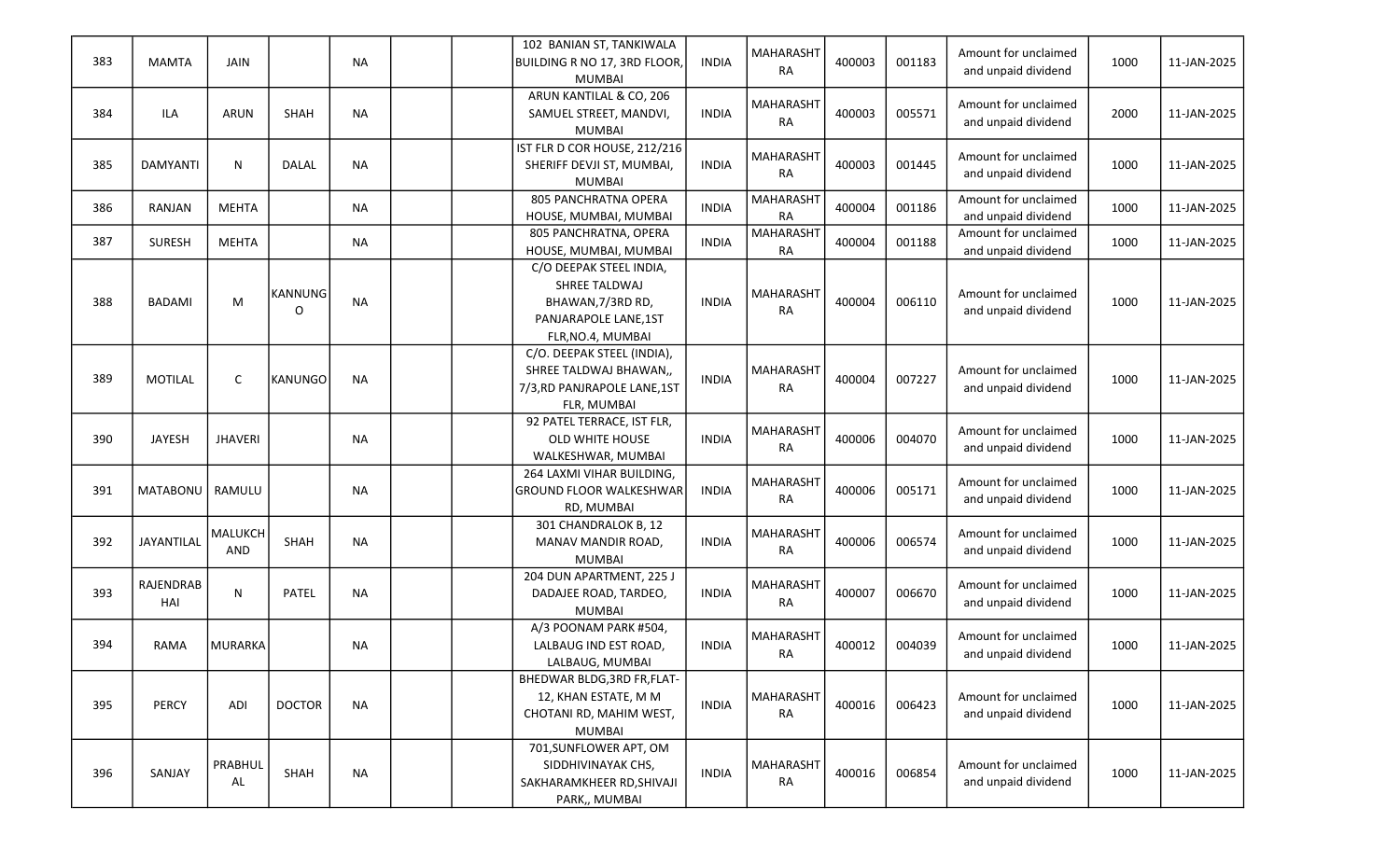| 397 | SHANTIBEN                        | <b>NEEMA</b>         |                      | <b>NA</b> |  | 501-B, POONAM APTS, DR<br>ANNIE BESANT ROAD, WORLI,<br><b>MUMBAI</b>                              | <b>INDIA</b> | <b>MAHARASHT</b><br><b>RA</b> | 400018 | 001294 | Amount for unclaimed<br>and unpaid dividend | 1000 | 11-JAN-2025 |
|-----|----------------------------------|----------------------|----------------------|-----------|--|---------------------------------------------------------------------------------------------------|--------------|-------------------------------|--------|--------|---------------------------------------------|------|-------------|
| 398 | MELANIE                          | CHANDRA<br>SHEKAR    |                      | <b>NA</b> |  | F-49 FLAT NO.2 1ST FLOOR,<br>VENUS APTS., WORLI, MUMBAI                                           | <b>INDIA</b> | <b>MAHARASHT</b><br>RA        | 400018 | 003402 | Amount for unclaimed<br>and unpaid dividend | 1000 | 11-JAN-2025 |
| 399 | VIJAY                            | SAXENA               |                      | <b>NA</b> |  | 7TH FLOOR, CEEJAY HOUSE, DR.<br>ANNIE BESANT ROAD, WORLI,<br><b>MUMBAI</b>                        | <b>INDIA</b> | <b>MAHARASHT</b><br><b>RA</b> | 400018 | 008422 | Amount for unclaimed<br>and unpaid dividend | 30   | 11-JAN-2025 |
| 400 | RATANSHI                         | <b>DEDHIA</b>        |                      | <b>NA</b> |  | B M C BLD NO 12/9,, RAOLI<br>CAMP SION KOLIWADA,<br><b>MUMBAI</b>                                 | <b>INDIA</b> | <b>MAHARASHT</b><br><b>RA</b> | 400022 | 005218 | Amount for unclaimed<br>and unpaid dividend | 1000 | 11-JAN-2025 |
| 401 | KUMUDCHA HATHICHA<br><b>NDRA</b> | ND.                  | <b>DOSHI</b>         | <b>NA</b> |  | 13-14, RAM SHARAN, 2ND<br>FLOOR, PLOT NO 45, SION<br>(WEST), MUMBAI                               | <b>INDIA</b> | MAHARASHT<br><b>RA</b>        | 400022 | 001297 | Amount for unclaimed<br>and unpaid dividend | 1000 | 11-JAN-2025 |
| 402 | PRASHANT                         | SWADI                |                      | <b>NA</b> |  | P-7, PRATHAMESH, VEER<br>SAVARKAR MARG,<br>PRABHADEVI,, MUMBAI                                    | <b>INDIA</b> | <b>MAHARASHT</b><br><b>RA</b> | 400025 | 007255 | Amount for unclaimed<br>and unpaid dividend | 1000 | 11-JAN-2025 |
| 403 | SANGITA                          | <b>JAIN</b>          |                      | <b>NA</b> |  | 81 DEEPAK BUILDING, 755<br>PEDDAR ROAD, MUMBAI - 400<br>026, MUMBAI                               | <b>INDIA</b> | <b>MAHARASHT</b><br><b>RA</b> | 400026 | 007903 | Amount for unclaimed<br>and unpaid dividend | 9000 | 11-JAN-2025 |
| 404 | <b>VIANNEY</b>                   | <b>SEQUEIRA</b>      |                      | <b>NA</b> |  | 24, ALBION PLACE,, OPP.HOTEL<br>HERITAGE,, V G ROAD,<br>BYCULLA,, MUMBAI                          | <b>INDIA</b> | <b>MAHARASHT</b><br><b>RA</b> | 400027 | 007256 | Amount for unclaimed<br>and unpaid dividend | 1000 | 11-JAN-2025 |
| 405 | <b>USHA</b>                      | AMRITLAL             | JAIN                 | <b>NA</b> |  | 180 BYCULLA LOVE LANE, A 501<br>MOTISHAH JAIN PARK,<br>BYCULLA, MUMBAI                            | <b>INDIA</b> | <b>MAHARASHT</b><br><b>RA</b> | 400027 | 004046 | Amount for unclaimed<br>and unpaid dividend | 1000 | 11-JAN-2025 |
| 406 | CHANDRAPR<br>AKASH               | <b>GULWANI</b>       |                      | <b>NA</b> |  | SATNAM BUILDING, FLAT NO10<br>3RD FLOOR 29TH RD, BANDRA<br>(WEST), MUMBAI                         | <b>INDIA</b> | <b>MAHARASHT</b><br><b>RA</b> | 400050 | 001227 | Amount for unclaimed<br>and unpaid dividend | 1000 | 11-JAN-2025 |
| 407 | AZIZ                             | MERCHAN              |                      | <b>NA</b> |  | AISHA MANZIL, 1ST FLOOR,<br>PERRY CROSS ROAD,, NEAR<br>SACHIN'S BUNGLOW, BANDRA,<br><b>MUMBAI</b> | <b>INDIA</b> | <b>MAHARASHT</b><br>RA        | 400050 | 005174 | Amount for unclaimed<br>and unpaid dividend | 1000 | 11-JAN-2025 |
| 408 | ACHRATLAL   BHANSALI             |                      |                      | <b>NA</b> |  | 17 PRAGATI, 60,J K MEHTA<br>MARG, SANTACRUZ, MUMBAI                                               | <b>INDIA</b> | MAHARASHT<br><b>RA</b>        | 400054 | 001389 | Amount for unclaimed<br>and unpaid dividend | 1000 | 11-JAN-2025 |
| 409 | <b>MIMIDEVI</b>                  | M                    | <b>MAHESW</b><br>ARI | <b>NA</b> |  | 22 AUROVILLE, 26 B ST<br>ANDREWS RD, SANTACRUZ (W),<br><b>MUMBAI</b>                              | <b>INDIA</b> | MAHARASHT<br>RA               | 400054 | 004896 | Amount for unclaimed<br>and unpaid dividend | 1000 | 11-JAN-2025 |
| 410 | AMOL                             | <b>UBHAYAK</b><br>AR |                      | <b>NA</b> |  | D 19 KUMAR SOCIETY, NEHRU<br>RD, VAKOLA, MUMBAI                                                   | <b>INDIA</b> | MAHARASHT<br>RA               | 400055 | 000133 | Amount for unclaimed<br>and unpaid dividend | 2000 | 11-JAN-2025 |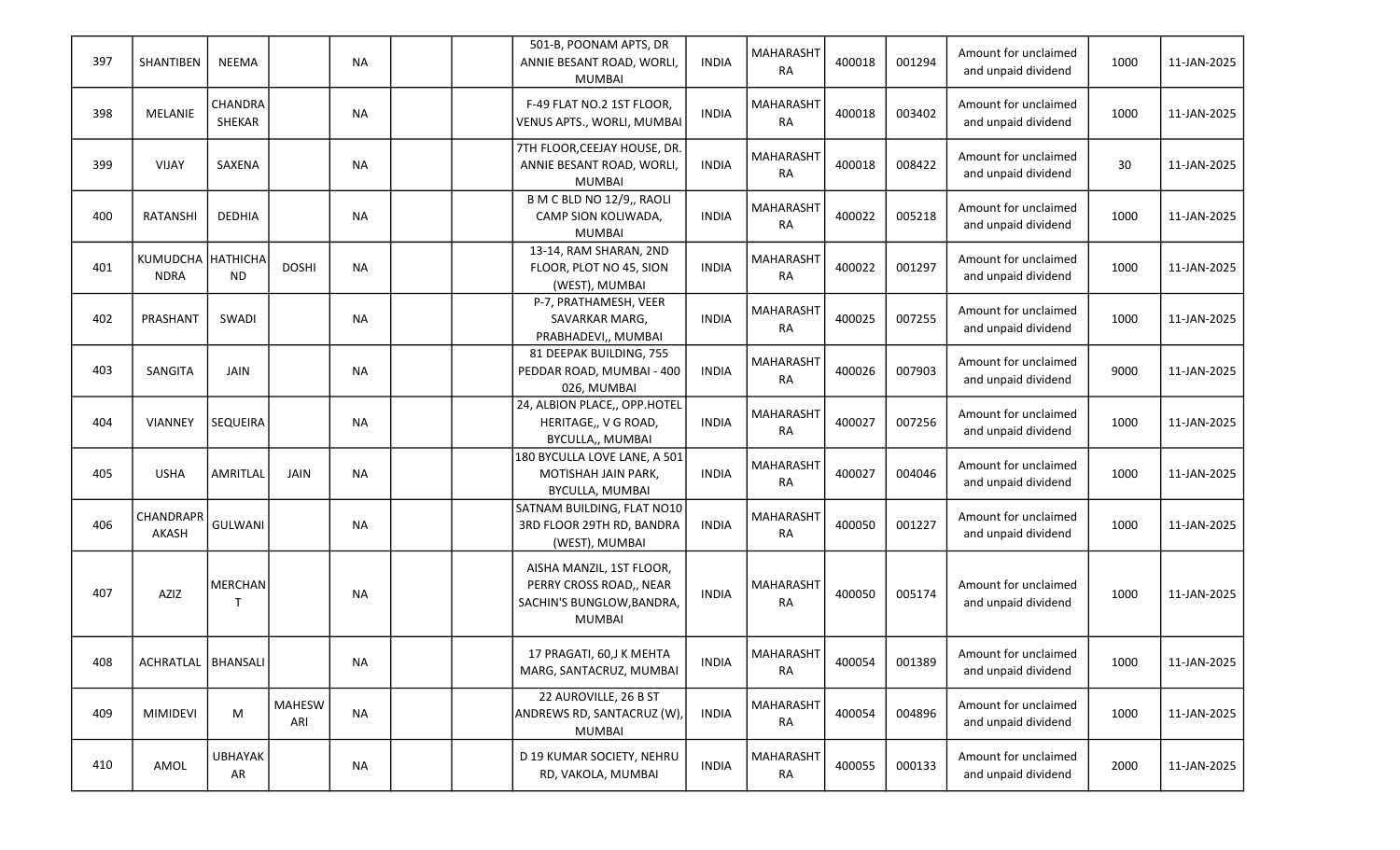| 411 | PRATIBHA         | <b>UBHAYAK</b><br><b>AR</b> |                              | <b>NA</b>        |                              |         | D 19 KUMAR SOCIETY, NEHRU<br>ROAD, VAKOLA, MUMBAI                                             | <b>INDIA</b> | <b>MAHARASHT</b><br><b>RA</b> | 400055 | 000134               | Amount for unclaimed<br>and unpaid dividend | 2000 | 11-JAN-2025 |
|-----|------------------|-----------------------------|------------------------------|------------------|------------------------------|---------|-----------------------------------------------------------------------------------------------|--------------|-------------------------------|--------|----------------------|---------------------------------------------|------|-------------|
| 412 | <b>TARUNA</b>    | <b>HINDUJA</b>              |                              | <b>NA</b>        |                              |         | C 14 JOSHI APPT, LALLUBHAI<br>PARK ROAD, ANDHERI WEST,<br><b>MUMBAI</b>                       | <b>INDIA</b> | MAHARASHT<br><b>RA</b>        | 400058 | 004016               | Amount for unclaimed<br>and unpaid dividend | 1000 | 11-JAN-2025 |
| 413 | ABDUL            | HAFEEZ                      | <b>CONTRAC</b><br><b>TOR</b> | <b>NA</b>        |                              |         | 702 VENUS, CHURCH ROAD,<br>MAROL ANDHERI (EAST),<br>MUMBAI, MUMBAI                            | <b>INDIA</b> | <b>MAHARASHT</b><br><b>RA</b> | 400059 | 000284               | Amount for unclaimed<br>and unpaid dividend | 2000 | 11-JAN-2025 |
| 414 | SHAH             | <b>HITESH</b>               | $\mathsf{C}$                 | <b>NA</b>        |                              |         | 11 KHATRI APTS, JAYANTI<br>SHUKLA RD, MALAD WEST,<br><b>MUMBAI</b>                            | <b>INDIA</b> | <b>MAHARASHT</b><br><b>RA</b> | 400064 | 004864               | Amount for unclaimed<br>and unpaid dividend | 1000 | 11-JAN-2025 |
| 415 | <b>BHUPENDRA</b> | P                           | <b>PATEL</b>                 | <b>NA</b>        |                              |         | 7 A NEEL APPT,<br>MAMLETDARWADI RD NO 6,<br>MALAD WEST, MUMBAI                                | <b>INDIA</b> | <b>MAHARASHT</b><br><b>RA</b> | 400064 | 005223               | Amount for unclaimed<br>and unpaid dividend | 1000 | 11-JAN-2025 |
| 416 | <b>MOTILAL</b>   | <b>OSWAL</b>                | SECURITIE<br>S               | <b>LTD</b>       | <b>COLLATER</b><br><b>AL</b> | ACCOUNT | PALM SPRING, 2ND FLOOR,<br>NEXT TO D-MART, MALAD (W),<br><b>MUMBAI</b>                        | <b>INDIA</b> | <b>MAHARASHT</b><br><b>RA</b> | 400064 | 12010900<br>00252528 | Amount for unclaimed<br>and unpaid dividend | 1000 | 11-JAN-2025 |
| 417 | <b>MEHUL</b>     | <b>MEHTA</b>                |                              | <b>NA</b>        |                              |         | 43 KADAMBARI 4TH FLR,<br>SANETORIUM LANE, M V ROAD<br>ANDHERI-E, MUMBAI                       | <b>INDIA</b> | MAHARASHT<br><b>RA</b>        | 400069 | 004042               | Amount for unclaimed<br>and unpaid dividend | 1000 | 11-JAN-2025 |
| 418 | <b>HAREN</b>     | <b>INDULAL</b>              | SANGHVI                      | <b>NA</b>        |                              |         | JAIN SWEET & FARSAN MART,<br>OLD NAGARDAS ROAD,<br>ANDHERI E, MUMBAI                          | <b>INDIA</b> | <b>MAHARASHT</b><br><b>RA</b> | 400069 | 006308               | Amount for unclaimed<br>and unpaid dividend | 1000 | 11-JAN-2025 |
| 419 | <b>MANOJ</b>     | <b>OBHAN</b>                |                              | <b>NA</b>        |                              |         | 204 VAIKUNTH, SINDHI SOC,<br>CHEMBUR, MUMBAI                                                  | <b>INDIA</b> | <b>MAHARASHT</b><br><b>RA</b> | 400071 | 004902               | Amount for unclaimed<br>and unpaid dividend | 1000 | 11-JAN-2025 |
| 420 | AMISH            | PRAMODR<br>AI               | <b>MEHTA</b>                 | <b>NA</b>        |                              |         | 2A-8, GOOD EARTH CO-OP<br>HSG, SOC.LTD., ROAD NO.2,<br>SINDHI SOC., CHEMBUR,<br><b>MUMBAI</b> | <b>INDIA</b> | <b>MAHARASHT</b><br><b>RA</b> | 400071 | 007623               | Amount for unclaimed<br>and unpaid dividend | 3000 | 11-JAN-2025 |
| 421 | RAJEN            | LAXMAN                      | <b>PARTHE</b>                | <b>NA</b>        |                              |         | 184 5026 PANTNAGAR,<br>GHATKOPAR EAST, MUMBAI                                                 | <b>INDIA</b> | <b>MAHARASHT</b><br><b>RA</b> | 400075 | 006357               | Amount for unclaimed<br>and unpaid dividend | 1000 | 11-JAN-2025 |
| 422 | <b>KAMALA</b>    | PRASAD                      | $\mathsf{R}$                 | <b>PRAJAPATI</b> |                              |         | FULLY NAGAR, IIT MARTKET,<br>ROOM NO.675-S, POWAI,<br><b>MUMBAI</b>                           | <b>INDIA</b> | <b>MAHARASHT</b><br><b>RA</b> | 400076 | 007135               | Amount for unclaimed<br>and unpaid dividend | 1000 | 11-JAN-2025 |
| 423 | KIRTI            | <b>DOSHI</b>                |                              | <b>NA</b>        |                              |         | 19-B, KESHAV BLDG,<br>HINGWALA LANE, GHATKOPAR<br>(E), MUMBAI-400077, MUMBAI                  | <b>INDIA</b> | <b>MAHARASHT</b><br><b>RA</b> | 400077 | 007782               | Amount for unclaimed<br>and unpaid dividend | 1000 | 11-JAN-2025 |
| 424 | <b>DEEPTI</b>    | <b>ASHIT</b>                | <b>KOTHI</b>                 | <b>NA</b>        |                              |         | 15/125 MAHAVIR COTTAGE,<br>GARODIA NAGAR, GHATKOPAR<br>EAST, MUMBAI                           | <b>INDIA</b> | <b>MAHARASHT</b><br><b>RA</b> | 400077 | 10993710             | Amount for unclaimed<br>and unpaid dividend | 1000 | 11-JAN-2025 |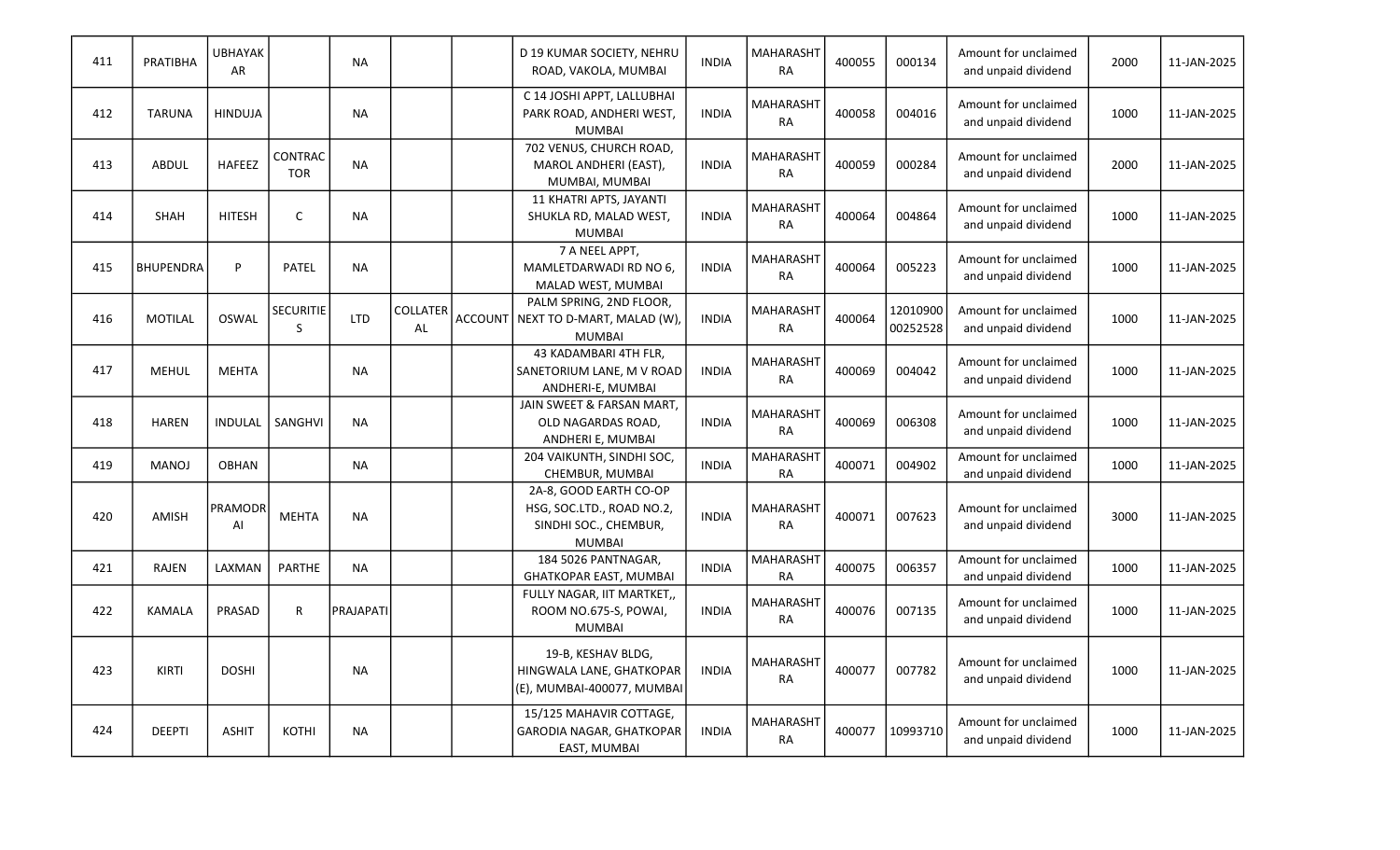| 425 | <b>NAIR</b>     | <b>UDAYAN</b>                | <b>SREEDHAR</b><br>AN | <b>NA</b> |  | C/5 SATYA VIJAY SOCIETY, J M<br>ROAD OPP SARVODAYANAGAR,<br>BHANDUP, MUMBAI                        | <b>INDIA</b> | MAHARASHT<br><b>RA</b>        | 400078 | 000257 | Amount for unclaimed<br>and unpaid dividend | 1000 | 11-JAN-2025 |
|-----|-----------------|------------------------------|-----------------------|-----------|--|----------------------------------------------------------------------------------------------------|--------------|-------------------------------|--------|--------|---------------------------------------------|------|-------------|
| 426 | KISHORKUM<br>AR | C                            | <b>DESAI</b>          | <b>NA</b> |  | 13 SHANKAR KRUPA,<br>MITHAGAR ROAD, MULUND E,<br><b>MUMBAI</b>                                     | <b>INDIA</b> | <b>MAHARASHT</b><br><b>RA</b> | 400081 | 003400 | Amount for unclaimed<br>and unpaid dividend | 1000 | 11-JAN-2025 |
| 427 | SAROJ           | <b>MAHADEV</b><br>AN         |                       | <b>NA</b> |  | 7 NITYASHREE HIMALAYA SOC,<br>ASALPHE GHATKOPAR,<br><b>MUMBAI</b>                                  | <b>INDIA</b> | <b>MAHARASHT</b><br><b>RA</b> | 400084 | 004879 | Amount for unclaimed<br>and unpaid dividend | 1000 | 11-JAN-2025 |
| 428 | <b>ROSHAN</b>   | <b>RAMCHAN</b><br><b>DRA</b> | PATIL                 | <b>NA</b> |  | SHREE KRISHNA CLINIC, B<br>NAGAR R NO 3 PEDNEKAR,<br>KAJUPADA GHATKOPAR,<br>MUMBAI                 | <b>INDIA</b> | <b>MAHARASHT</b><br><b>RA</b> | 400084 | 001309 | Amount for unclaimed<br>and unpaid dividend | 1000 | 11-JAN-2025 |
| 429 | <b>ISHWARI</b>  | <b>DATT</b>                  | NAILWAL               | <b>NA</b> |  | C-3 HIMALAYA HSG SOC.,<br>ASALFA, GHATKOPAR, MUMBAI                                                | <b>INDIA</b> | MAHARASHT<br><b>RA</b>        | 400084 | 007073 | Amount for unclaimed<br>and unpaid dividend | 1000 | 11-JAN-2025 |
| 430 | SHARMILA        | <b>AJIT</b>                  | <b>JAIN</b>           | <b>NA</b> |  | K.K.MEDICAL & GEN.STORES,,<br>SHOP NO.14, NEAR RAILWAY<br>CROSSI, TILAK<br>NAGAR, CHEMBUR,, MUMBAI | <b>INDIA</b> | MAHARASHT<br><b>RA</b>        | 400089 | 007056 | Amount for unclaimed<br>and unpaid dividend | 1000 | 11-JAN-2025 |
| 431 | <b>FAROOQ</b>   | N                            | <b>BASATHIA</b>       | <b>NA</b> |  | SUGREEBAI HAG CHAWL,<br>ROOM NO 24/11 KEVANI PADA<br>JOGESHWARI WEST AMBOLI,<br><b>MUMBAI</b>      | <b>INDIA</b> | <b>MAHARASHT</b><br><b>RA</b> | 400107 | 003495 | Amount for unclaimed<br>and unpaid dividend | 1000 | 11-JAN-2025 |
| 432 | SUNIL           | <b>VILAS</b>                 | <b>APARAJ</b>         | <b>NA</b> |  | 12/107 MIDC COLONY, WAGLE<br>ESTATE, THANE, THANE                                                  | <b>INDIA</b> | MAHARASHT<br><b>RA</b>        | 400601 | 000184 | Amount for unclaimed<br>and unpaid dividend | 2000 | 11-JAN-2025 |
| 433 | <b>SUDHIR</b>   | S                            | VAIDYA                | <b>NA</b> |  | VAIDYA WADA,, OPP.BAZAR<br>P.O., STATION ROAD, THANA<br>(W), THANA                                 | <b>INDIA</b> | <b>MAHARASHT</b><br><b>RA</b> | 400601 | 007125 | Amount for unclaimed<br>and unpaid dividend | 1000 | 11-JAN-2025 |
| 434 | <b>MANOJ</b>    | SHARMA                       |                       | <b>NA</b> |  | 701, SIDDHARTH DARSHAN,<br>DADA PATIL WADI, NEAR<br>RAILWAY STATION, THANE                         | <b>INDIA</b> | MAHARASHT<br><b>RA</b>        | 400602 | 000193 | Amount for unclaimed<br>and unpaid dividend | 2000 | 11-JAN-2025 |
| 435 | RAJ             |                              | KANWAR   MUNDRA       | <b>NA</b> |  | 6 SANKET APARTMENTS, UDAY<br>NAGAR PANCH PAKHADI,<br>THANE                                         | <b>INDIA</b> | MAHARASHT<br>RA               | 400602 | 005998 | Amount for unclaimed<br>and unpaid dividend | 1000 | 11-JAN-2025 |
| 436 | DHAYABHAI       | R                            | PATEL                 | <b>NA</b> |  | 303, ALPA BLDG, NEAR JAIN<br>TEMPLE, D N ROAD,<br><b>BHAYENDER WEST, DIST THANE</b>                | <b>INDIA</b> | MAHARASHT<br>RA               | 401101 | 006090 | Amount for unclaimed<br>and unpaid dividend | 1000 | 11-JAN-2025 |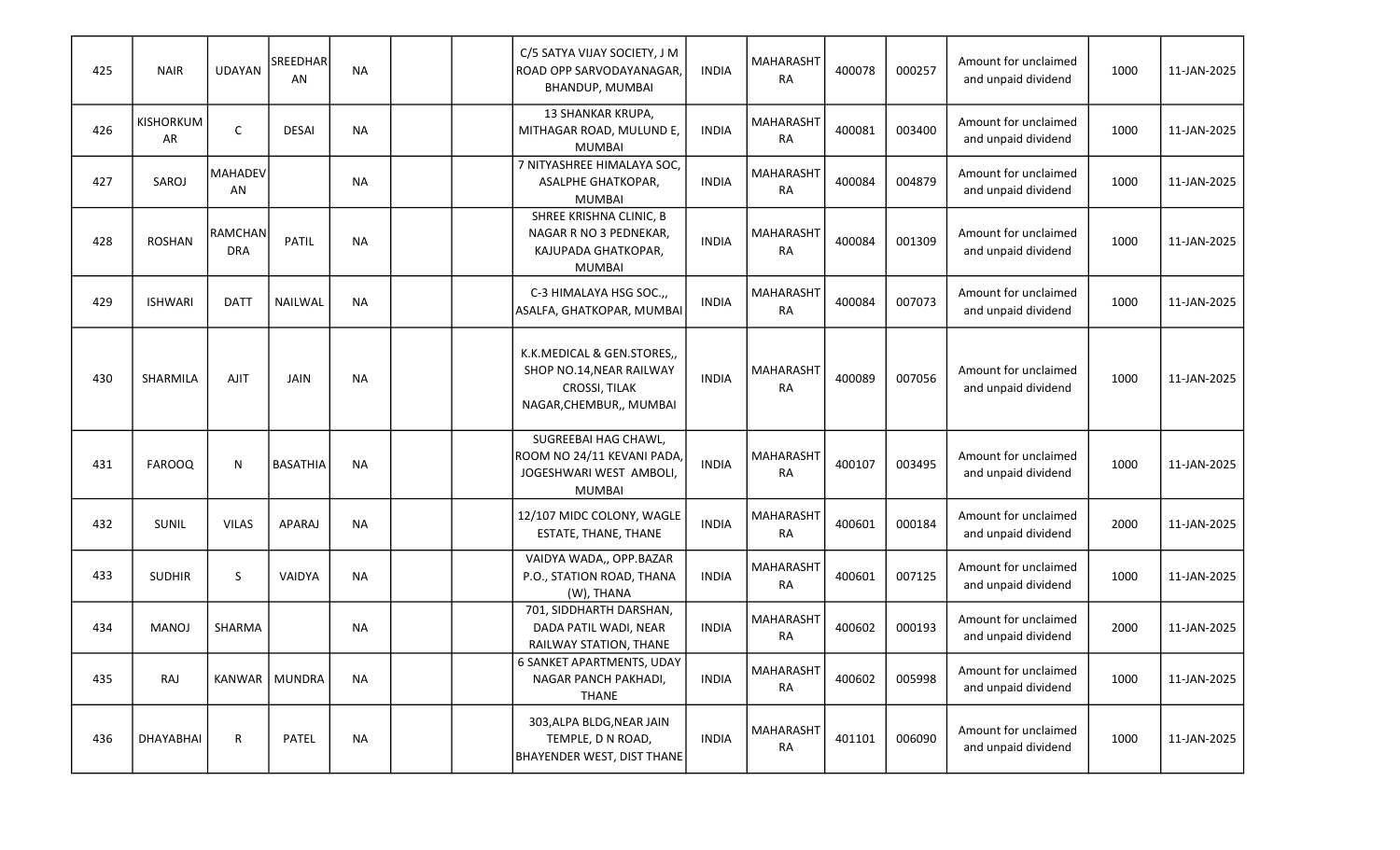| 437 | PADMABEN                      | D                              | <b>PATEL</b>    | <b>NA</b> |  | 303 ALPA BUILDING, NEAR JAIN<br>TEMPLE, D N ROAD<br>BHAYANDER WEST, DIST THANE   | <b>INDIA</b> | <b>MAHARASHT</b><br><b>RA</b> | 401101 | 006091 | Amount for unclaimed<br>and unpaid dividend | 1000 | 11-JAN-2025 |
|-----|-------------------------------|--------------------------------|-----------------|-----------|--|----------------------------------------------------------------------------------|--------------|-------------------------------|--------|--------|---------------------------------------------|------|-------------|
| 438 | PADMABEN                      | D                              | PATEL           | <b>NA</b> |  | 303 ALPA BUILDING, NEAR JAIN<br>TEMPLE, D N ROAD<br>BHAYANDER WEST, DIST THANE   | <b>INDIA</b> | <b>MAHARASHT</b><br><b>RA</b> | 401101 | 006093 | Amount for unclaimed<br>and unpaid dividend | 1000 | 11-JAN-2025 |
| 439 | PANKAJ                        | <b>HARBANS</b><br>RAI          | <b>GHUMRA</b>   | <b>NA</b> |  | G 2 RAGHUKUL APTS, MAITREE<br>PARK, DEEWANMAN AMBADI<br>ROAD, VASAI, DIST. THANE | <b>INDIA</b> | <b>MAHARASHT</b><br><b>RA</b> | 401202 | 003404 | Amount for unclaimed<br>and unpaid dividend | 1000 | 11-JAN-2025 |
| 440 | <b>KISHOR</b>                 | DAYARAM                        | KARNAVA         | <b>NA</b> |  | C/O D.B.KARNAVAT, WADA<br>ROAD, RAJGURUNAGAR, PUNE,<br><b>PUNE</b>               | <b>INDIA</b> | <b>MAHARASHT</b><br><b>RA</b> | 410505 | 008266 | Amount for unclaimed<br>and unpaid dividend | 1000 | 11-JAN-2025 |
| 441 | <b>PUKHRAJ</b>                | <b>GUMANAJ</b>                 | JAIN            | <b>NA</b> |  | 270/12 MAHAVIR NAGAR SOC,<br>TIMBER MARKET, BHAWANJI<br>PETH, PUNE               | <b>INDIA</b> | <b>MAHARASHT</b><br><b>RA</b> | 411000 | 006397 | Amount for unclaimed<br>and unpaid dividend | 2000 | 11-JAN-2025 |
| 442 | <b>AVINASH</b>                | <b>NIVRUTTI</b>                | <b>BHOSALE</b>  | <b>NA</b> |  | 1195/5 BHOSALE HEIGHTS,<br>FERGUSSON COLLEGE RD,<br>PUNE, PUNE                   | <b>INDIA</b> | <b>MAHARASHT</b><br><b>RA</b> | 411005 | 004488 | Amount for unclaimed<br>and unpaid dividend | 4000 | 11-JAN-2025 |
| 443 | SHANTARAM                     | <b>RAGHUNA</b><br><b>THRAO</b> | <b>DEOKAR</b>   | <b>NA</b> |  | 264 NEW KIRKEE,, YERA WADA<br><b>PUNE-411006, PUNE</b>                           | <b>INDIA</b> | MAHARASHT<br><b>RA</b>        | 411006 | 006755 | Amount for unclaimed<br>and unpaid dividend | 2000 | 11-JAN-2025 |
| 444 | <b>AJIT</b>                   | <b>VISHWAN</b><br><b>ATH</b>   | <b>JADHAV</b>   | <b>NA</b> |  | C/O.DEOKAR, 264 NEW KIRKEE,<br>YERAWADA, PUNE-411006,<br><b>PUNE</b>             | <b>INDIA</b> | <b>MAHARASHT</b><br><b>RA</b> | 411006 | 006756 | Amount for unclaimed<br>and unpaid dividend | 2000 | 11-JAN-2025 |
| 445 | SHANTARAM                     | <b>RAGHUNA</b><br><b>THRAO</b> | <b>DEOKAR</b>   | <b>NA</b> |  | 270/2, NEW KIRKEE, YERWADA,<br><b>PUNE</b>                                       | <b>INDIA</b> | <b>MAHARASHT</b><br><b>RA</b> | 411006 | 006641 | Amount for unclaimed<br>and unpaid dividend | 1000 | 11-JAN-2025 |
| 446 | <b>RAJKUMAR</b>               | <b>BHIKAMD</b><br>AS           | GADIYA          | <b>NA</b> |  | 210/1 RASTA PETH, SHIRAL<br>SHETH CHOWK, PUNE                                    | <b>INDIA</b> | <b>MAHARASHT</b><br><b>RA</b> | 411011 | 006501 | Amount for unclaimed<br>and unpaid dividend | 1000 | 11-JAN-2025 |
| 447 | SAGARMALI                     | <b>BAID</b>                    |                 | <b>NA</b> |  | C/O SAGAR INDUSTRIES, 41/3/2<br>VADGAON SHERI, PUNE                              | <b>INDIA</b> | MAHARASHT<br><b>RA</b>        | 411014 | 005902 | Amount for unclaimed<br>and unpaid dividend | 1000 | 11-JAN-2025 |
| 448 | BHAUSAHEB   KALURAM   PATHARE |                                |                 | <b>NA</b> |  | AT POST: DUNKURK LINE,<br>VILLAGE: KHARADI, NAGAR<br>ROAD, PUNE-411014, PUNE     | <b>INDIA</b> | <b>MAHARASHT</b><br><b>RA</b> | 411014 | 007790 | Amount for unclaimed<br>and unpaid dividend | 6000 | 11-JAN-2025 |
| 449 | R                             | RADHAKRI<br>SHNAN              | <b>NAIR</b>     | <b>NA</b> |  | AMBADI, S NO.49, RAJASHRI<br>COLONY, MATENAGAR,<br>VADAGAON SHERI, PUNE          | <b>INDIA</b> | <b>MAHARASHT</b><br><b>RA</b> | 411014 | 000422 | Amount for unclaimed<br>and unpaid dividend | 2000 | 11-JAN-2025 |
| 450 | ASHOK                         |                                | BABURAO JAMDADE | <b>NA</b> |  | SANKALPA, PLOT NO-3, SNO-48,<br>ICHAPURTI COOP HSG SOC,<br>VADGAON SHERI, PUNE   | <b>INDIA</b> | <b>MAHARASHT</b><br>RA        | 411014 | 006481 | Amount for unclaimed<br>and unpaid dividend | 1000 | 11-JAN-2025 |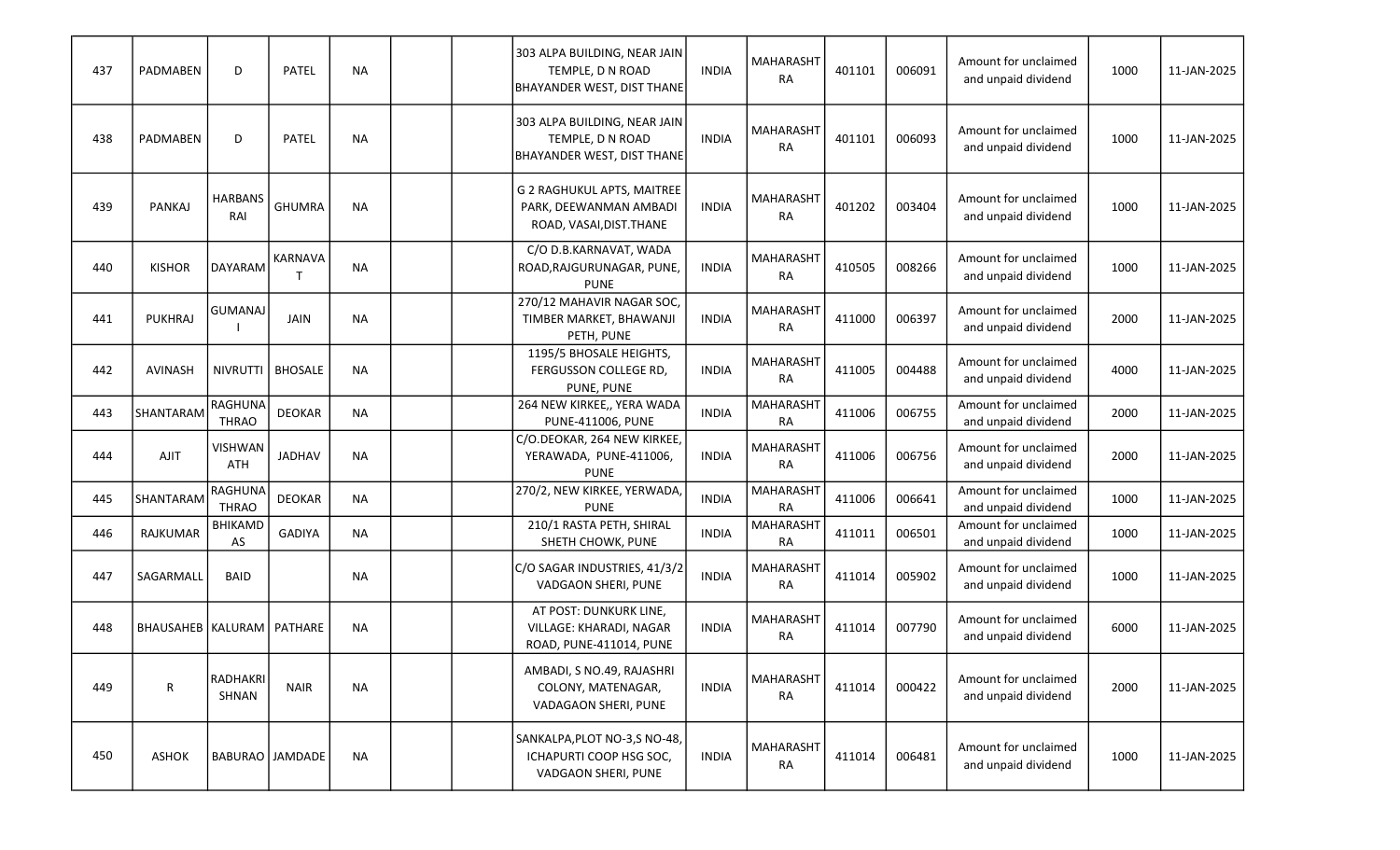| 451 | <b>DEVIBAI</b>            | <b>KANMAL</b>         | <b>UNECHA</b> | <b>NA</b> |  | 428/4 GULTEKDI RANG,<br>TARUNG BLDG, PUNE, PUNE                                                                    | <b>INDIA</b> | <b>MAHARASHT</b><br><b>RA</b> | 411037 | 002554   | Amount for unclaimed<br>and unpaid dividend | 1000 | 11-JAN-2025 |
|-----|---------------------------|-----------------------|---------------|-----------|--|--------------------------------------------------------------------------------------------------------------------|--------------|-------------------------------|--------|----------|---------------------------------------------|------|-------------|
| 452 | <b>SUREKHA</b>            | KARMARK<br>AR         |               | <b>NA</b> |  | VASANTIKA HOSG SOCIETY,<br>47/6B PAUD ROAD, PUNE,<br><b>PUNE</b>                                                   | <b>INDIA</b> | <b>MAHARASHT</b><br><b>RA</b> | 411038 | 004470   | Amount for unclaimed<br>and unpaid dividend | 1000 | 11-JAN-2025 |
| 453 | PRAMOD                    | POPATLAL CHUTTAR      |               | <b>NA</b> |  | C/O SANDEEP STORES,<br>LANDEWADI, BHOSARI, PUNE                                                                    | <b>INDIA</b> | MAHARASHT<br><b>RA</b>        | 411039 | 006176   | Amount for unclaimed<br>and unpaid dividend | 1000 | 11-JAN-2025 |
| 454 | <b>USHA</b>               | <b>GUNDECH</b><br>A   |               | <b>NA</b> |  | C/O S T GUNDECHA, 270/11<br>MAHATMA PHULE PETH,<br>MAHAVIR SOCIETY, PUNE                                           | <b>INDIA</b> | MAHARASHT<br><b>RA</b>        | 411042 | 002566   | Amount for unclaimed<br>and unpaid dividend | 1000 | 11-JAN-2025 |
| 455 | <b>RENUKA</b>             | <b>RAMESH</b>         | <b>PAWAR</b>  | <b>NA</b> |  | C/O. RAJENDRA M WADNERE,<br><b>GANESH CHAITANYA BLDG,S</b><br>NO.31, MUNGALE ANNA<br>NAGAR, DHANAKWADI, PUNE       | <b>INDIA</b> | <b>MAHARASHT</b><br><b>RA</b> | 411043 | 006763   | Amount for unclaimed<br>and unpaid dividend | 1000 | 11-JAN-2025 |
| 456 | <b>KARL</b>               | <b>VICTOR</b>         | <b>DCOSTA</b> | <b>NA</b> |  | "FATIMA NIWAS, SANGAMNER<br>ROAD, SHRIRAMPUR,<br>SHRIRAMPUR                                                        | <b>INDIA</b> | <b>MAHARASHT</b><br><b>RA</b> | 413709 | 002548   | Amount for unclaimed<br>and unpaid dividend | 1000 | 11-JAN-2025 |
| 457 | <b>KIRAN</b>              | <b>SURENDR</b><br>Α   | AGARWAL       | <b>NA</b> |  | 1 MANIK NAGAR, NR AKSHAY<br>NURSING HOME,<br>AHMEDNAGAR, AHMEDNAGAR                                                | <b>INDIA</b> | MAHARASHT<br><b>RA</b>        | 414001 | 003415   | Amount for unclaimed<br>and unpaid dividend | 1000 | 11-JAN-2025 |
| 458 | <b>MITHALAL</b>           | <b>BAFNA</b>          |               | <b>NA</b> |  | 10/453 R P ROAD CROSS,<br>ICHALKARANJI, ICHALKARANJI                                                               | <b>INDIA</b> | <b>MAHARASHT</b><br><b>RA</b> | 416115 | 003523   | Amount for unclaimed<br>and unpaid dividend | 1000 | 11-JAN-2025 |
| 459 | RANJITKARA<br>N           | $\mathsf{C}$          | SANCHETI      | <b>NA</b> |  | 10/523 DR. R P ROAD, NEAR<br>PADMA LAUNDRY,<br>ICHALKARANJI, KOLHAPUR                                              | <b>INDIA</b> | <b>MAHARASHT</b><br><b>RA</b> | 416115 | 005569   | Amount for unclaimed<br>and unpaid dividend | 2000 | 11-JAN-2025 |
| 460 | LACHUMAL                  | LOHANA                |               | <b>NA</b> |  | <b>BHAI GANGARAM MARKET, IST</b><br>FLOOR SHOP NO 11,<br>ULHASNAGAR, THANA                                         | <b>INDIA</b> | MAHARASHT<br><b>RA</b>        | 421005 | 003490   | Amount for unclaimed<br>and unpaid dividend | 1000 | 11-JAN-2025 |
| 461 | PRABHAKAR<br><b>UTTAM</b> | <b>KULKARNE</b>       |               | <b>NA</b> |  | 101 NEW MANORAMA<br>SOCIETY, DR MUKHARAJI<br>ROAD, NEHRU MAIDAN,<br>DOMBIVILI(E), DIST THANE                       | <b>INDIA</b> | <b>MAHARASHT</b><br><b>RA</b> | 421201 | 005220   | Amount for unclaimed<br>and unpaid dividend | 1000 | 11-JAN-2025 |
| 462 | <b>HARIA</b>              | <b>MAHESHB</b><br>HAI |               | <b>NA</b> |  | ROOM NO A 503 ARIHANT<br>ASHISH COMPLEX,<br>DHAMANKAR NAKA NEAR JAIN<br>TEMPLE, BHIWANDI THANE,<br><b>BHIWANDI</b> | <b>INDIA</b> | <b>MAHARASHT</b><br><b>RA</b> | 421305 | 15005252 | Amount for unclaimed<br>and unpaid dividend | 1000 | 11-JAN-2025 |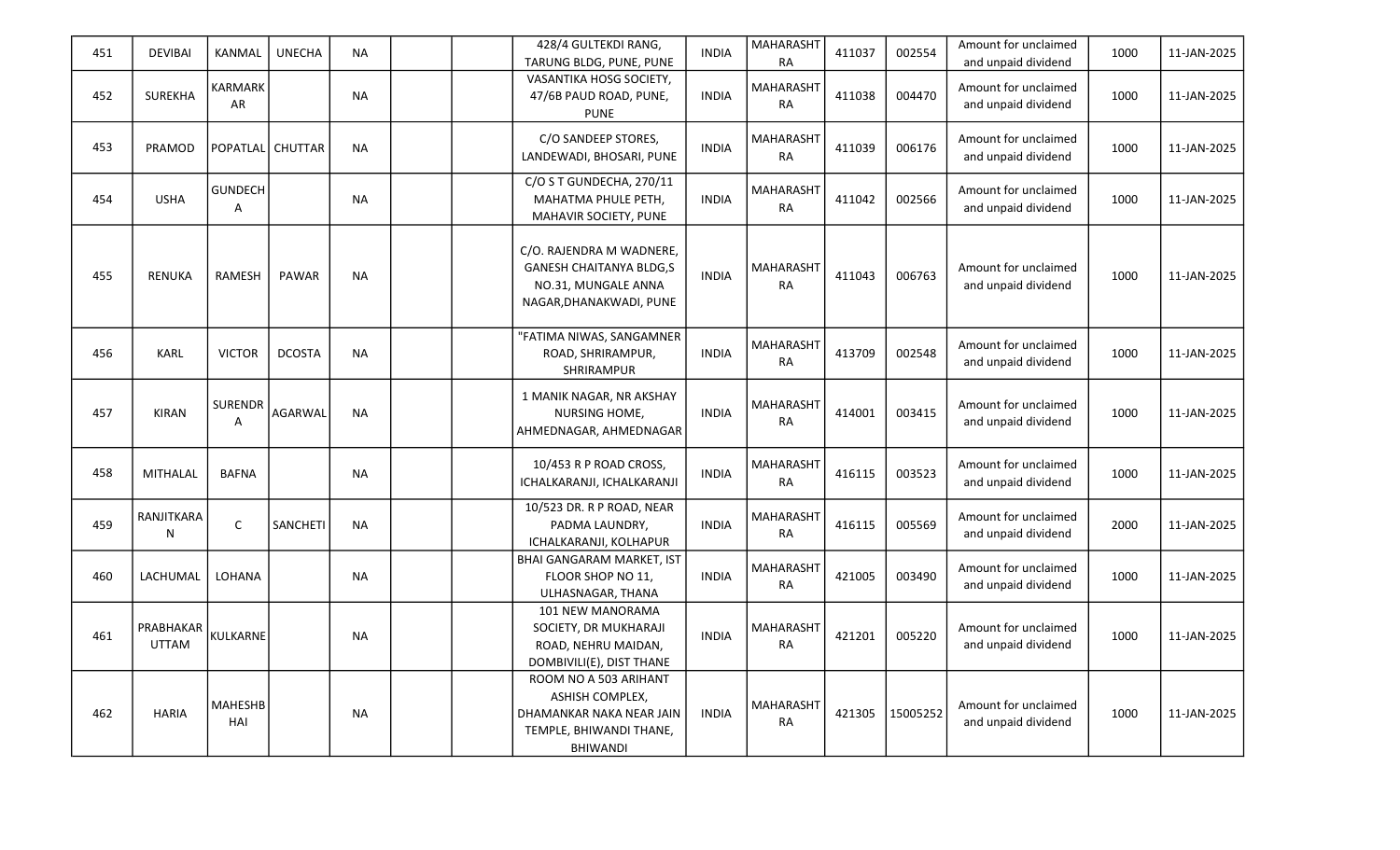| 463 | INDERJEET     | <b>KAUR</b>      | <b>GANDH</b>   | <b>NA</b> |  | JAGMIT INDUSTRIES A 29,<br>ADDITIONAL AMBERNATH<br>MIDC, AMBERNATH, DIST<br>THANE  | <b>INDIA</b> | <b>MAHARASHT</b><br><b>RA</b> | 421506 | 005237 | Amount for unclaimed<br>and unpaid dividend | 1000  | 11-JAN-2025 |
|-----|---------------|------------------|----------------|-----------|--|------------------------------------------------------------------------------------|--------------|-------------------------------|--------|--------|---------------------------------------------|-------|-------------|
| 464 | <b>VIJAY</b>  | LAXMINA<br>RAYAN | <b>BHUTADA</b> | <b>NA</b> |  | 3 MAYA BUILDING,<br>LOKSAHAKAR NAGAR,<br>PANCHAVATI, NASIK                         | <b>INDIA</b> | MAHARASHT<br><b>RA</b>        | 422003 | 003534 | Amount for unclaimed<br>and unpaid dividend | 1000  | 11-JAN-2025 |
| 465 | <b>SURESH</b> | <b>BHAT</b>      |                | <b>NA</b> |  | HOTEL PURNIMA, KAKANI<br>SHOPPING CENTER,<br>MALEGAON, MALEGAON                    | <b>INDIA</b> | <b>MAHARASHT</b><br><b>RA</b> | 423203 | 003464 | Amount for unclaimed<br>and unpaid dividend | 1000  | 11-JAN-2025 |
| 466 | <b>KAMAL</b>  | <b>KISHOR</b>    | <b>PATIL</b>   | <b>NA</b> |  | C/O CHANDRASEEMA GENRAL<br>STORE, SHANTI NAGAR,<br>BHUSAWAL, DIST JALGAON          | <b>INDIA</b> | <b>MAHARASHT</b><br><b>RA</b> | 425201 | 006009 | Amount for unclaimed<br>and unpaid dividend | 1000  | 11-JAN-2025 |
| 467 | HIRALAL       | D                | MALI           | <b>NA</b> |  | C/O CHANDRAKANT<br>PARASMAL, NR AHILYABAI<br>VIHIR, NANDURBAR,<br><b>NANDURBAR</b> | <b>INDIA</b> | <b>MAHARASHT</b><br><b>RA</b> | 425412 | 004007 | Amount for unclaimed<br>and unpaid dividend | 1000  | 11-JAN-2025 |
| 468 | VISHAL        | <b>KOTECHA</b>   |                | <b>NA</b> |  | C/O SHREE AUTO AGENCY,<br>JALNA ROAD, BEED, BEED                                   | <b>INDIA</b> | MAHARASHT<br><b>RA</b>        | 431122 | 003588 | Amount for unclaimed<br>and unpaid dividend | 1000  | 11-JAN-2025 |
| 469 | SACHIN        | AGRAWAL          |                | <b>NA</b> |  | ANKITA SECURITIES, 14/B,<br>WHOLESALE CLOTH MARKET,<br>GANDHIBAG, NAGPUR           | <b>INDIA</b> | <b>MAHARASHT</b><br><b>RA</b> | 440002 | 008228 | Amount for unclaimed<br>and unpaid dividend | 13000 | 11-JAN-2025 |
| 470 | SANGITA       | JAIN             |                | <b>NA</b> |  | C/O S M CHEMICALS, RESHAM<br>BAZAR, BUDHWARI, NAGPUR                               | <b>INDIA</b> | <b>MAHARASHT</b><br><b>RA</b> | 440002 | 000097 | Amount for unclaimed<br>and unpaid dividend | 2000  | 11-JAN-2025 |
| 471 | <b>DEEPAK</b> | <b>DAGA</b>      |                | <b>NA</b> |  | <b>II FLR SHANKAR BHAWAN,</b><br>NEAR SOOT MKT, GANDHI<br><b>BAGH, NAGPUR</b>      | <b>INDIA</b> | <b>MAHARASHT</b><br><b>RA</b> | 440002 | 006691 | Amount for unclaimed<br>and unpaid dividend | 1000  | 11-JAN-2025 |
| 472 | SUNIL         | <b>PATODI</b>    |                | <b>NA</b> |  | C/O NEW INDORE SAREE<br>HOUSE, FREE GANG, M T<br>CLOTH MARKET, INDORE              | <b>INDIA</b> | <b>MADHYA</b><br>PRADESH      | 452001 | 001709 | Amount for unclaimed<br>and unpaid dividend | 1000  | 11-JAN-2025 |
| 473 | <b>VINOD</b>  | <b>KALRA</b>     |                | <b>NA</b> |  | C/O SHRICHAND<br>BHAGWANDAS, 209 M T CLOTH<br>MARKET, INDORE, INDORE               | <b>INDIA</b> | <b>MADHYA</b><br>PRADESH      | 452001 | 001725 | Amount for unclaimed<br>and unpaid dividend | 1000  | 11-JAN-2025 |
| 474 | RANI          | <b>MITTAL</b>    |                | <b>NA</b> |  | C/O PAWAN INDUSTRIES, 7B<br>NAVLAKHA, INDORE, INDORE                               | <b>INDIA</b> | <b>MADHYA</b><br>PRADESH      | 452001 | 001730 | Amount for unclaimed<br>and unpaid dividend | 1000  | 11-JAN-2025 |
| 475 | SAURABH       | GARG             |                | <b>NA</b> |  | 20, ANAND BAGICHI, AGRAWAL<br>NAGAR, INDORE, INDORE                                | <b>INDIA</b> | MADHYA<br>PRADESH             | 452001 | 008348 | Amount for unclaimed<br>and unpaid dividend | 1000  | 11-JAN-2025 |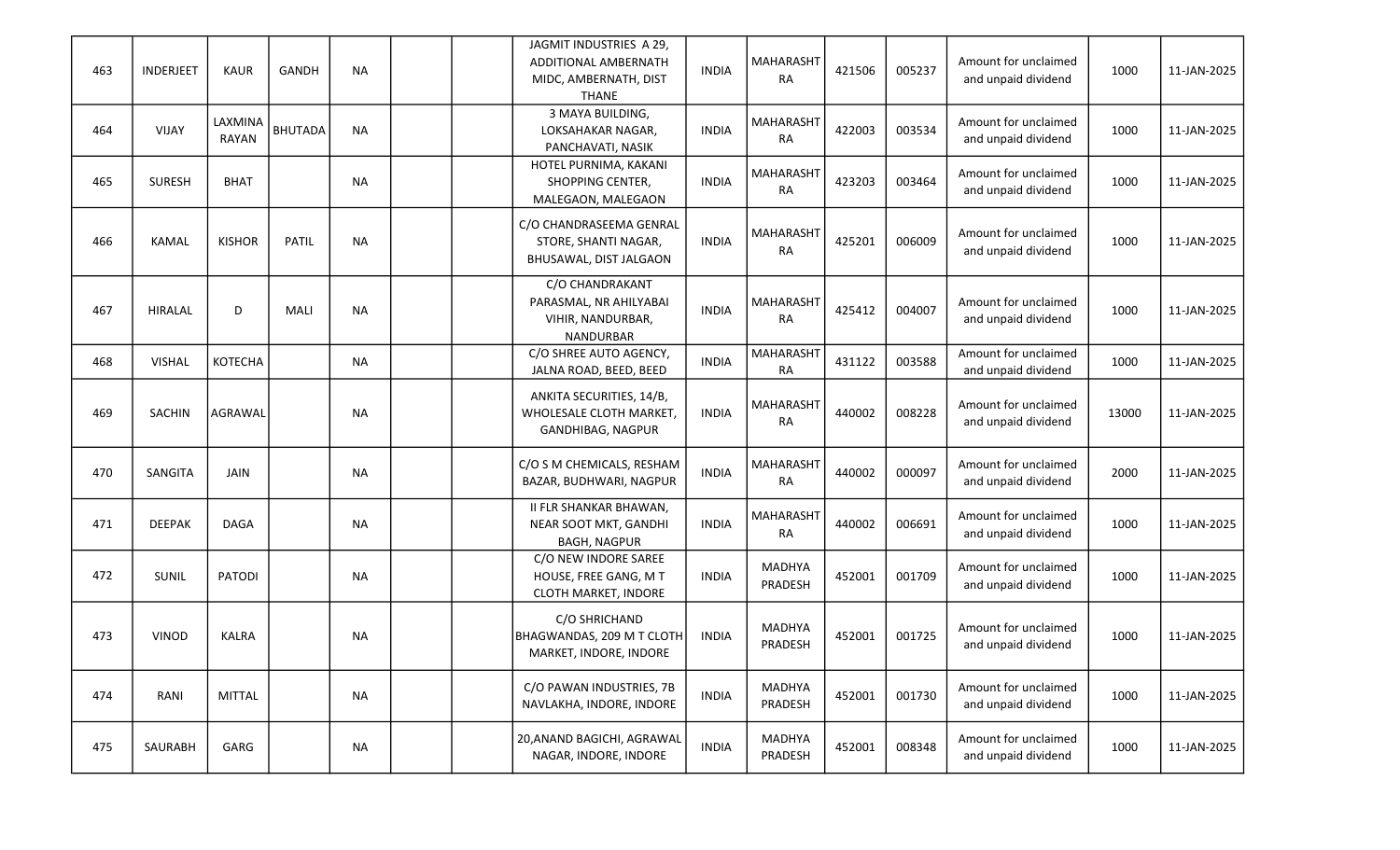| 476 | <b>DEVENDRA</b>   | <b>PATHAK</b>  |              | <b>NA</b> |  | C/O AZAD JAIN, 1812 NORTH<br>RAJMOHALLA, INDORE, INDORE                                                | <b>INDIA</b> | <b>MADHYA</b><br>PRADESH | 452002 | 001703 | Amount for unclaimed<br>and unpaid dividend | 1000 | 11-JAN-2025 |
|-----|-------------------|----------------|--------------|-----------|--|--------------------------------------------------------------------------------------------------------|--------------|--------------------------|--------|--------|---------------------------------------------|------|-------------|
| 477 | <b>YOGENDRA</b>   | <b>VERMA</b>   |              | <b>NA</b> |  | OPP JAJOO SARAY, STATION<br>ROAD, NEEMUCH, NEEMUCH                                                     | <b>INDIA</b> | <b>MADHYA</b><br>PRADESH | 452002 | 001741 | Amount for unclaimed<br>and unpaid dividend | 1000 | 11-JAN-2025 |
| 478 | <b>ATUL</b>       | <b>TIWARI</b>  |              | <b>NA</b> |  | C/O AZAD JAIN, 18/2 NORTH<br>RAJ MOHALLA, M P, RAJ<br><b>MOHALLA</b>                                   | <b>INDIA</b> | <b>MADHYA</b><br>PRADESH | 452006 | 001718 | Amount for unclaimed<br>and unpaid dividend | 1000 | 11-JAN-2025 |
| 479 | <b>DHANRAJ</b>    | <b>CHIMNAN</b> |              | <b>NA</b> |  | C/O FASHIONS, 46 M T H<br>COMPOUND, INDORE, INDORE                                                     | <b>INDIA</b> | <b>MADHYA</b><br>PRADESH | 452007 | 001692 | Amount for unclaimed<br>and unpaid dividend | 1000 | 11-JAN-2025 |
| 480 | <b>MADAN</b>      | PRAKASH        | JAIN         | <b>NA</b> |  | <b>BINA TYRE HOUSE, STATION</b><br>ROAD, BINA, BINA                                                    | <b>INDIA</b> | <b>MADHYA</b><br>PRADESH | 470113 | 001168 | Amount for unclaimed<br>and unpaid dividend | 1000 | 11-JAN-2025 |
| 481 | <b>ANAND</b>      | <b>KUMAR</b>   | SOMANI       | <b>NA</b> |  | PO CHANDERI, DIST GUNA, M<br>P, GUNA                                                                   | <b>INDIA</b> | <b>MADHYA</b><br>PRADESH | 473446 | 001714 | Amount for unclaimed<br>and unpaid dividend | 1000 | 11-JAN-2025 |
| 482 | POONAM            | DEWNANI        |              | <b>NA</b> |  | VISHNU MED AGENCIES P LTD,<br>26 NARAINDAS MARKET,<br>CHITNIS KI GOTH, GWALIOR                         | <b>INDIA</b> | <b>MADHYA</b><br>PRADESH | 474001 | 001565 | Amount for unclaimed<br>and unpaid dividend | 1000 | 11-JAN-2025 |
| 483 | <b>MOHAN</b>      | LAL            | <b>GUPTA</b> | <b>NA</b> |  | KAMPOO BRIGADE,, NEAR<br>TAKSAL SCHOOL, LASHKAR,<br>GWALIOR-414001, GWALIOR                            | <b>INDIA</b> | <b>MADHYA</b><br>PRADESH | 474001 | 006819 | Amount for unclaimed<br>and unpaid dividend | 1000 | 11-JAN-2025 |
| 484 | PREMCHAND GOLCHHA |                |              | <b>NA</b> |  | C/O GOLCHHA & CO, SADAR<br>BAZAR MAHAVIR CHOWK,<br>RAJNANDGAON MP,<br>RAJNANDGAON                      | <b>INDIA</b> | Chhattisgarh             | 491441 | 003567 | Amount for unclaimed<br>and unpaid dividend | 1000 | 11-JAN-2025 |
| 485 | <b>NEELU</b>      | LACHHWA<br>ΝI  |              | <b>NA</b> |  | A-41,STEEL CITY, NEW GAYATRI <br>NAGAR, P.O.RAVIGRAM, RAIPUR<br>492006, RAIPUR                         | INDIA        | Chhattisgarh             | 492006 | 004229 | Amount for unclaimed<br>and unpaid dividend | 1000 | 11-JAN-2025 |
| 486 | YOGITA            | CHAWDA         |              | <b>NA</b> |  | C/O DR M M DUBEY, SHRADHA<br>DEEP SHANKAR NAGAR, MAIN<br>ROAD, RAIPUR                                  | <b>INDIA</b> | Chhattisgarh             | 492007 | 003568 | Amount for unclaimed<br>and unpaid dividend | 1000 | 11-JAN-2025 |
| 487 | SEEMA             | CHAWDA         |              | <b>NA</b> |  | C/O DR M M DUBEY, SHRADHA<br>DEEP SHANKAR NAGAR, MAIN<br>ROAD, RAIPUR                                  | <b>INDIA</b> | Chhattisgarh             | 492007 | 003569 | Amount for unclaimed<br>and unpaid dividend | 1000 | 11-JAN-2025 |
| 488 | HASHAM            | JAN            | <b>MOHD</b>  | <b>NA</b> |  | FLAT NO.19, A CLASS, 1ST<br>FLOOR,, THE KARIMABAD<br>CO.OP HSG SOC, LTD,<br>CHIRAGALI LANE,, HYDERABAD | <b>INDIA</b> | <b>ANDHRA</b><br>PRADESH | 500001 | 001638 | Amount for unclaimed<br>and unpaid dividend | 1000 | 11-JAN-2025 |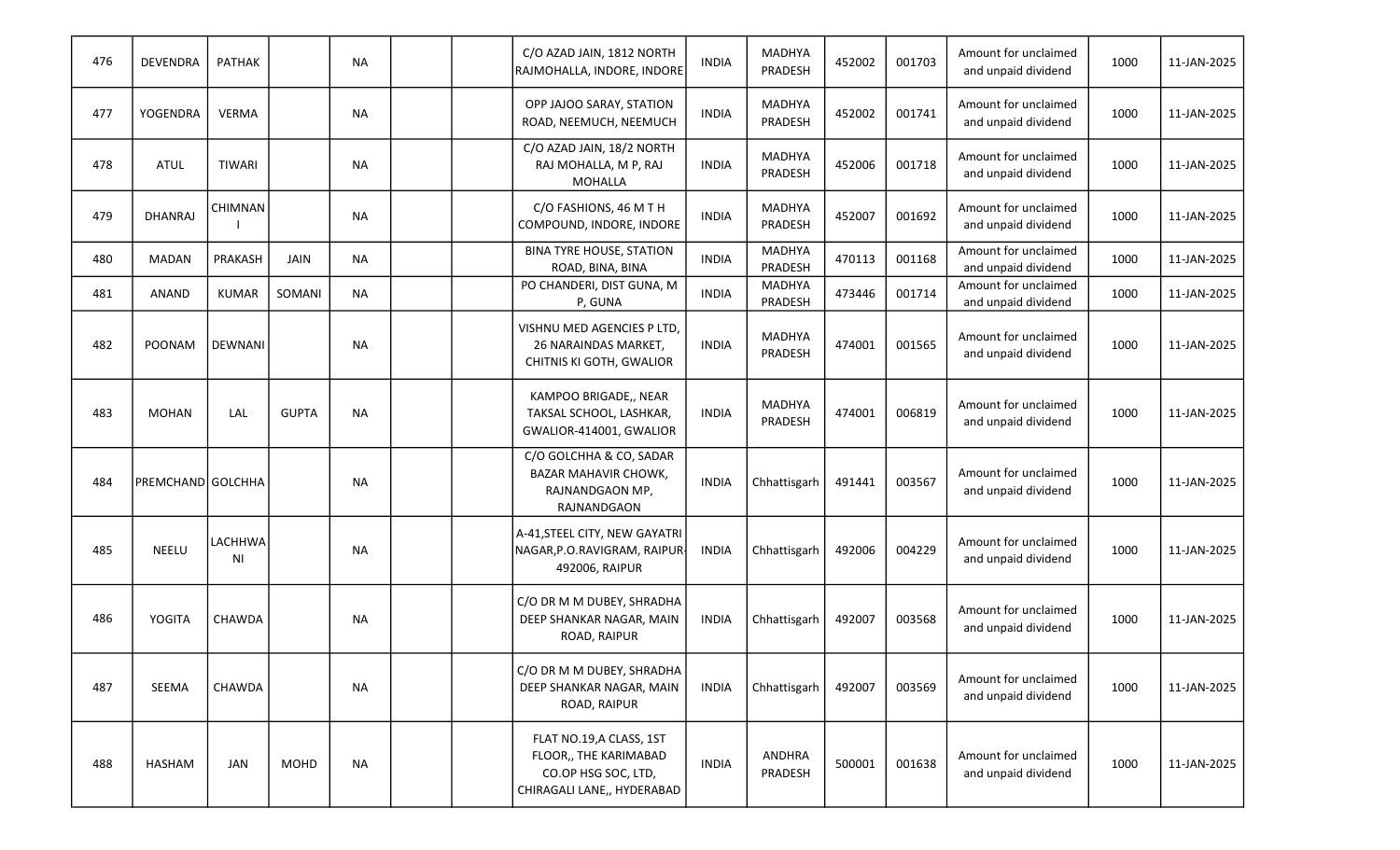| 489 | <b>SURESH</b>                  | <b>KUMAR</b>                | KALYANKA<br>R     | <b>NA</b> |  | HOUSE NO 3-2-450, CHAPPOL<br>BAZAR, KACHIGUDA POST,<br><b>HYDERABAD</b>                   | <b>INDIA</b> | <b>ANDHRA</b><br>PRADESH | 500004 | 001597 | Amount for unclaimed<br>and unpaid dividend | 1000 | 11-JAN-2025 |
|-----|--------------------------------|-----------------------------|-------------------|-----------|--|-------------------------------------------------------------------------------------------|--------------|--------------------------|--------|--------|---------------------------------------------|------|-------------|
| 490 | <b>MUSALAIAH</b>               | <b>MORAMP</b><br><b>UDI</b> |                   | <b>NA</b> |  | NATIONAL INSTT OF<br>NUTRITION, JAMAI OSMANIA,<br>HYDERABAD, HYDERABAD                    | <b>INDIA</b> | ANDHRA<br>PRADESH        | 500007 | 001600 | Amount for unclaimed<br>and unpaid dividend | 1000 | 11-JAN-2025 |
| 491 | <b>PANNALA</b>                 | SARADA                      | <b>KALYANI</b>    | <b>NA</b> |  | 1-1-380/38, ASHOK NAGAR<br>EXTN, HYDERABAD,<br>HYDERABAD                                  | <b>INDIA</b> | <b>ANDHRA</b><br>PRADESH | 500020 | 001624 | Amount for unclaimed<br>and unpaid dividend | 1000 | 11-JAN-2025 |
| 492 | В                              | VANI                        |                   | <b>NA</b> |  | B-204 SAINCHER PALACE, ADJ<br>ANDHRA BANK, EAST<br>MAREDPALLY, SECUNDERABAD               | <b>INDIA</b> | <b>ANDHRA</b><br>PRADESH | 500026 | 001579 | Amount for unclaimed<br>and unpaid dividend | 1000 | 11-JAN-2025 |
| 493 | В                              | <b>RAVI</b>                 | RAJ               | PARSA     |  | 3-1-317/1, NIMBOLI ADDA,<br>KACHIGUDA, HYDERABAD                                          | <b>INDIA</b> | ANDHRA<br>PRADESH        | 500027 | 006400 | Amount for unclaimed<br>and unpaid dividend | 3000 | 11-JAN-2025 |
| 494 | <b>VENKAT</b>                  |                             | LAKSHMI PEESAPATI | <b>NA</b> |  | STATE BANK OF INDIA,<br>NARAYANGUDA BRANCH,<br>HYDERABAD, HYDERABAD                       | <b>INDIA</b> | <b>ANDHRA</b><br>PRADESH | 500029 | 001621 | Amount for unclaimed<br>and unpaid dividend | 1000 | 11-JAN-2025 |
| 495 | <b>MANORAMA</b><br><b>DEVI</b> | <b>UGGIRALA</b>             |                   | <b>NA</b> |  | PREMISES DEPARTMENT, STATE<br>BANK OF INDIA, HYDERABAD                                    | <b>INDIA</b> | <b>ANDHRA</b><br>PRADESH | 500482 | 001594 | Amount for unclaimed<br>and unpaid dividend | 1000 | 11-JAN-2025 |
| 496 | SEETHARAM<br>AIAH              | VASIREDD                    |                   | <b>NA</b> |  | RAMAKRISHNAPUR PO,<br>ADILABAD DT, ADILABAD                                               | <b>INDIA</b> | ANDHRA<br>PRADESH        | 504301 | 001635 | Amount for unclaimed<br>and unpaid dividend | 1000 | 11-JAN-2025 |
| 497 | RAJU                           | CHIDARA                     |                   | <b>NA</b> |  | 12-1-104, PINNA VARI STREET,<br>WARANGAL, WARANGAL                                        | <b>INDIA</b> | <b>ANDHRA</b><br>PRADESH | 506002 | 001647 | Amount for unclaimed<br>and unpaid dividend | 1000 | 11-JAN-2025 |
| 498 | В                              | <b>CHANDRA</b>              | <b>SHEKAR</b>     | REDDY     |  | TIRUMALA SUPER MARKET,<br>VENKATESHWARA COLONY,<br>MAHABUBNAGAR,<br>MAHABUBNAGAR          | <b>INDIA</b> | <b>ANDHRA</b><br>PRADESH | 509002 | 001662 | Amount for unclaimed<br>and unpaid dividend | 1000 | 11-JAN-2025 |
| 499 | Κ                              | M                           | RADHA             | <b>NA</b> |  | D NO 7-2-118, D L ROAD<br>HINDUPUR, HINDUPUR                                              | <b>INDIA</b> | ANDHRA<br>PRADESH        | 515201 | 003961 | Amount for unclaimed<br>and unpaid dividend | 1000 | 11-JAN-2025 |
| 500 | BADARINATH                     | EJARLA                      |                   | <b>NA</b> |  | MERCHANT DOOR NO 11-271,<br>MAIN BAZAR PAMIDI PO,<br>ANANTAPUR DIST AP,<br>ANANTPUR DIST. | <b>INDIA</b> | ANDHRA<br>PRADESH        | 515775 | 004807 | Amount for unclaimed<br>and unpaid dividend | 1000 | 11-JAN-2025 |
| 501 | TARASUDHA   CHERAHU<br>KAR     | LA                          |                   | <b>NA</b> |  | 7-6-266 LAKSHMI NIVAS,<br>MITTA ST, TIRUPATI, TIRUPATI                                    | <b>INDIA</b> | ANDHRA<br>PRADESH        | 517501 | 004601 | Amount for unclaimed<br>and unpaid dividend | 1000 | 11-JAN-2025 |
| 502 | MAHENDRA                       | <b>KUMAR</b>                | P                 | <b>NA</b> |  | 278 NEW STREET, TIRUPATHI,<br>ANDHRA PRADESH, TIRUPATHI                                   | <b>INDIA</b> | ANDHRA<br>PRADESH        | 517501 | 005514 | Amount for unclaimed<br>and unpaid dividend | 1000 | 11-JAN-2025 |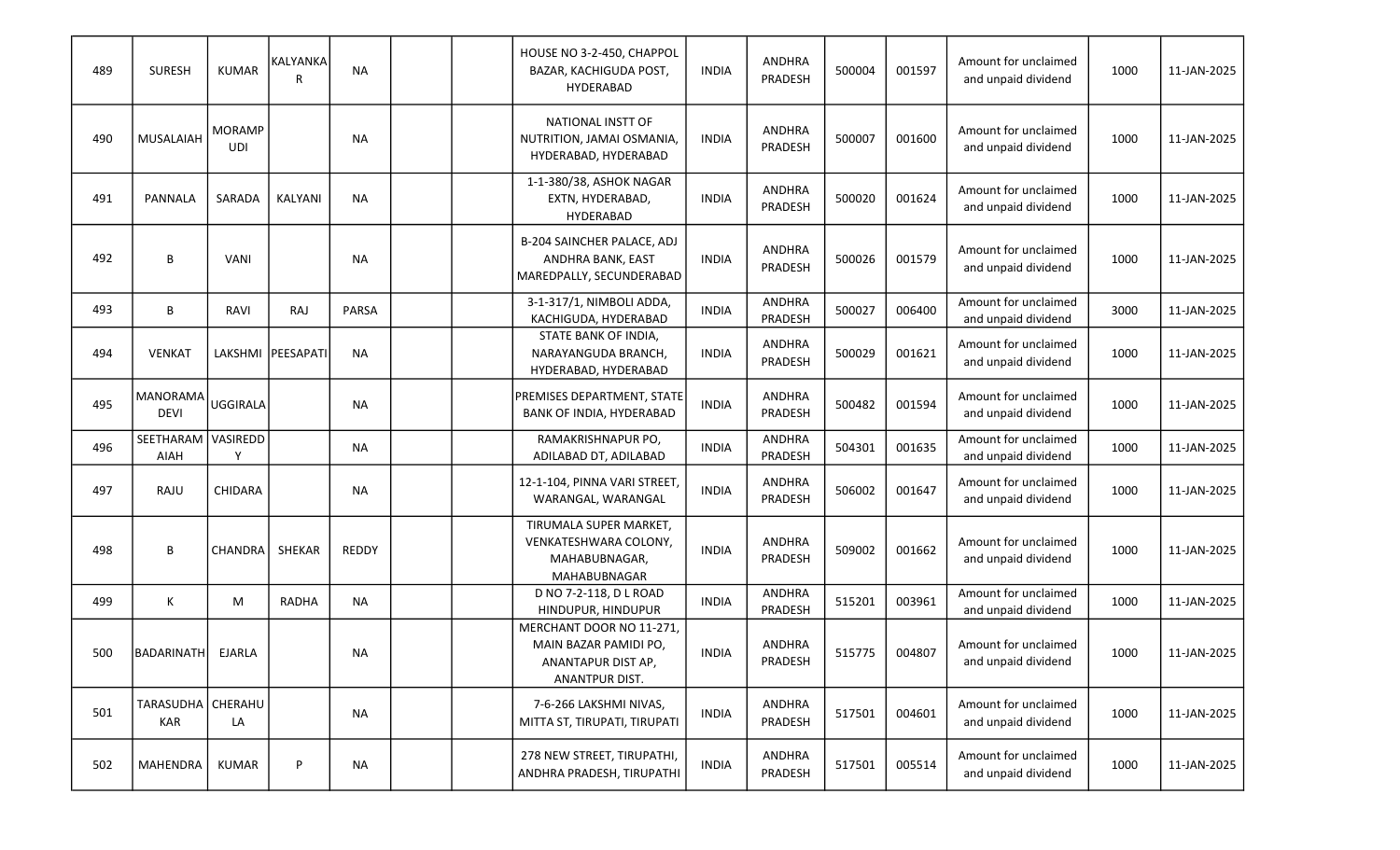| 503 | JAWAHARLA<br>L               | <b>JAIN</b>     |                       | <b>NA</b> | C/O MAMATA OPTICALS,<br>CHINTAVARI STREET, ELURU<br>ROAD, VIJAYWADA                            | <b>INDIA</b> | <b>ANDHRA</b><br>PRADESH        | 520002 | 004703   | Amount for unclaimed<br>and unpaid dividend | 1000 | 11-JAN-2025 |
|-----|------------------------------|-----------------|-----------------------|-----------|------------------------------------------------------------------------------------------------|--------------|---------------------------------|--------|----------|---------------------------------------------|------|-------------|
| 504 | <b>KAMALAKAR</b>             |                 | <b>ATLURI</b>         | <b>NA</b> | D NO 6-74/A, UMA SANKAR<br>2ND STREET, KANURU,<br>VIJAYAWADA                                   | <b>INDIA</b> | <b>ANDHRA</b><br>PRADESH        | 520007 | 10215249 | Amount for unclaimed<br>and unpaid dividend | 1000 | 11-JAN-2025 |
| 505 | <b>BABJI</b>                 | PARIMI          |                       | NA        | H NO 4-9 NEAR RAMALAYAM,<br>NIDAMANURU POST,<br>VIJAYAWADA RURAL MANDAL<br><b>KRISHNA DIST</b> | <b>INDIA</b> | <b>ANDHRA</b><br><b>PRADESH</b> | 521104 | 004710   | Amount for unclaimed<br>and unpaid dividend | 1000 | 11-JAN-2025 |
| 506 | <b>SURESH</b>                | CHUKKAP<br>ALLY |                       | <b>NA</b> | PIONEER AUTO BOBILES,<br>STATION ROAD, GUNTUR AP,<br><b>GUNTUR</b>                             | <b>INDIA</b> | <b>ANDHRA</b><br><b>PRADESH</b> | 522001 | 004720   | Amount for unclaimed<br>and unpaid dividend | 1000 | 11-JAN-2025 |
| 507 | <b>SURESH</b>                | <b>KUMAR</b>    | PARRIPATI             | <b>NA</b> | 16/1, ARUNDEL PET, GUNTUR<br>DT, A P, GUNTUR                                                   | <b>INDIA</b> | <b>ANDHRA</b><br>PRADESH        | 522002 | 004740   | Amount for unclaimed<br>and unpaid dividend | 1000 | 11-JAN-2025 |
| 508 | MAHENDRA                     | <b>KUMAR</b>    |                       | <b>NA</b> | C/O NEW SOUND & TIME<br>PALACE, OPP LIBERTY TALKIES,<br>STATION RD, GUNTUR                     | <b>INDIA</b> | <b>ANDHRA</b><br>PRADESH        | 522003 | 004701   | Amount for unclaimed<br>and unpaid dividend | 1000 | 11-JAN-2025 |
| 509 | ESWARCHAN<br>D               |                 |                       | <b>NA</b> | C/O SHA AMRATLAL,<br><b>ESWARCHAND &amp; CO, JAIN</b><br>TEMPLE STREET, TENALI                 | <b>INDIA</b> | <b>ANDHRA</b><br>PRADESH        | 522201 | 004745   | Amount for unclaimed<br>and unpaid dividend | 1000 | 11-JAN-2025 |
| 510 | <b>VENKATA</b>               | RAMANAI<br>AH   | <b>DARISI</b>         | <b>NA</b> | 15/26 BRINDAVANAM,<br>NELLORE, A P, NELLORE                                                    | <b>INDIA</b> | <b>ANDHRA</b><br>PRADESH        | 524001 | 004282   | Amount for unclaimed<br>and unpaid dividend | 1000 | 11-JAN-2025 |
| 511 | <b>BEENA</b>                 | <b>DEVI</b>     |                       | <b>NA</b> | DOOR NO 12-1-84, SANGHVI<br>ELECTRICALS, MAIN ROAD,<br>ANAKAPALLE                              | <b>INDIA</b> | <b>ANDHRA</b><br>PRADESH        | 531001 | 004763   | Amount for unclaimed<br>and unpaid dividend | 1000 | 11-JAN-2025 |
| 512 | <b>PRAKASH</b>               |                 |                       | <b>NA</b> | OPTICAL INDUSTRIES, KVR<br>SWAMY ROAD,<br>RAJAHMUNDRY,<br>RAJAHMUNDRY                          | <b>INDIA</b> | <b>ANDHRA</b><br><b>PRADESH</b> | 533101 | 004709   | Amount for unclaimed<br>and unpaid dividend | 1000 | 11-JAN-2025 |
| 513 | <b>RAMESH</b>                | <b>BABU</b>     | <b>BOMMAT</b><br>HULA | <b>NA</b> | 59-1-8, P&T COLONY,<br>RAJAHMUNDRY,<br>RAJAMUNDHRY                                             | <b>INDIA</b> | <b>ANDHRA</b><br>PRADESH        | 533101 | 004762   | Amount for unclaimed<br>and unpaid dividend | 1000 | 11-JAN-2025 |
| 514 | KAMESWAR<br>A                | <b>RAO</b>      | CHAKKA                | <b>NA</b> | 8/9/74 PEDDA VEEDHI, TUNI,<br>TUNI                                                             | <b>INDIA</b> | <b>ANDHRA</b><br>PRADESH        | 533401 | 004766   | Amount for unclaimed<br>and unpaid dividend | 1000 | 11-JAN-2025 |
| 515 | <b>TRINADH</b>               | GANIREDD<br>v   |                       | <b>NA</b> | S/O SIMHACHALAM, SUNKARA<br>PADDAYYA STREET,<br>BHIMAVARAM, BHIMAVARAM                         | <b>INDIA</b> | <b>ANDHRA</b><br>PRADESH        | 534201 | 004726   | Amount for unclaimed<br>and unpaid dividend | 1000 | 11-JAN-2025 |
| 516 | SREERAMUL KARUMUR<br>$\sf U$ |                 |                       | <b>NA</b> | SPANDHANA INVESTMENTS,<br>SRIRAMPET, PALAKOL,<br>PALAKOL                                       | <b>INDIA</b> | ANDHRA<br>PRADESH               | 534260 | 005395   | Amount for unclaimed<br>and unpaid dividend | 1000 | 11-JAN-2025 |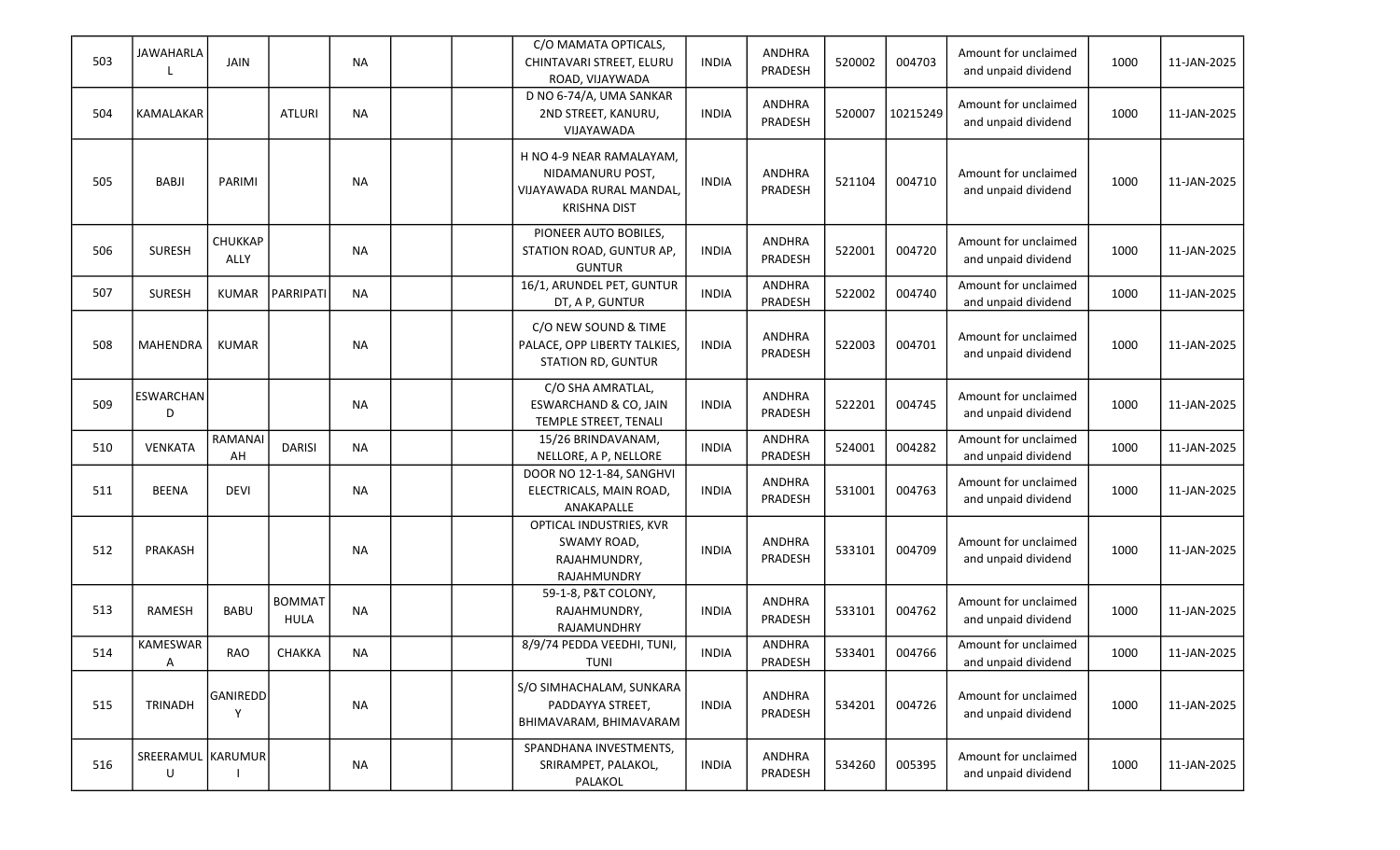| 517 | <b>BHAGWAN</b> | RAMCHAN<br>D          |                       | <b>NA</b> |  | C/O LAXMAN RAMCHANDANI,<br>SMS ARCADE B, BLOCK 404 4TH<br>FLOOR, BANGALORE                              | <b>INDIA</b> | KARNATAKA        | 560001 | 004040 | Amount for unclaimed<br>and unpaid dividend | 1000 | 11-JAN-2025 |
|-----|----------------|-----------------------|-----------------------|-----------|--|---------------------------------------------------------------------------------------------------------|--------------|------------------|--------|--------|---------------------------------------------|------|-------------|
| 518 | SAYEEDA        | ZAHIDA                | <b>BATOOL</b>         | <b>NA</b> |  | C/74 JEEVAN BIMA NAGAR,<br>BANGALORE, BANGALORE                                                         | <b>INDIA</b> | KARNATAKA        | 560001 | 001051 | Amount for unclaimed<br>and unpaid dividend | 1000 | 11-JAN-2025 |
| 519 | KAMLA          | <b>DEVI</b>           |                       | <b>NA</b> |  | 357 12TH CROSS, II BLOCK,<br>JAYNAGAR, BANGALORE                                                        | <b>INDIA</b> | KARNATAKA        | 560011 | 001058 | Amount for unclaimed<br>and unpaid dividend | 1000 | 11-JAN-2025 |
| 520 | ${\sf N}$      | RAJA                  | <b>RAJESHW</b><br>ARI | <b>NA</b> |  | D/N 241 IST CROSS, 2ND MAIN<br>ROAD, HANUMANTHA NAGAR,<br>BANGALORE                                     | <b>INDIA</b> | KARNATAKA        | 560019 | 001068 | Amount for unclaimed<br>and unpaid dividend | 1000 | 11-JAN-2025 |
| 521 | <b>NANDITA</b> | <b>BOSE</b>           |                       | <b>NA</b> |  | G-13, KRISTAL AGATE-2,<br>KASAVANAHALLI, NEAR AMRITA<br>ENGG, COLLEGE, OFF. SARJAPUR<br>ROAD, BENGALURU | <b>INDIA</b> | KARNATAKA        | 560035 | 003439 | Amount for unclaimed<br>and unpaid dividend | 1000 | 11-JAN-2025 |
| 522 | PHANIRAJ       | <b>HUNSURG</b><br>URU | <b>RAJARAO</b>        | <b>NA</b> |  | NO 174 SRINIDHI LAYOUT,<br>VIJAY NAGAR, MARENAHALLY,<br><b>BANGALORE</b>                                | <b>INDIA</b> | KARNATAKA        | 560040 | 001060 | Amount for unclaimed<br>and unpaid dividend | 1000 | 11-JAN-2025 |
| 523 | N              | Α                     | LALTHA                | <b>NA</b> |  | RAJKAMALAGENCIES, 65/21<br>HAINES ROAD, BANGALORE                                                       | <b>INDIA</b> | <b>KARNATAKA</b> | 560051 | 004799 | Amount for unclaimed<br>and unpaid dividend | 1000 | 11-JAN-2025 |
| 524 | <b>VIMALA</b>  |                       |                       | <b>NA</b> |  | VINODKUMAR & CO, NO 7 D K<br>LANE, CHICKPETH CROSS,<br><b>BANGALORE</b>                                 | <b>INDIA</b> | KARNATAKA        | 560053 | 001040 | Amount for unclaimed<br>and unpaid dividend | 1000 | 11-JAN-2025 |
| 525 | CHANDRA        | <b>KUMAR</b>          |                       | <b>NA</b> |  | BHERAV PAPER AGENCIES, NO<br>164 SULTANPET, BANGALORE,<br>BANGALORE                                     | <b>INDIA</b> | KARNATAKA        | 560053 | 001048 | Amount for unclaimed<br>and unpaid dividend | 1000 | 11-JAN-2025 |
| 526 | PRAKASH        |                       |                       | <b>NA</b> |  | N M YAJAMAN & SONS, NO 1<br>PSK LANE, 2ND CROSS AKKIPET,<br><b>BANGALORE</b>                            | <b>INDIA</b> | KARNATAKA        | 560053 | 001049 | Amount for unclaimed<br>and unpaid dividend | 1000 | 11-JAN-2025 |
| 527 | <b>SUKHI</b>   | <b>DEVI</b>           |                       | <b>NA</b> |  | MAHENDRA RIBBONS, 71<br>MAMULPET, BANGALORE,<br>BANGALORE                                               | <b>INDIA</b> | KARNATAKA        | 560053 | 001055 | Amount for unclaimed<br>and unpaid dividend | 1000 | 11-JAN-2025 |
| 528 | SANTOSH        | PARAKH                |                       | <b>NA</b> |  | C/O SUSHIL ELECTRICAL, 3/5 R<br>R BUILDING 3RD FLOOR, B V K<br>IYENGAR ROAD, BANGALORE                  | <b>INDIA</b> | KARNATAKA        | 560053 | 003920 | Amount for unclaimed<br>and unpaid dividend | 1000 | 11-JAN-2025 |
| 529 | <b>PUKHRAJ</b> |                       |                       | <b>NA</b> |  | 663 CHIKPET, MALLAPPAS NEW<br>MARKET, CHIKPET, BANGALORE                                                | <b>INDIA</b> | KARNATAKA        | 560053 | 006418 | Amount for unclaimed<br>and unpaid dividend | 1000 | 11-JAN-2025 |
| 530 | <b>FATEH</b>   | <b>RAJ</b>            | <b>KANOOGA</b>        | <b>NA</b> |  | MAHENDRA RIBBONS, NO 67<br>ANAND PURI, 71 MAMULPET,<br>BANGALORE                                        | <b>INDIA</b> | KARNATAKA        | 560053 | 001056 | Amount for unclaimed<br>and unpaid dividend | 1000 | 11-JAN-2025 |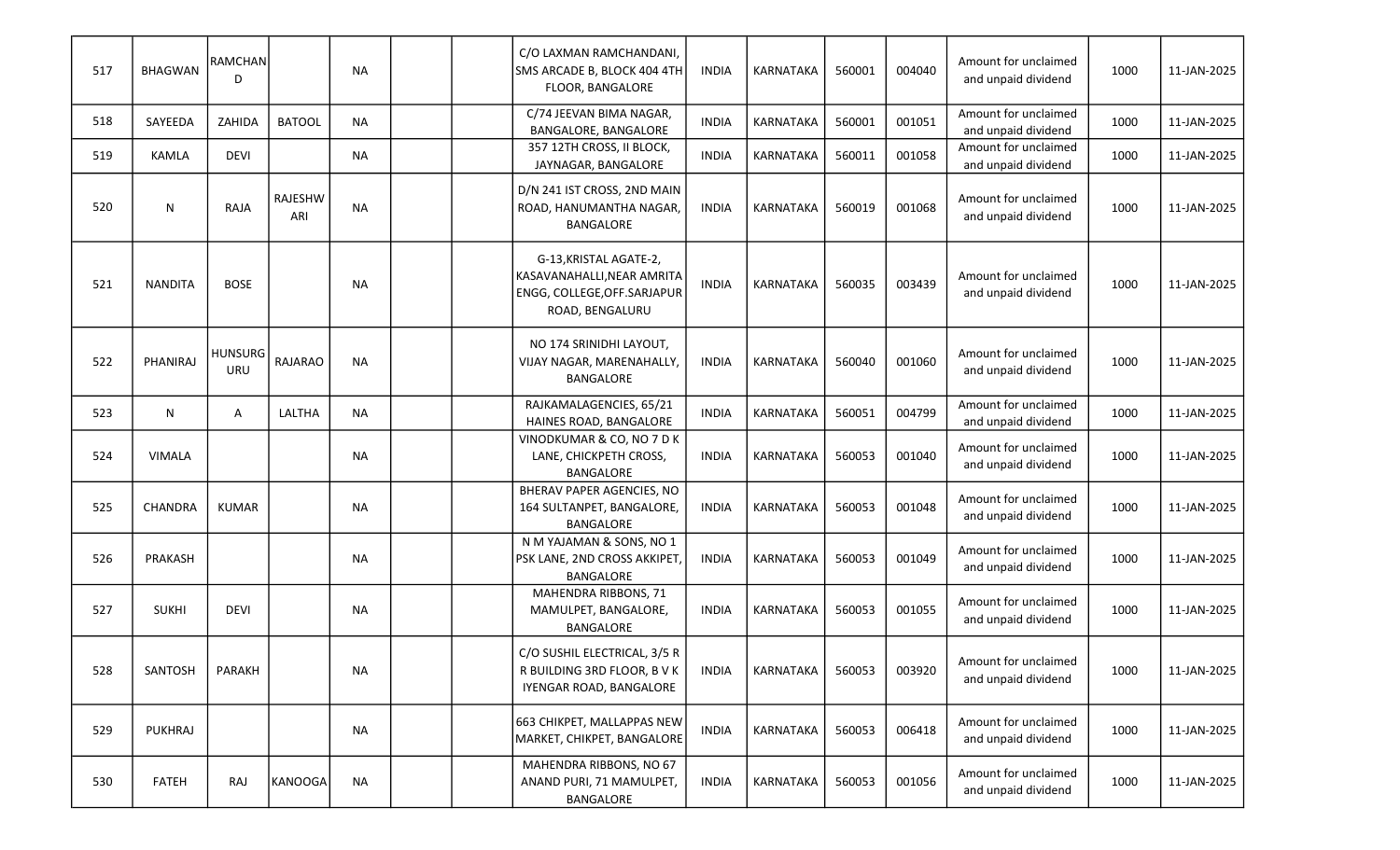| 531 | B                       | N                             | VASANTH<br><b>AKUMARI</b> | <b>NA</b> |  | SRI BHAVANI TEXTILES, 231<br>KRISHNA MARKET, CHICKPET,<br><b>BANGALORE</b>                           | <b>INDIA</b> | <b>KARNATAKA</b>  | 560053 | 003943   | Amount for unclaimed<br>and unpaid dividend | 1000 | 11-JAN-2025 |
|-----|-------------------------|-------------------------------|---------------------------|-----------|--|------------------------------------------------------------------------------------------------------|--------------|-------------------|--------|----------|---------------------------------------------|------|-------------|
| 532 | <b>UMESH</b>            | <b>RAO</b>                    | M                         | <b>NA</b> |  | 2/192 4TH CROSS, 1ST STAGE<br>KIRLOSKAR COLONY, WEST OF<br>CHORD ROAD, BANGALORE                     | <b>INDIA</b> | <b>KARNATAKA</b>  | 560079 | 003965   | Amount for unclaimed<br>and unpaid dividend | 1000 | 11-JAN-2025 |
| 533 | B                       | <b>MADHUS</b><br><b>UDHAN</b> | JAIN                      | <b>NA</b> |  | 15/2, II FLOOR, COORG<br>MANSION, K R CIRCLE,<br>MYSORE, MYSORE                                      | <b>INDIA</b> | <b>KARNATAKA</b>  | 570001 | 003971   | Amount for unclaimed<br>and unpaid dividend | 1000 | 11-JAN-2025 |
| 534 | SANGITA                 |                               |                           | <b>NA</b> |  | SHA VEERCHAND OMKARMAL,<br>183/1, VASANTA ROAD,,<br>DAVANGERE-577001,<br>DAVANGERE                   | <b>INDIA</b> | KARNATAKA         | 577001 | 006731   | Amount for unclaimed<br>and unpaid dividend | 1000 | 11-JAN-2025 |
| 535 | SAIBANNA                | AMBATE                        |                           | <b>NA</b> |  | H NO 8 10 53, BUS STAND<br>COLONY, KEBRD, BIDAR                                                      | <b>INDIA</b> | KARNATAKA         | 585401 | 13687399 | Amount for unclaimed<br>and unpaid dividend | 1000 | 11-JAN-2025 |
| 536 | SOMALINGA<br><b>MMA</b> | KODLI                         |                           | <b>NA</b> |  | G M P S SCHOOL, CHITAGUPPA,<br>TQ HUMNABAD, DIST BIDAR                                               | <b>INDIA</b> | KARNATAKA         | 585412 | 006540   | Amount for unclaimed<br>and unpaid dividend | 1000 | 11-JAN-2025 |
| 537 | <b>BINOD</b>            | <b>KUMAR</b>                  | <b>AGRAWAL</b>            | <b>NA</b> |  | FLAT NO.5A,5TH FLOOR,<br>PALACE REGENCY APTS, KELLY'S,<br>80-93, PURASAIWAKKAM HIGH<br>ROAD, CHENNAI | <b>INDIA</b> | <b>TAMIL NADU</b> | 600010 | 005374   | Amount for unclaimed<br>and unpaid dividend | 1000 | 11-JAN-2025 |
| 538 | <b>SHILPA</b>           | M                             | SHAH                      | <b>NA</b> |  | C/O SHAH & SHAH, FLAT<br>NO, B/104, PRINCE MANOR,<br>114, PURASAWALKAM HIGH<br>RD, KELLY, CHENNAI    | <b>INDIA</b> | <b>TAMIL NADU</b> | 600010 | 005477   | Amount for unclaimed<br>and unpaid dividend | 1000 | 11-JAN-2025 |
| 539 | S                       | THANMAL                       |                           | <b>NA</b> |  | 191, V M STREET,<br>ROYAPETTAH, MADRAS                                                               | <b>INDIA</b> | <b>TAMIL NADU</b> | 600014 | 004997   | Amount for unclaimed<br>and unpaid dividend | 1000 | 11-JAN-2025 |
| 540 | <b>PONNURAJ</b>         | PERUMAL                       |                           | <b>NA</b> |  | INDUSTRIAL OXYGEN CO LTD.,,<br>MANALI EXPRESS ROAD,<br>MANALI MADRAS, MADRAS                         | <b>INDIA</b> | <b>TAMIL NADU</b> | 600068 | 000312   | Amount for unclaimed<br>and unpaid dividend | 1000 | 11-JAN-2025 |
| 541 | BHAWARLAL               |                               |                           | <b>NA</b> |  | 33/B, PEDDU NAICKEN STREET<br>KRISHNA MANSION FLAT,<br>KONDITHOPE, CHENNAI                           | <b>INDIA</b> | <b>TAMIL NADU</b> | 600079 | 005481   | Amount for unclaimed<br>and unpaid dividend | 1000 | 11-JAN-2025 |
| 542 | PRABHA                  | <b>KOCHAR</b>                 |                           | <b>NA</b> |  | GALADA CENTRE, IIND FLOOR,<br>352 MINT STREET, MADRAS                                                | <b>INDIA</b> | <b>TAMIL NADU</b> | 600079 | 005841   | Amount for unclaimed<br>and unpaid dividend | 1000 | 11-JAN-2025 |
| 543 | MALIREDDY               | VINOD                         | <b>REDDY</b>              | <b>NA</b> |  | S 36 FIFTH AVENUE, BESANT<br>NAGAR, MADRAS, MADRAS                                                   | <b>INDIA</b> | <b>TAMIL NADU</b> | 600090 | 004275   | Amount for unclaimed<br>and unpaid dividend | 1000 | 11-JAN-2025 |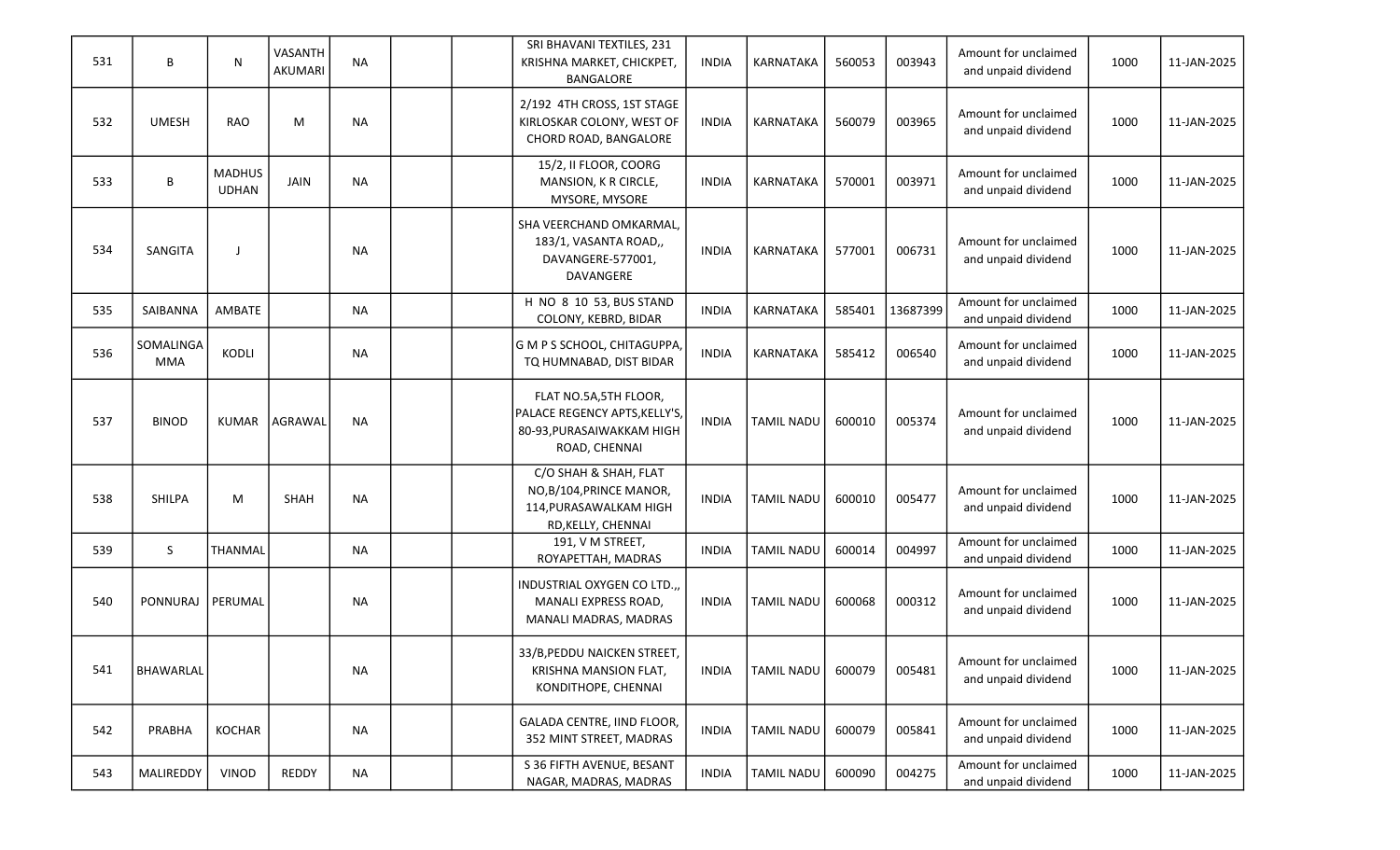| 544 | <b>NIKITHA</b>   |                                 |                | <b>NA</b> |  | 35/1 KASIKAR ST, CHEYYAR T S<br>DT, TAMIL NADU, MADRAS                                          | <b>INDIA</b> | <b>TAMIL NADU</b>            | 604407 | 005376 | Amount for unclaimed<br>and unpaid dividend | 1000 | 11-JAN-2025 |
|-----|------------------|---------------------------------|----------------|-----------|--|-------------------------------------------------------------------------------------------------|--------------|------------------------------|--------|--------|---------------------------------------------|------|-------------|
| 545 | S                | <b>MADAN</b>                    | <b>REKHA</b>   | <b>NA</b> |  | 120 NORTH CAR STREET,<br>SIRKALI, TANJORE                                                       | <b>INDIA</b> | <b>TAMIL NADU</b>            | 609110 | 004998 | Amount for unclaimed<br>and unpaid dividend | 1000 | 11-JAN-2025 |
| 546 | S                | LALITA                          |                | <b>NA</b> |  | 105 MAIN RD CHATARAM,<br>PUTHUR PO SIRKALI TK,<br>TANJORE, TANJORE                              | <b>INDIA</b> | <b>TAMIL NADU</b>            | 613001 | 002241 | Amount for unclaimed<br>and unpaid dividend | 1000 | 11-JAN-2025 |
| 547 | S                | PRAKASHB<br>AI                  |                | <b>NA</b> |  | NO 20 MAIN BAZZAR, VELLORE,<br>TAMILNADU, VELLORE                                               | <b>INDIA</b> | <b>TAMIL NADU</b>            | 632004 | 005510 | Amount for unclaimed<br>and unpaid dividend | 1000 | 11-JAN-2025 |
| 548 | <b>RAVINDRA</b>  | <b>KUMAR</b>                    |                | <b>NA</b> |  | 22 PERUMAL KOVIL STREET,<br>ERODE, TAMIL NADU, ERODE                                            | <b>INDIA</b> | <b>TAMIL NADU</b>            | 638001 | 005473 | Amount for unclaimed<br>and unpaid dividend | 1000 | 11-JAN-2025 |
| 549 | G                | VASUDEV<br>AN                   | <b>NAIR</b>    | <b>NA</b> |  | GEETHA BHAVAN,<br>PUTHAPPADY PO, MUVATTU<br>PUZHA, MUVATTU PUZHA                                | <b>INDIA</b> | Kerala                       | 686673 | 002253 | Amount for unclaimed<br>and unpaid dividend | 1000 | 11-JAN-2025 |
| 550 | <b>NISHA</b>     | SHAH                            |                | <b>NA</b> |  | C/O SUPARI TDG CORPN 25,<br>AMARTALLA STR., CALCUTTA                                            | <b>INDIA</b> | <b>WEST</b><br><b>BENGAL</b> | 700001 | 005269 | Amount for unclaimed<br>and unpaid dividend | 1000 | 11-JAN-2025 |
| 551 | VANDANA          | <b>JHUNJHU</b><br><b>NWALLA</b> |                | <b>NA</b> |  | C/O TULSI FRAGRANCES, G P O<br>BOX NO 2491, 17 EZRA STREET<br>CALCUTTA                          | <b>INDIA</b> | <b>WEST</b><br><b>BENGAL</b> | 700001 | 005310 | Amount for unclaimed<br>and unpaid dividend | 1000 | 11-JAN-2025 |
| 552 | <b>RAMDULARI</b> | <b>GUPTA</b>                    |                | <b>NA</b> |  | C/O HOOGHLY LAMINATING,<br>INDUSTRIES 6 CLIVE ROW,<br>GROUND FLOOR, CALCUTTA                    | <b>INDIA</b> | <b>WEST</b><br><b>BENGAL</b> | 700001 | 005342 | Amount for unclaimed<br>and unpaid dividend | 1000 | 11-JAN-2025 |
| 553 | <b>SURESH</b>    | <b>KUMAR</b>                    | SOMANI         | <b>NA</b> |  | C/O NEW COMMERCIAL<br>AGENCIES, 3 COMML BLDGS 23<br>NS ROAD, CALCUTTA,<br><b>CALCUTTA</b>       | <b>INDIA</b> | <b>WEST</b><br><b>BENGAL</b> | 700001 | 004130 | Amount for unclaimed<br>and unpaid dividend | 1000 | 11-JAN-2025 |
| 554 | <b>AMIT</b>      | <b>KUMAR</b>                    | <b>BAJORIA</b> | <b>NA</b> |  | C/O A K BAJORIA & CO, 216<br>OLD CHINA BAZAR STREET, 5TH<br>FLOOR, R.NO.19, CALCUTTA            | <b>INDIA</b> | <b>WEST</b><br><b>BENGAL</b> | 700001 | 005265 | Amount for unclaimed<br>and unpaid dividend | 1000 | 11-JAN-2025 |
| 555 | RAJENDRA         | <b>KUMAR</b>                    | <b>SHROFF</b>  | <b>NA</b> |  | C/O RADHEY & CO., ROOM<br>NO.B-135,1ST FLOOR, 71,B R B<br><b>B ROAD BAGREE MKT,</b><br>CALCUTTA | <b>INDIA</b> | <b>WEST</b><br>BENGAL        | 700001 | 005273 | Amount for unclaimed<br>and unpaid dividend | 1000 | 11-JAN-2025 |
| 556 | SAJAN            | <b>KUMAR</b>                    | <b>GUPTA</b>   | <b>NA</b> |  | 2 MANSOOR LANE, CALCUTTA-<br>700001, CALCUTTA                                                   | <b>INDIA</b> | <b>WEST</b><br>BENGAL        | 700001 | 007773 | Amount for unclaimed<br>and unpaid dividend | 1000 | 11-JAN-2025 |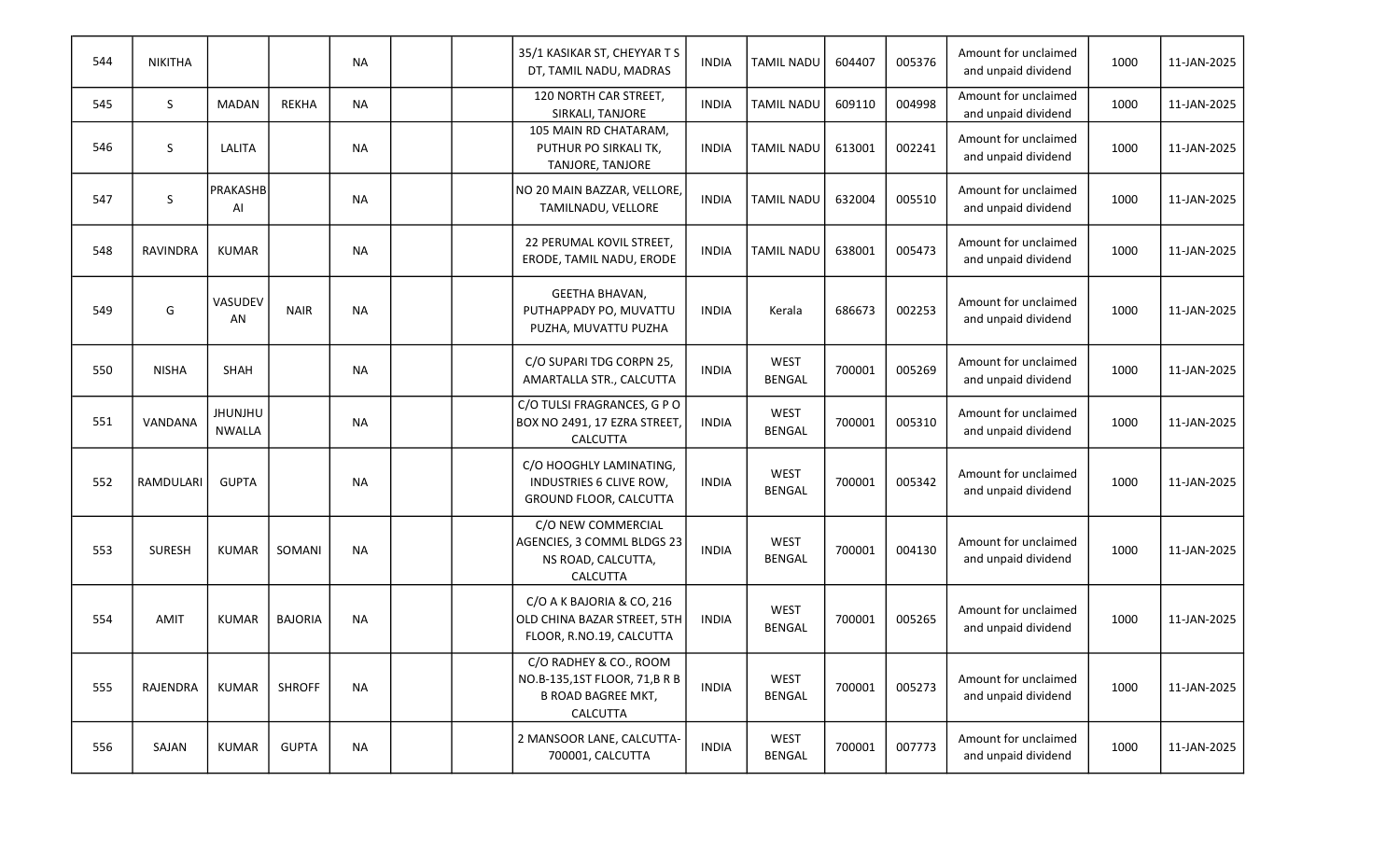| 557 | $\perp$         | <b>THOMAS</b> | <b>INVESTME</b><br>NT | <b>SERVICES</b> | P | <b>LTD</b> | 11 R N MUKHERJEE ROAD,<br>CALCUTTA - 700 001,<br><b>CALCUTTA</b>               | <b>INDIA</b> | <b>WEST</b><br><b>BENGAL</b> | 700001 | 008002               | Amount for unclaimed<br>and unpaid dividend | 1000 | 11-JAN-2025 |
|-----|-----------------|---------------|-----------------------|-----------------|---|------------|--------------------------------------------------------------------------------|--------------|------------------------------|--------|----------------------|---------------------------------------------|------|-------------|
| 558 | SUNIL           | SARAF         |                       | <b>NA</b>       |   |            | 18 B, NILMANI MITRA, STREET,<br>1ST FLOOR,, CALCUTTA -<br>700006, CALCUTTA     | <b>INDIA</b> | <b>WEST</b><br><b>BENGAL</b> | 700006 | 007149               | Amount for unclaimed<br>and unpaid dividend | 2000 | 11-JAN-2025 |
| 559 | <b>MINTU</b>    | SINGHAL       |                       | <b>NA</b>       |   |            | 21/3 J M AVENUE, CALCUTTA,<br>CALCUTTA                                         | <b>INDIA</b> | <b>WEST</b><br><b>BENGAL</b> | 700006 | 005085               | Amount for unclaimed<br>and unpaid dividend | 1000 | 11-JAN-2025 |
| 560 | <b>VIVID</b>    | <b>VYAPAR</b> | PRIVATE               | LIMITED         |   |            | 62/1, STRAND ROAD, 1ST<br>FLOOR, KOLKATA                                       | <b>INDIA</b> | WEST<br><b>BENGAL</b>        | 700006 | 12019103<br>00073476 | Amount for unclaimed<br>and unpaid dividend | 1000 | 11-JAN-2025 |
| 561 | <b>BAJARANG</b> | <b>GUPTA</b>  |                       | <b>NA</b>       |   |            | C/O SURESH TRADING CO, 4<br>BALLAV DAS STREET, 2ND<br>FLOOR, CALCUTTA          | <b>INDIA</b> | <b>WEST</b><br><b>BENGAL</b> | 700007 | 004155               | Amount for unclaimed<br>and unpaid dividend | 1000 | 11-JAN-2025 |
| 562 | SANJAY          | AGARWAL       |                       | <b>NA</b>       |   |            | C/O SURESH TRADING CO, 4<br>BALLAV DAS STREET, 2ND<br>FLOOR, CALCUTTA          | <b>INDIA</b> | <b>WEST</b><br><b>BENGAL</b> | 700007 | 004156               | Amount for unclaimed<br>and unpaid dividend | 1000 | 11-JAN-2025 |
| 563 | <b>SUSHILA</b>  | <b>GUPTA</b>  |                       | <b>NA</b>       |   |            | <b>11 SAMBHU CHATTERJEE</b><br>STREET, CALCUTTA, CALCUTTA                      | <b>INDIA</b> | <b>WEST</b><br><b>BENGAL</b> | 700007 | 004202               | Amount for unclaimed<br>and unpaid dividend | 1000 | 11-JAN-2025 |
| 564 | <b>BIJAY</b>    | <b>MODI</b>   |                       | <b>NA</b>       |   |            | C/O P ROY, P 11 CHITPURSPUR,<br>CALCUTTA, CALCUTTA                             | <b>INDIA</b> | <b>WEST</b><br><b>BENGAL</b> | 700007 | 005282               | Amount for unclaimed<br>and unpaid dividend | 1000 | 11-JAN-2025 |
| 565 | <b>UMA</b>      | <b>GUPTA</b>  |                       | <b>NA</b>       |   |            | 8 MADAN MOHAN BURMAN<br>ST, FIRST FLOOR, CALCUTTA,<br>CALCUTTA                 | <b>INDIA</b> | <b>WEST</b><br><b>BENGAL</b> | 700007 | 005325               | Amount for unclaimed<br>and unpaid dividend | 1000 | 11-JAN-2025 |
| 566 | PRABHA          | <b>SHAH</b>   |                       | <b>NA</b>       |   |            | C/O MURARI LAL SNIV KUMAR,<br>94 LOWER CHITPUR ROAD,<br>CALCUTTA, CALCUTTA     | <b>INDIA</b> | <b>WEST</b><br><b>BENGAL</b> | 700007 | 005338               | Amount for unclaimed<br>and unpaid dividend | 1000 | 11-JAN-2025 |
| 567 | <b>SANTOSH</b>  | <b>KUMAR</b>  | <b>SINGH</b>          | <b>NA</b>       |   |            | C/O SANTOSH TAILORS, 2<br>DIGAMBER JAIN TEMPLE ROAD,<br>CALCUTTA, CALCUTTA     | <b>INDIA</b> | <b>WEST</b><br><b>BENGAL</b> | 700007 | 004201               | Amount for unclaimed<br>and unpaid dividend | 1000 | 11-JAN-2025 |
| 568 | <b>SURYA</b>    | KANTA         | <b>BUBNA</b>          | <b>NA</b>       |   |            | C/O MAHESH STEEL HOUSE,<br>159 RABINDRA SARANI,<br>KOLKATA 700007, CALCUTTA    | <b>INDIA</b> | <b>WEST</b><br><b>BENGAL</b> | 700007 | 004206               | Amount for unclaimed<br>and unpaid dividend | 1000 | 11-JAN-2025 |
| 569 | MOHAN           | LAL           | <b>DUGAR</b>          | <b>NA</b>       |   |            | C/O D S ENTERPRISES, 199/5 M<br>G ROAD, CALCUTTA, CALCUTTA                     | <b>INDIA</b> | <b>WEST</b><br><b>BENGAL</b> | 700007 | 005283               | Amount for unclaimed<br>and unpaid dividend | 1000 | 11-JAN-2025 |
| 570 | <b>BIMAL</b>    | <b>KUMAR</b>  | SARAF                 | <b>NA</b>       |   |            | C/O KAUSHIK ENTERPRISES,<br>11A MAHARSHI DEVENDRA<br>ROAD, 5TH FLOOR, CALCUTTA | <b>INDIA</b> | <b>WEST</b><br>BENGAL        | 700007 | 005293               | Amount for unclaimed<br>and unpaid dividend | 1000 | 11-JAN-2025 |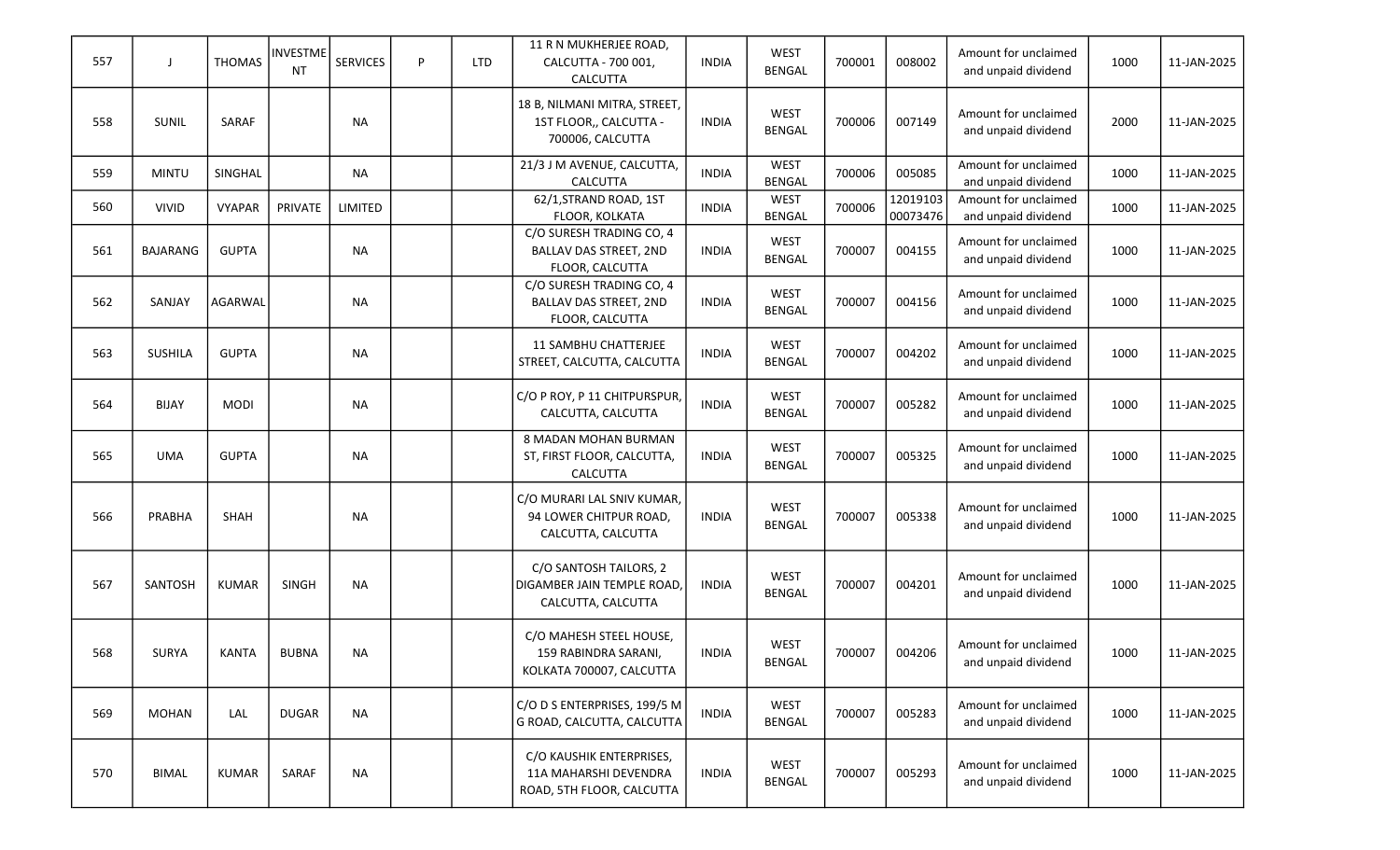| 571 | <b>BIKRAM</b> | CHAND           | AGARWAL<br>A        | <b>NA</b> | C/O SHREE GANESH<br>ROADWAYS, 4 BALLAV DAS ST,<br>3RD FLOOR R NO 313,<br>CALCUTTA | <b>INDIA</b> | <b>WEST</b><br><b>BENGAL</b> | 700007 | 005322 | Amount for unclaimed<br>and unpaid dividend | 1000 | 11-JAN-2025 |
|-----|---------------|-----------------|---------------------|-----------|-----------------------------------------------------------------------------------|--------------|------------------------------|--------|--------|---------------------------------------------|------|-------------|
| 572 | <b>MURARI</b> | LAL             | SHAN                | <b>NA</b> | C/O HEET TRADING CO, 94<br>LOWER CHITPUR ROAD,<br>CALCUTTA, CALCUTTA              | <b>INDIA</b> | <b>WEST</b><br><b>BENGAL</b> | 700007 | 005337 | Amount for unclaimed<br>and unpaid dividend | 1000 | 11-JAN-2025 |
| 573 | SATYA         | <b>BRAT</b>     | <b>AGARWAL</b>      | <b>NA</b> | C/O SHIKHA AGARWAL, 1<br>MERLIN PARK, BALLYGANJ FARI,<br>CALCUTTA                 | <b>INDIA</b> | <b>WEST</b><br><b>BENGAL</b> | 700019 | 001493 | Amount for unclaimed<br>and unpaid dividend | 1000 | 11-JAN-2025 |
| 574 | SANJAY        | <b>SETHIA</b>   |                     | <b>NA</b> | VISION WORLD, 228/A<br>A.J.C.BOSE ROAD, KOLKATA                                   | <b>INDIA</b> | <b>WEST</b><br><b>BENGAL</b> | 700020 | 005617 | Amount for unclaimed<br>and unpaid dividend | 1000 | 11-JAN-2025 |
| 575 | RANJANA       | <b>TALWAR</b>   |                     | <b>NA</b> | 5/1-C, BELVENDERE ROAD,,<br>ALIPORE,, CALCUTTA-700027,<br>CALCUTTA                | <b>INDIA</b> | <b>WEST</b><br><b>BENGAL</b> | 700027 | 007819 | Amount for unclaimed<br>and unpaid dividend | 1000 | 11-JAN-2025 |
| 576 | PRITILATA     | CHAKRAB<br>ORTY |                     | <b>NA</b> | 142C KANKULIA RD, CALCUTTA,<br>CALCUTTA                                           | <b>INDIA</b> | <b>WEST</b><br><b>BENGAL</b> | 700029 | 005084 | Amount for unclaimed<br>and unpaid dividend | 1000 | 11-JAN-2025 |
| 577 | DILIPKUMAR    | <b>BOSE</b>     |                     | <b>NA</b> | 15/A KEDAR NATH, DAS LANE,<br>CALCUTTA                                            | <b>INDIA</b> | <b>WEST</b><br><b>BENGAL</b> | 700030 | 006609 | Amount for unclaimed<br>and unpaid dividend | 1000 | 11-JAN-2025 |
| 578 | <b>DILIP</b>  | <b>KUMAR</b>    | <b>BOSE</b>         | <b>NA</b> | 15/A KEDAR NATH, DAS LANE,<br>CALCUTTA                                            | <b>INDIA</b> | <b>WEST</b><br><b>BENGAL</b> | 700030 | 006612 | Amount for unclaimed<br>and unpaid dividend | 1000 | 11-JAN-2025 |
| 579 | CHANDRA       | PRAKASH         | PATEL               | <b>NA</b> | C/O DR K K DAWN, 19/4<br>NORTHERN AVENUE,<br>CALCUTTA, CALCUTTA                   | <b>INDIA</b> | <b>WEST</b><br><b>BENGAL</b> | 700037 | 004136 | Amount for unclaimed<br>and unpaid dividend | 1000 | 11-JAN-2025 |
| 580 | <b>SUNITA</b> | AGARWAL         |                     | <b>NA</b> | CE 15, SALT LAKE CITY, SECTOR<br>NO.1, KOLKATA, KOLKATA                           | <b>INDIA</b> | <b>WEST</b><br><b>BENGAL</b> | 700064 | 008343 | Amount for unclaimed<br>and unpaid dividend | 1000 | 11-JAN-2025 |
| 581 | LAXMI         | <b>JALAN</b>    |                     | <b>NA</b> | 1 BRITISH INDIAN STREET, IST<br>FLOOR, ROOM NO 103,<br><b>CALCUTTA</b>            | <b>INDIA</b> | <b>WEST</b><br><b>BENGAL</b> | 700069 | 005311 | Amount for unclaimed<br>and unpaid dividend | 1000 | 11-JAN-2025 |
| 582 | SEEMA         | <b>NISAR</b>    |                     | <b>NA</b> | P 17 NEW CIT ROAD 5TH<br>FLOOR, KOLKATA, KOLKATA                                  | <b>INDIA</b> | <b>WEST</b><br><b>BENGAL</b> | 700073 | 005355 | Amount for unclaimed<br>and unpaid dividend | 1000 | 11-JAN-2025 |
| 583 | MANJU         | <b>DEVI</b>     | <b>MAKHARI</b><br>A | <b>NA</b> | C/O RAJKAMAL MAKHARIA,<br>154 FORESHORE ROAD (S),<br>HOWRAH, HOWRAH               | <b>INDIA</b> | <b>WEST</b><br><b>BENGAL</b> | 711101 | 004196 | Amount for unclaimed<br>and unpaid dividend | 1000 | 11-JAN-2025 |
| 584 | RAJENDRA      | GUPTA           |                     | NА        | 122/40 J N MUKHERJEE ROAD,<br>GHUSURY HOWRAH, HOWRAH                              | INDIA        | <b>WEST</b><br><b>BENGAL</b> | 711107 | 004212 | Amount for unclaimed<br>and unpaid dividend | 1000 | 11-JAN-2025 |
| 585 | ANUP          | <b>CHAND</b>    | <b>BADALIA</b>      | <b>NA</b> | 50A NETAJI AVENUE, SERAM<br>PORE, HOOGHLY, HOOGHLY                                | <b>INDIA</b> | <b>WEST</b><br><b>BENGAL</b> | 712201 | 004151 | Amount for unclaimed<br>and unpaid dividend | 1000 | 11-JAN-2025 |
| 586 | ALKA          | <b>RUNGTA</b>   |                     | NA        | HINDUSTAN MOTOR LTD,<br>HINDMOTOR COLONY, TH 97,<br><b>HOOGHLY</b>                | <b>INDIA</b> | <b>WEST</b><br><b>BENGAL</b> | 712233 | 005284 | Amount for unclaimed<br>and unpaid dividend | 1000 | 11-JAN-2025 |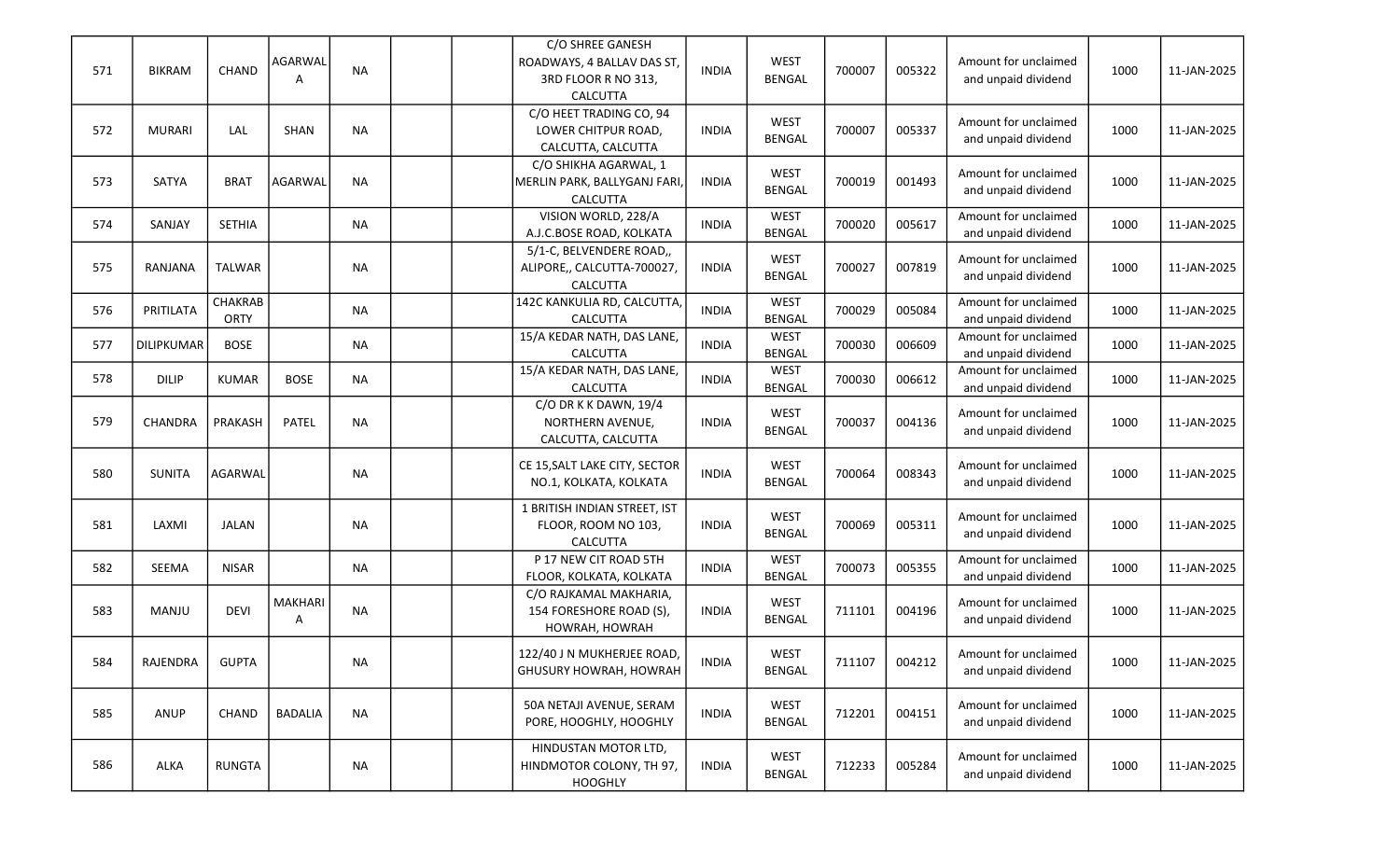| 587 | <b>SUBHASH</b> | <b>KUMAR</b>           | AGARWAL<br>Α   | <b>NA</b> | C/O SREE NARAYAN STORES,<br>MAHABIR STHAN, SILIGURI,<br>DARJEELING                               | <b>INDIA</b> | <b>WEST</b><br><b>BENGAL</b> | 734404 | 005319 | Amount for unclaimed<br>and unpaid dividend | 1000 | 11-JAN-2025 |
|-----|----------------|------------------------|----------------|-----------|--------------------------------------------------------------------------------------------------|--------------|------------------------------|--------|--------|---------------------------------------------|------|-------------|
| 588 | DEBAJYOTI      | CHAKRAB<br><b>ORTY</b> |                | <b>NA</b> | C/O.SASTHI CHAKRABORTTY,<br>P.O. BETHUADAHARI,, VILLA<br>MANASHI PALLI, NADIA                    | <b>INDIA</b> | <b>WEST</b><br><b>BENGAL</b> | 741126 | 006978 | Amount for unclaimed<br>and unpaid dividend | 1000 | 11-JAN-2025 |
| 589 | <b>ANANDA</b>  | HARI                   | <b>ROY</b>     | <b>NA</b> | VILL P O BENALI, DIST NADIA<br>WEST BENGAL, NADIA                                                | <b>INDIA</b> | <b>WEST</b><br><b>BENGAL</b> | 741502 | 004146 | Amount for unclaimed<br>and unpaid dividend | 1000 | 11-JAN-2025 |
| 590 | RADHESHYA<br>M | AGRAWAL                |                | <b>NA</b> | C/O SAVITRI PADDY<br>PROCESSING, MAIN ROAD, PO<br>TITILAGARH, DIST BOLANGIR                      | <b>INDIA</b> | ORISSA                       | 767033 | 004756 | Amount for unclaimed<br>and unpaid dividend | 1000 | 11-JAN-2025 |
| 591 | <b>RAJESH</b>  | <b>JAIN</b>            |                | <b>NA</b> | C/O RAJESH TEXTILE, 22<br>KESHAV KATRA, GUWAHATI,<br><b>GUWAHATI</b>                             | <b>INDIA</b> | ASSAM                        | 781001 | 001554 | Amount for unclaimed<br>and unpaid dividend | 1000 | 11-JAN-2025 |
| 592 | <b>MRINAL</b>  | <b>KANTI</b>           | PAUL           | <b>NA</b> | BINOVANAGAR, KAHILIPARA<br>COLONY, NR PUJA MANDAP,<br><b>GUWAHATI</b>                            | <b>INDIA</b> | ASSAM                        | 781018 | 001547 | Amount for unclaimed<br>and unpaid dividend | 1000 | 11-JAN-2025 |
| 593 | <b>MAHABIR</b> | PRASAD                 | <b>TAPARIA</b> | <b>NA</b> | RAVI PRAKASH STORES, N T<br>ROAD, NORTH LAKHIMPUR,<br><b>LAKHMIPUR</b>                           | <b>INDIA</b> | ASSAM                        | 787001 | 001548 | Amount for unclaimed<br>and unpaid dividend | 1000 | 11-JAN-2025 |
| 594 | PADMINI        | <b>JAIN</b>            |                | <b>NA</b> | MANGALCHAND MEGHRAJ<br>PATNI, THANGAL BAZAR,<br>IMPHAL MANIPUR, IMPHAL                           | <b>INDIA</b> | <b>MANIPUR</b>               | 795001 | 005238 | Amount for unclaimed<br>and unpaid dividend | 1000 | 11-JAN-2025 |
| 595 | <b>UTPAL</b>   | <b>RONGPI</b>          |                | <b>NA</b> | NEAR GAHUHATI BUILDING,<br>JAIN TEMPLE ROAD, DIMAPUR,<br>NAGALAND                                | <b>INDIA</b> | NAGALAND                     | 797112 | 001562 | Amount for unclaimed<br>and unpaid dividend | 1000 | 11-JAN-2025 |
| 596 | <b>VIVEK</b>   | <b>JAIN</b>            |                | <b>NA</b> | C/O BARJATYA HANDLOOM<br>STORE, MIRSAFAYAT ROAD,<br>PURANI GODAM, GAYA                           | <b>INDIA</b> | <b>BIHAR</b>                 | 823001 | 004205 | Amount for unclaimed<br>and unpaid dividend | 1000 | 11-JAN-2025 |
| 597 | HARENDRA       | PRASAD                 | <b>SINGH</b>   | <b>NA</b> | VILL POST LAHTHUA, VIA<br>BARACHATTI, DIST GAYA<br>BIHAR, GAYA                                   | <b>INDIA</b> | <b>BIHAR</b>                 | 824201 | 004459 | Amount for unclaimed<br>and unpaid dividend | 1000 | 11-JAN-2025 |
| 598 | <b>BAJRANG</b> | LAL                    | <b>MODI</b>    | <b>NA</b> | C/O PHOOL CHAND RAM<br>GOPAL MODI, GOLA<br>ROAD, RAMGARH CANTT,<br>DIST.RAMGARH, DIST<br>RAMGARH | <b>INDIA</b> | <b>JHARKHAND</b>             | 829122 | 004590 | Amount for unclaimed<br>and unpaid dividend | 1000 | 11-JAN-2025 |
| 599 | M              | RANI                   |                | <b>NA</b> | C/O. M S RAO, CANARA BANK,<br>BISTUPUR, JAMSHEDPUR,<br><b>BIHAR</b>                              | <b>INDIA</b> | <b>JHARKHAND</b>             | 831001 | 007926 | Amount for unclaimed<br>and unpaid dividend | 1000 | 11-JAN-2025 |
| 600 | <b>VINAY</b>   | <b>KABRA</b>           |                | <b>NA</b> | C/O JAGDISH BHANDAR, UPPER<br>BAZAR, RANCHI                                                      | <b>INDIA</b> | JHARKHAND                    | 834001 | 004585 | Amount for unclaimed<br>and unpaid dividend | 1000 | 11-JAN-2025 |